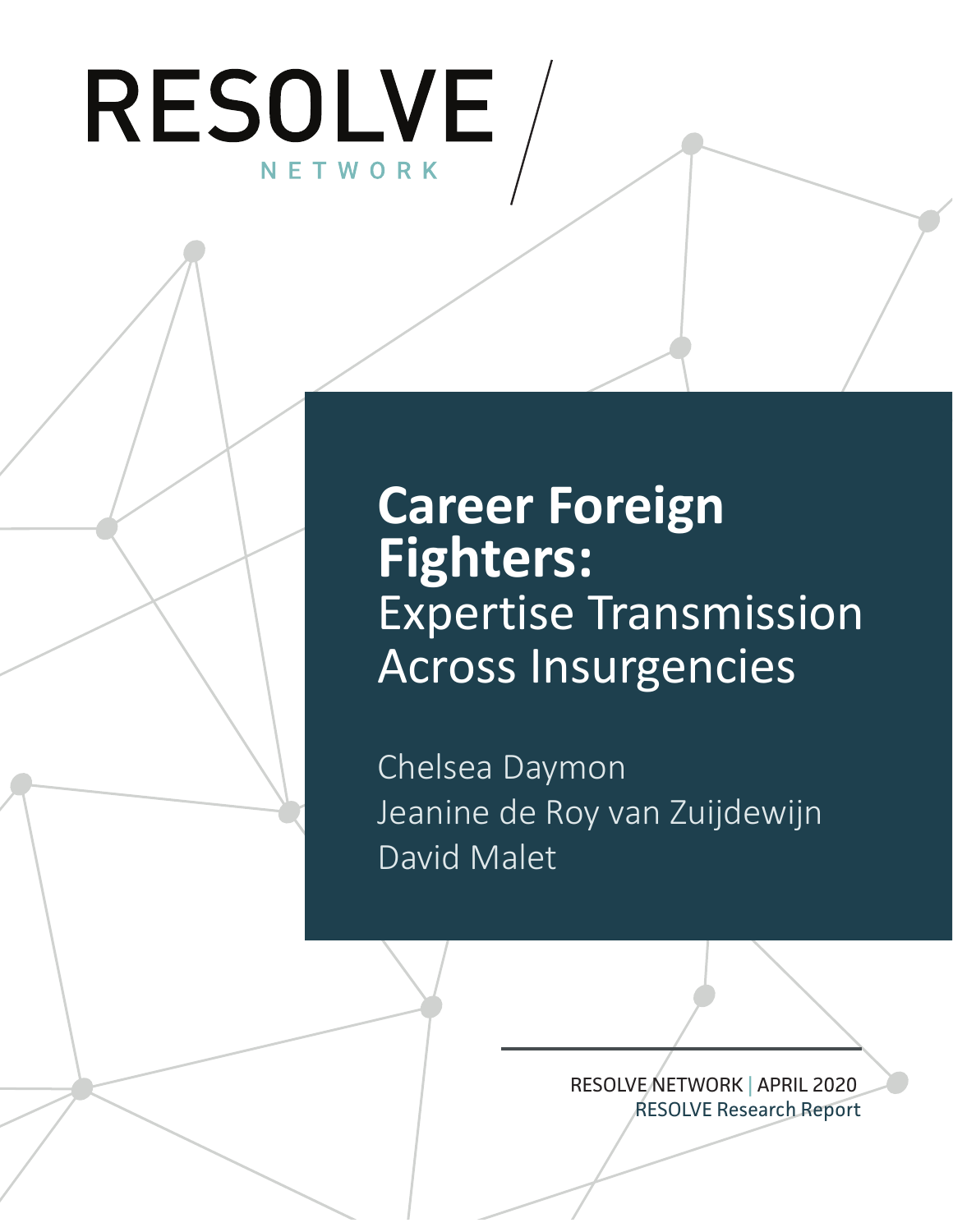*The views expressed in this publication are those of the author. They do not necessarily reflect the views of the RESOLVE Network, the U.S. Institute of Peace, or any entity of the U.S. government.*

*First published 2020.*

*All rights reserved.*

*<https://doi.org/10.37805/ogrr2020.1.cff>*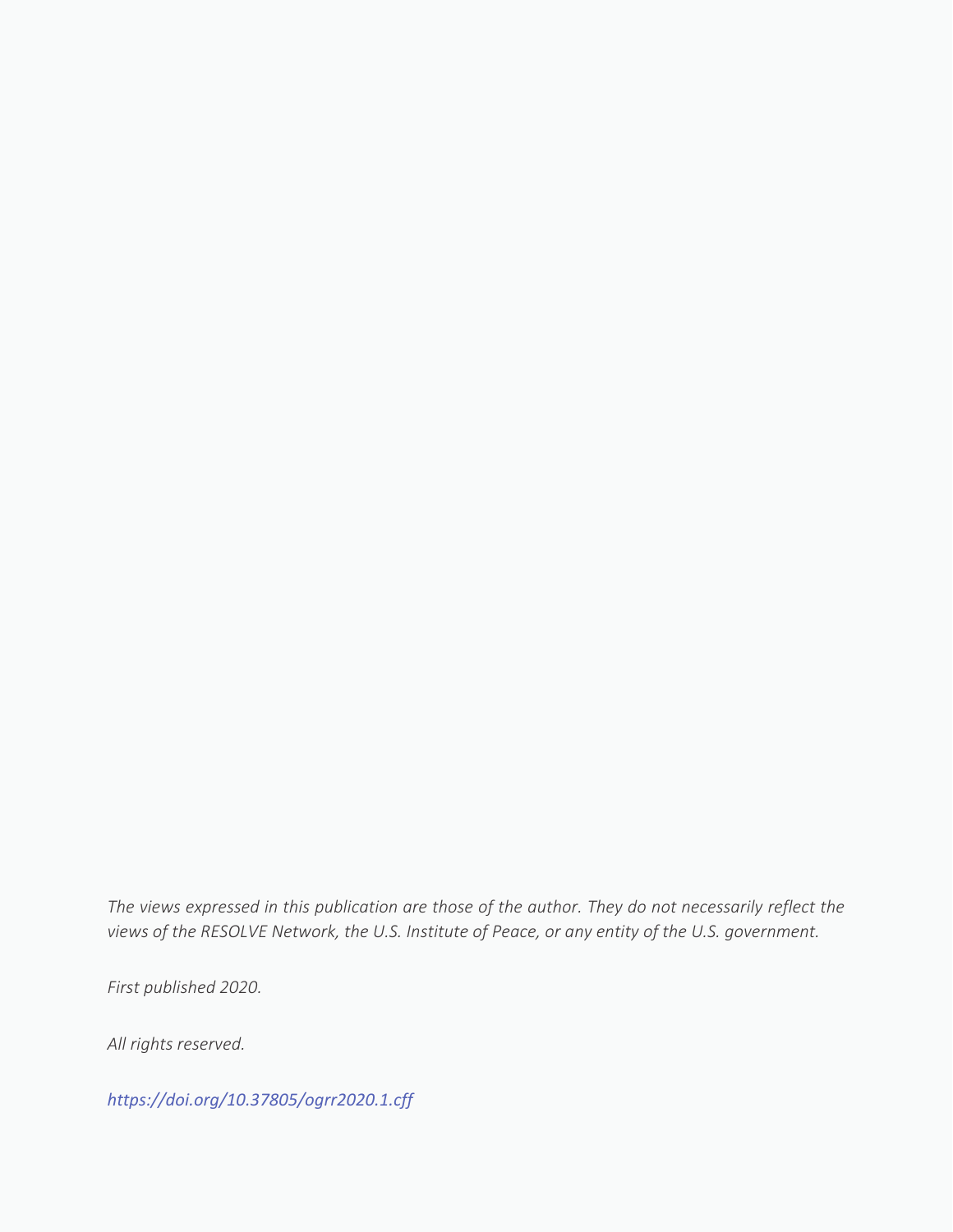# CONTENTS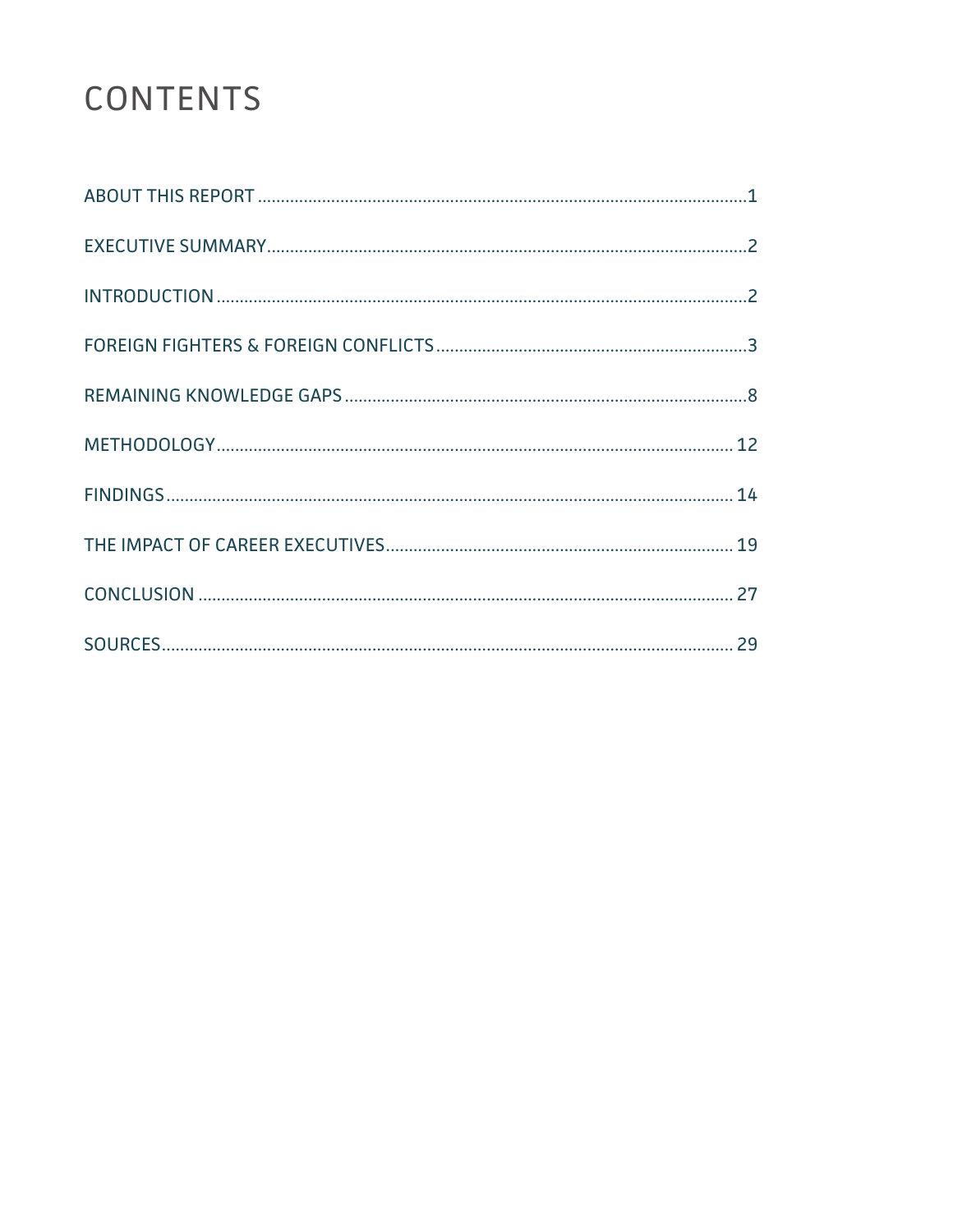# ABOUT THIS REPORT

Chelsea Daymon is a researcher and pursuing a PhD in Justice, Law & Criminology in the School of Public Affairs at American University. She is an Associate Fellow at the Global Network on Extremism & Technology and the Executive Producer of The Loopcast, a podcast on national security and information security. From 2016-2018 she was a Presidential Fellow in the Transcultural Conflict and Violence Initiative at Georgia State University, where she worked on violent extremist groups' use of online platforms, propaganda, and youth involvement in extremist organizations. She holds an MA in Near and Middle Eastern Studies from University of London's School of Oriental and African Studies (SOAS) and a BA and honorary MA in Oriental Studies from Cambridge University, UK. Her research interests include Islamic movements, terrorism, terror groups' use of the Internet, encrypted platforms, foreign fighters, and radicalization.

Jeanine de Roy van Zuijdewijn is a researcher at the Institute of Security and Global Affairs (ISGA) of Leiden University and Research Fellow at the International Centre for Counter-Terrorism – The Hague (ICCT). Her research interests include foreign fighters, the impact of terrorism and societal responses to terrorist attacks. She is currently finishing her PhD dissertation on the question how European societies have responded to terrorist attacks, looking at the authorities and the wider public. The focus is on frames, rituals and symbols that are used in the meaning-making process after the jihadist attacks in Brussels, Nice, Berlin and Manchester (2016-2017).

Before that, De Roy van Zuijdewijn has worked on various research projects on the foreign fighter phenomenon, studying historical cases, policies and threat perceptions. She is a member of the Steering Committee of the European Expert Network on Terrorism Issues (EENeT) and teaches in several courses for students and professionals. She co-developed the Massive Open Online Course (MOOC) "[Terrorism](https://www.coursera.org/learn/terrorism)  [and Counterterrorism: Comparing Theory & Practice"](https://www.coursera.org/learn/terrorism) on Coursera with Prof. dr. Edwin Bakker, attracting over 150.000 participants.

David Malet is Associate Professor of Public Affairs at American University. Previously he served as Director of the Security Policy Studies Program at the George Washington University Elliott School of International Affairs. He also taught at the University of Melbourne, Australia, and at Colorado State University-Pueblo, where he was Director of the Center for the Study of Homeland Security. From 2000-2003 he served as Research Assistant for national security issues to U.S. Senate Majority Leader Tom Daschle.

Professor Malet has been researching foreign fighters since 2005 and is the author of *Foreign Fighters: Transnational Identity in Civil Conflicts* (Oxford University Press) and co-editor of *Transnational Actors in War and Peace: Militants, Activists, and Corporations in World Politics* (Georgetown University Press). His book *Biotechnology and International Security* (Rowman and Littlefield) was inspired by his experience working in the office targeted in the 2001 anthrax attacks.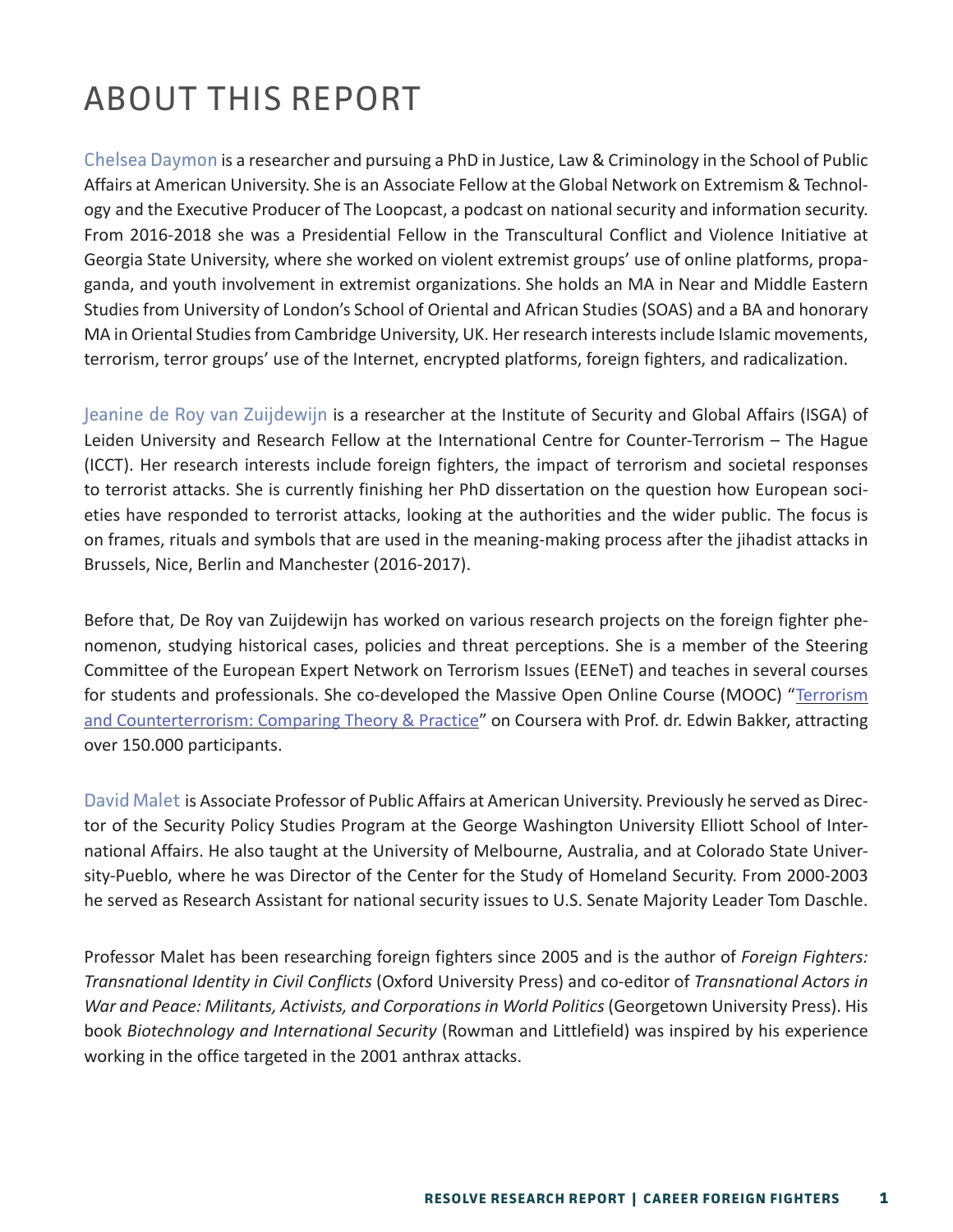# EXECUTIVE SUMMARY

The literature on foreign fighters devotes considerable attention to the questions of why individuals join armed groups outside of their nation-states and their propensity for engaging in political violence after they return to their home countries. But what happens to those who do not return but go on to join new groups, or even new wars?

This paper examines career foreign fighters<sup>1</sup> who have traversed from one insurgency to another. We present an original dataset of over 50 individuals who served as foreign fighters in multiple insurgencies. More than half of those who could be identified as having served with more than one armed group achieved leadership positions, which is historically atypical for foreign fighters. Some become top leadership while a significant percentage also facilitate terror attacks.

The Syrian conflict has produced a policy debate about whether it is more dangerous to allow foreign fighters to return or to leave them unaccounted. This study provides the first evidence that foreign fighters who survive their first tours accumulate resources, develop skills, and transfer their abilities to new violent actors. Our findings indicate that career foreign fighters pose a greater and broader security threat than returning, one-off foreign fighters.

# INTRODUCTION

Foreign fighters have been a preeminent international security challenge of the twenty-first century. They have been a facet of civil wars throughout modern history. The presence of tens of thousands of foreign fighters in current conflicts in Syria, Ukraine, and elsewhere raised concerns that some will return to home countries to perpetrate domestic terrorism or radicalize the next generation of extremists. These previsions created international disputes about how to address prisoners and returnees. But the binary debate over whether foreign fighters are more of a threat if they return or if they stay misses an important factor: those who continue on to become career foreign fighters.

While research on foreign fighters has focused on cycles of recruitment, fighting, and returning, there have been foreign fighters throughout history who have instead gone from one conflict to another. Some of these individuals have crossed ideological boundaries, fighting for groups aligned with mutually exclusive communist, ethnic, and jihadist ideologies.<sup>2</sup> To illustrate, one individual who served in multiple conflicts around the African Great Lakes clearly established himself as a career foreign fighter, reporting he had served in seven different groups and adhered to the ideologies of all of them, including nationalist

<sup>1</sup> The authors use the term "foreign fighter" in this report. The term "foreign terrorist fighter" (FTF) can also be used to denote the individuals described herein.

<sup>2</sup> David Malet, *Foreign Fighters: Transnational Identity in Civil Conflicts* (New York: Oxford University Press, 2013), 171, 227-231. [https://](https://doi.org/10.1093/acprof:oso/9780199939459.001.0001) [doi.org/10.1093/acprof:oso/9780199939459.001.0001.](https://doi.org/10.1093/acprof:oso/9780199939459.001.0001)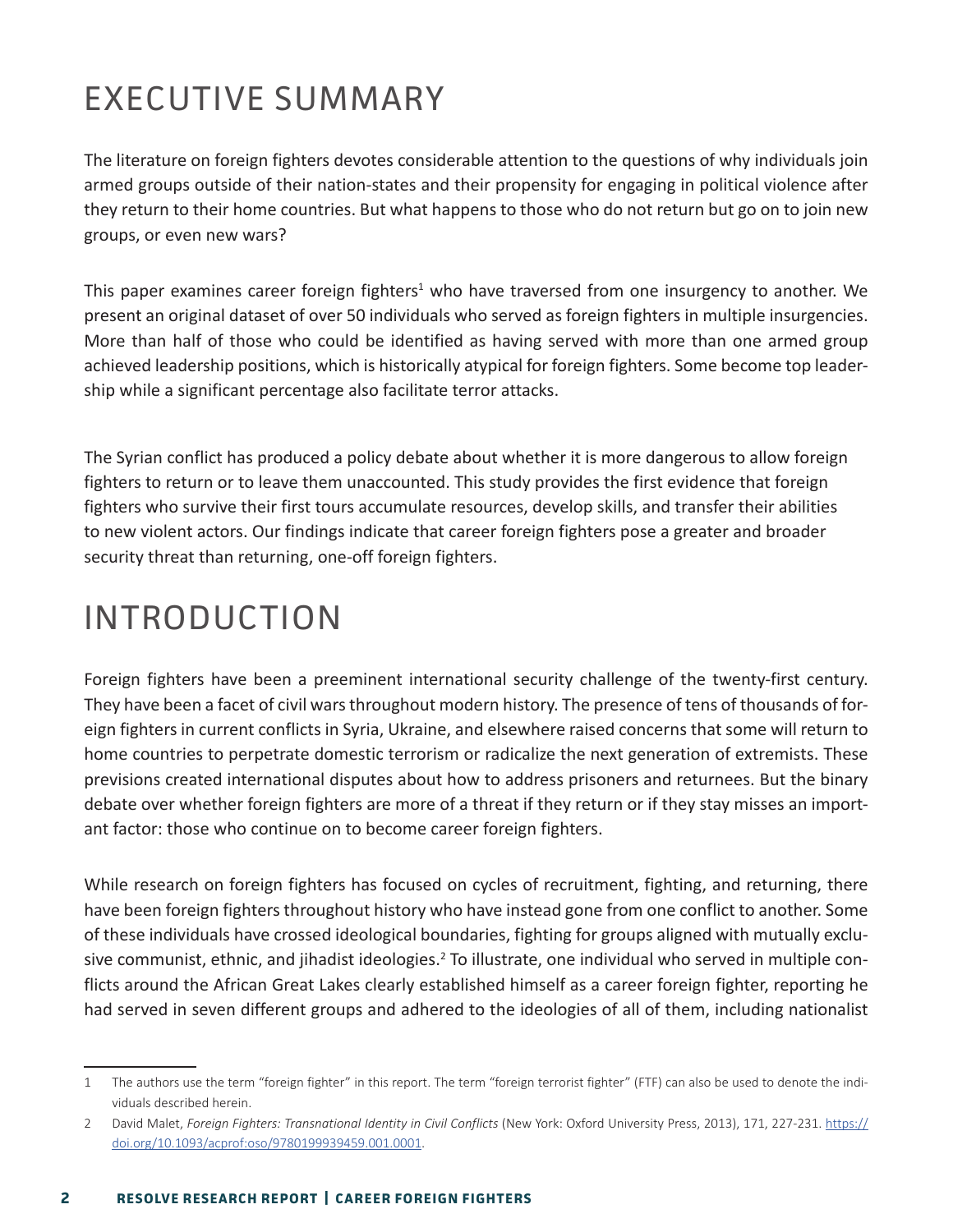parties from different countries.<sup>3</sup> While some professional adventurers or mercenaries might serve with several armed groups or with the same organization in multiple theaters of conflict, typically professional mercenaries do not become career foreign fighters because insurgencies do not pay as well or reliably. <sup>4</sup>

This study examines individual jihadists who served as foreign fighters in multiple groups, building "careers" across multiple conflicts, with evidence that many enjoy career progression from foot soldiers to top leadership. It presents data on more than 50 career foreign fighters and case studies of three who served in multiple conflicts and became influential in the jihadist movement globally. Prior analysis of foreign fighters has not focused specifically on career foreign fighters. Our analysis, however, indicates that career foreign fighters can have a significant impact far beyond just the conflicts in which they choose to fight. Given the breadth of their reach, greater understanding of the motivations, lived experiences, and lasting impact of career foreign fighters is needed to develop more effective counterinsurgency (COIN) and countering violent extremism (CVE) programs and policies.

To assess the impact of career foreign fighters, it is necessary to delineate the individuals examined. We adopt the definition of foreign fighters as non-citizens of conflict states who join insurgencies during civil conflicts.<sup>5</sup> We therefore measure the careers of individuals who fought with non-state insurgent groups during civil wars. We do not examine participation in multiple domestic extremist groups or the spatial movement of the members of terrorist networks.

# FOREIGN FIGHTERS & FOREIGN CONFLICTS: EXAMINING CURRENT KNOWLEDGE

### Becoming a Foreign Fighter: Pathways & Motivations

To understand the career development of foreign fighters in conflict zones, we must first understand who leaves to become a foreign fighter. This question of the who, why, and how has inspired many scholars, mostly to conduct case studies.<sup>6</sup> Consensus seems to exist around the how question: in the majority of

<sup>3</sup> United Nations Office of the Special Adviser on Africa, "Combatants on Foreign Soil: An Assessment of their Current Status and of Measures to Facilitate their Disarmament, Repatriation, and Inclusion in National Demobilisation and Reintegration Programmes," *UNOSAA Issue Paper* (2007): 19.

<sup>4</sup> Malet, *Foreign Fighters*, 9.

<sup>5</sup> Ibid.

<sup>6</sup> Daan Weggemans, Edwin Bakker, and Peter Grol, "Who Are They and Why Do They Go: The Radicalisation and Preparatory Processes of Dutch Jihadist Foreign Fighters," *Perspectives on Terrorism* 8, no. 4 (2014): 100-10; Daniel H. Heinke and Jan Raudszus, "German Foreign Fighters in Syria and Iraq," *CTC Sentinel* 8, no. 1 (2015): 18-21; Jytte Klausen, "Tweeting the Jihad: Social Media Networks of Western Foreign Fighters in Syria and Iraq," *Studies in Conflict & Terrorism* 38, no.1 (2015): 1-22, [https://doi.org/10.1080/1057610X.2014.974948;](https://doi.org/10.1080/1057610X.2014.974948) Adrian Shtuni, "Ethnic Albanian Foreign Fighters in Iraq and Syria," *CTC Sentinel* 8, no. 4 (2015): 11-14; Marco Nilsson, "Foreign Fighters and the Radicalization of Local Jihad: Interview Evidence from Swedish Jihadists," *Studies in Conflict & Terrorism* 38, vol.5 (2015): 343-58, <https://doi.org/10.1080/1057610X.2015.1005459>; Edwin Bakker and Roel De Bont, "Belgian and Dutch Jihadist Foreign Fighters (2012– 2015): Characteristics, Motivations, and Roles in the War in Syria and Iraq," *Small Wars & Insurgencies* 27, vol. 5 (2016): 837-57, [https://](https://doi.org/10.1080/09592318.2016.1209806) [doi.org/10.1080/09592318.2016.1209806;](https://doi.org/10.1080/09592318.2016.1209806) Francesco Marone, "Italian Jihadists in Syria and Iraq," *Contemporary Voices: St Andrews*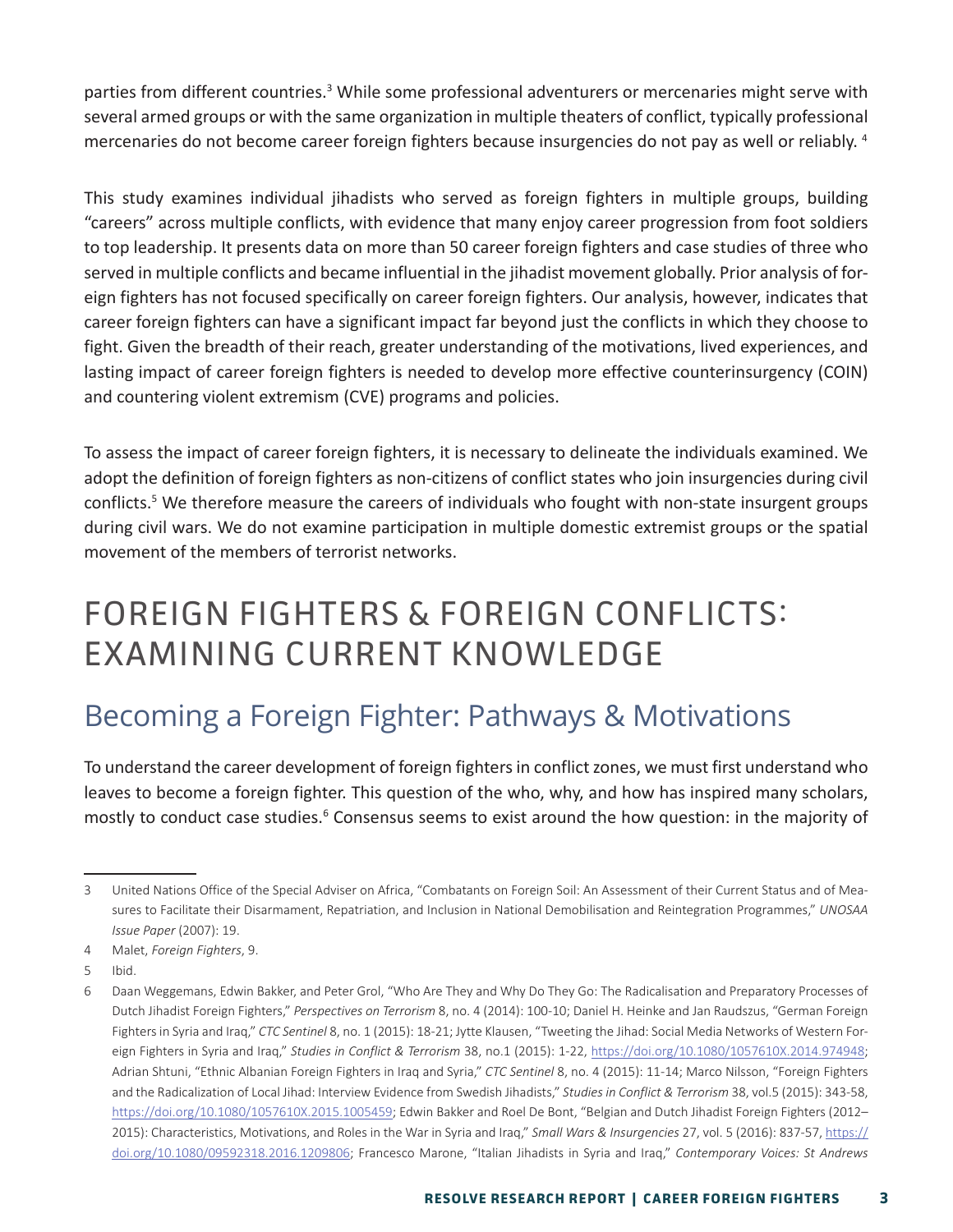cases, social networks and facilitators are the key factors in explaining mobilization.<sup>7</sup> Foreign fighters mostly travel in (small) groups of friends and relatives and are often part of social networks with other (prospective) foreign fighters. Less consensus exists around the questions of who joins and why. When it comes to ideological motivations, we know that foreign fighters travel to fight in defense of a transnational community perceived to be under existential threat.<sup>8</sup> In terms of personal motivations, a wide variety of reasons—including those that are more worldly or material in nature—play a role in explaining who joins the fight and who does not. Consequently, establishing a universal profile for foreign fighters, as for terrorists, is probably futile.<sup>9</sup>

Further complicating the matter is that foreign fighters come from widely different contexts and backgrounds. Most current research is devoted to understanding Western foreign fighters, particularly the thousands of Europeans who have joined the conflict in Syria and Iraq since 2012. While descriptions of European foreign fighters might be useful in explaining the characteristics of fighters from a particular European country, these findings cannot be extrapolated to other geographical regions. Questions regarding who the thousands of foreign fighters originating from countries in North Africa and the Middle East or former Soviet Republics are or why they joined the fight elicit answers distinct from those of their European counterparts. Plenty of examples, outlined below, underscore the variety in foreign fighter backgrounds and motivations.

For instance, Vera Mironova interviewed foreign fighters for her book From *Freedom Fighters to Jihadists: Human Resources of Non-State Armed Groups* (2019). Chechen fighters in Syria told her that "Syria is a good training ground, but we are keeping our eye on the situation in Chechnya, and as soon as Kadirov [Head of the Chechen Republic] or Putin die, we will go back."10 For those fighters, some of whom already had previous fighting experience, going to Syria was a strategic, long-term decision in preparation for a more important battle. Unlike their Chechen counterparts, however, fighters from Central Asian Republics seemed to join as a result of social and economic grievances. According to Mironova, many Central Asian Republic fighters first worked in Russia, where they suffered from dire socio-economic conditions and felt discriminated against and marginalized.<sup>11</sup> Studies on the various foreign fighters emanating from European countries again illustrate a different picture. Many European fighters had links to "nonviolent

*Journal of International Relations* 7, vol. 1 (2016), <https://doi.org/10.15664/jtr.1205>; Jeanine de Roy van Zuijdewijn, "The Foreign Fighter Phenomenon: Case Study of the Netherlands," in *Not Only Syria? The Phenomenon of Foreign Fighters in a Comparative Perspective*, ed. Kacper Rekawek (NATO IOS Press, 2017), 1-11.

<sup>7</sup> Based on Marc Sageman's "bunch of guys" observation, see Marc Sageman, *Leaderless Jihad: Terror Networks in the Twenty-First Century* (Philadelphia: University of Pennsylvania Press, 2008); Timothy Holman,"'Gonna Get Myself Connected': The Role of Facilitation in Foreign Fighter Mobilizations," *Perspectives on Terrorism* 10, vol. 2 (2016): 2-23; Sean C. Reynolds and Mohammed M. Hafez, "Social Network Analysis of German Foreign Fighters in Syria and Iraq," *Terrorism and Political Violence* 31, no.4 (2019): 661-86, [https://doi.org](https://doi.org/10.1080/09546553.2016.1272456) [/10.1080/09546553.2016.1272456](https://doi.org/10.1080/09546553.2016.1272456).

<sup>8</sup> Malet, *Foreign Fighters,* 4.

<sup>9</sup> Holman, "'Gonna Get Myself Connected'," 3.

<sup>10</sup> Vera Mironova, *From Freedom Fighters to Jihadists: Human Resources of Non-State Armed Groups*, (New York: Oxford University Press, 2019), 112, [https://doi.org/10.1093/oso/9780190939755.001.0001.](https://doi.org/10.1093/oso/9780190939755.001.0001)

<sup>11</sup> Mironova, *From Freedom Fighters to Jihadists*, 111.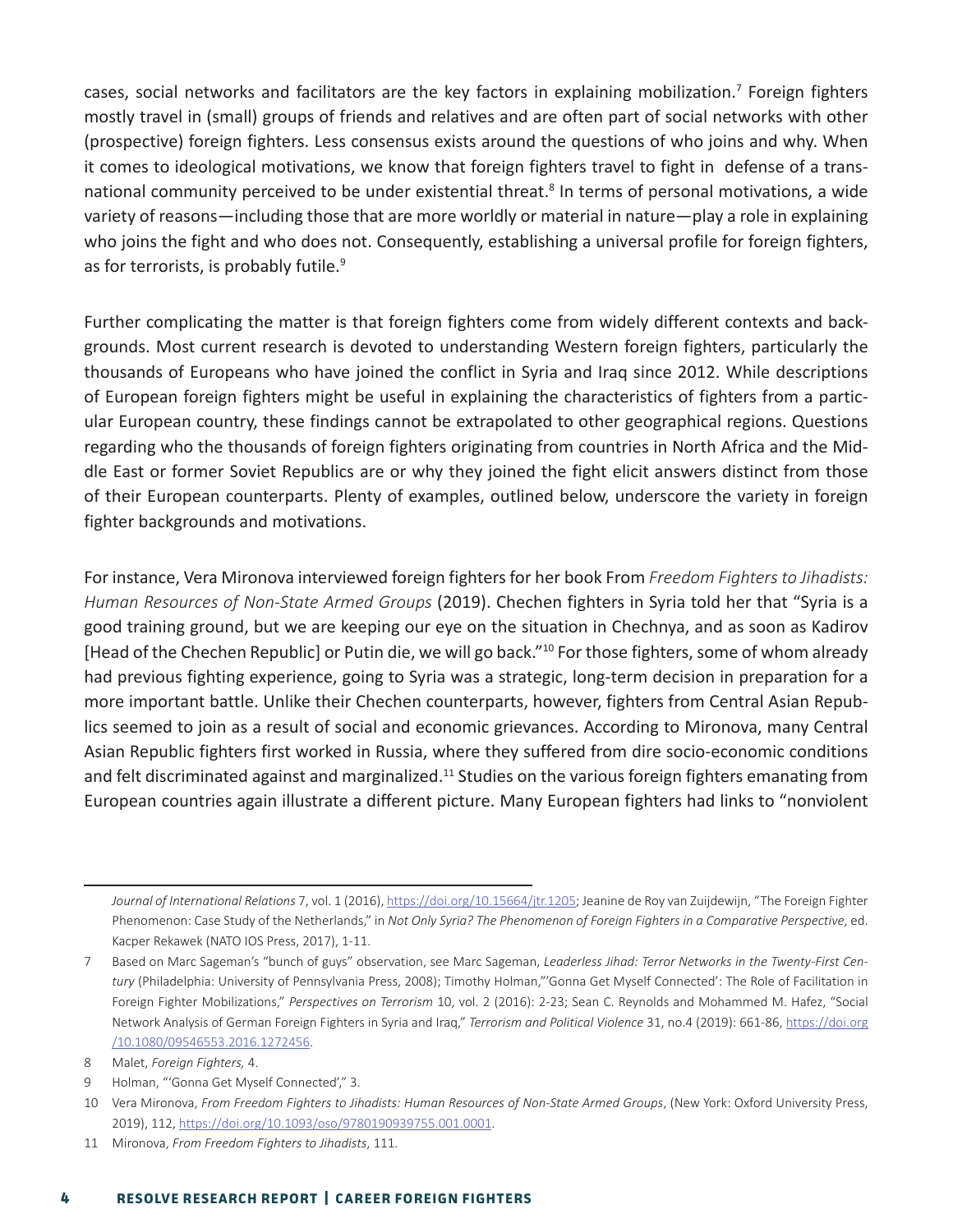but extreme organizations or preachers before they embraced violence."<sup>12</sup> On a country level, Dutch fighters, for instance, were mostly under the age of 25, with middle and low education levels, originating from low or lower middle-class socio-economic backgrounds.<sup>13</sup>

Over the past years, more attention has been paid to the so-called crime-terror-nexus—the assumed overlap between terrorist and criminal networks in Europe. Recent studies have pointed at the high proportion of European jihadists who already had careers in crime prior to becoming foreign fighters,<sup>14</sup> which has implications for the skills they possess. Foreign fighters with criminal pasts can use their criminal skills for terrorist purposes and might already be more familiar with violence.<sup>15</sup> A criminal past could also affect the motives for becoming a foreign fighter. For example, seeking redemption for past criminal sins might be one of the core motives of these criminals-turned-terrorists.<sup>16</sup>

### Contributing to the Conflict: Varied Skillsets & Experiences

While the backgrounds and experience levels of foreign fighters may vary, many studies argue that foreign fighters only rarely bring extensive skillsets and experience to the conflict. For instance, Arab fighters that joined local Afghan fighters to combat the Soviet Union in the 1980s were described as rich Gulf kids without any fighting experience, often traveling to the conflict for only a few weeks during their summer holidays.<sup>17</sup> Interestingly, the military contribution of foreign fighters to the Afghan conflict has been called "not particularly significant, their number miniscule in comparison to the local conflict."18 Similarly, the first wave of foreign fighters who arrived in Bosnia in the early 1990s mostly lacked real fighting experience.<sup>19</sup>

However, in some cases, studies have shown that foreign fighters have brought significant skills and knowledge to their adopted conflicts. While, as noted above, the first wave of foreign fighters who joined the Bosnian war were relatively unskilled, the second wave, comprised of many commanders from the conflict in Afghanistan, brought useful experience to the Bosnian fight.<sup>20</sup> Similarly, of Chechen fighters who traveled to Syria, few could be considered "first-timers."<sup>21</sup> Rather, the Chechens fighting in Syria

<sup>12</sup> Daniel Byman, *Road Warriors* (New York, Oxford University Press, 2019), 218.

<sup>13</sup> Weggemans, Bakker, and Grol, "Who Are They and Why Do They Go," 107.

<sup>14</sup> Rekawek et al, *European Jihad: future of the Past? From Criminals to Terrorists and Back? Final Report* (Bratislava: GLOBSEC, 2019), 5.

<sup>15</sup> Rajan Basra and Peter R. Neumann, "Criminal Pasts, Terrorist Futures: European Jihadists and the New Crime-Terror Nexus," *Perspectives on Terrorism* 10, no. 6 (2016): 26.

<sup>16</sup> Basra and Neumann, "Criminal Pasts, Terrorists Futures," 26.

<sup>17</sup> Jason Burke, *Al-Qaeda: The True Story of Radical Islam* (London: IB Tauris & Co LTD, 2004), 76.

<sup>18</sup> Barak Mendelsohn, "Foreign Fighters - Recent Trends," *Orbis* (Spring 2011): 90, [https://doi.org/10.1016/j.orbis.2011.01.002.](https://doi.org/10.1016/j.orbis.2011.01.002)

<sup>19</sup> Jeanine de Roy van Zuijdewijn and Edwin Bakker, *Returning Western Foreign Fighters: The Case of Afghanistan, Bosnia, and Somalia* (The Hague: International Centre for Counter-Terrorism, 2014), [https://www.icct.nl/download/file/ICCT-De-Roy-van-Zuijdewijn-Bakker-](https://www.icct.nl/download/file/ICCT-De-Roy-van-Zuijdewijn-Bakker-Returning-Western-Foreign-Fighters-June-2014.pdf)[Returning-Western-Foreign-Fighters-June-2014.pdf.](https://www.icct.nl/download/file/ICCT-De-Roy-van-Zuijdewijn-Bakker-Returning-Western-Foreign-Fighters-June-2014.pdf)

<sup>20</sup> Jeanine de Roy van Zuijdewijn, "Fearing the Western Muslim Foreign Fighter: The Connection Between Fighting the Defensive Jihad and Terrorist Activity in the West" (MA diss., University of Utrecht, 2014), 58.

<sup>21</sup> Neil Hauer, "Chechen and North Caucasian Militants in Syria," *The Atlantic Council* (2018).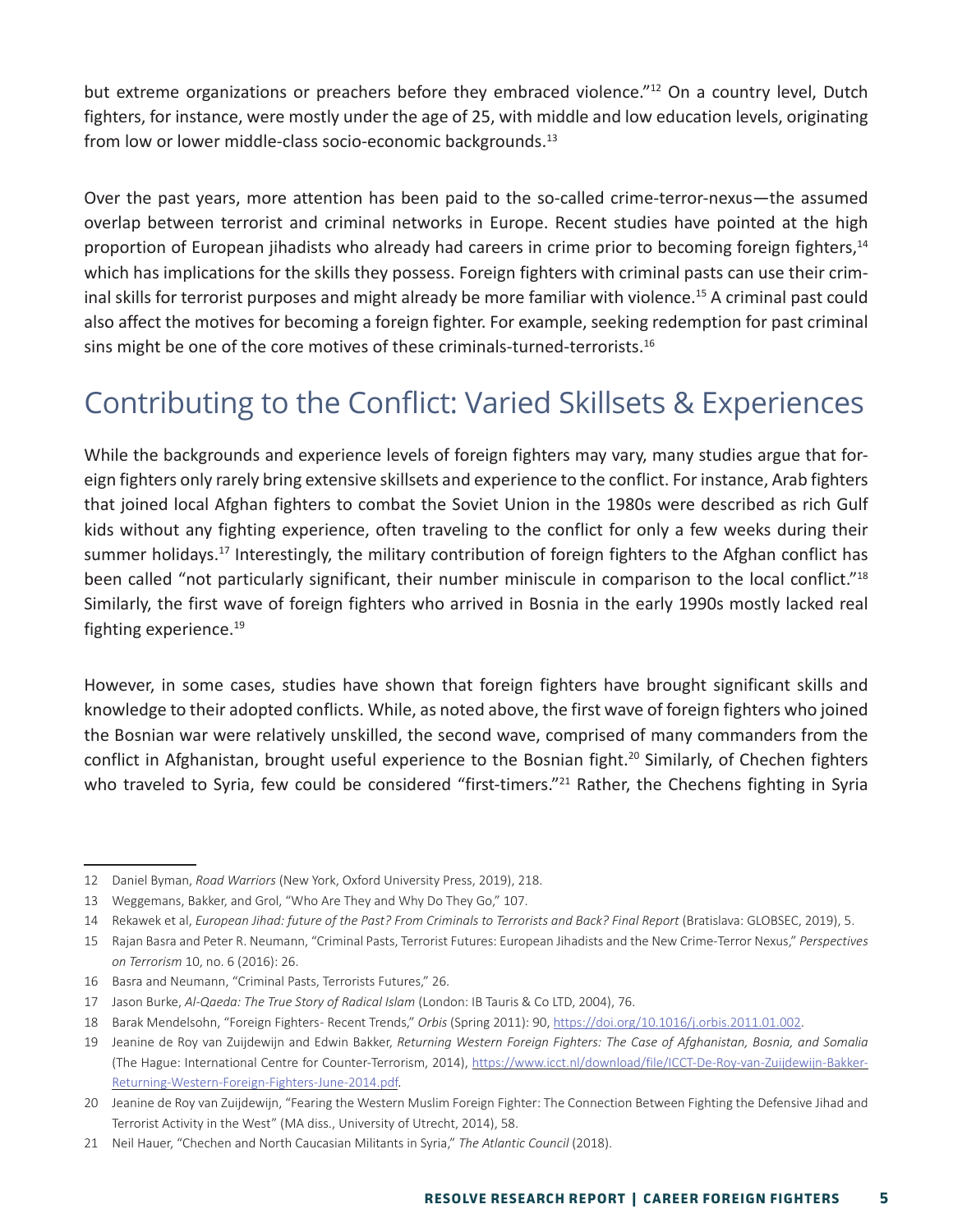were comprised mostly of experienced (foreign) fighters, some of whom had ascended into leadership positions and brought useful skillsets and experience with them.<sup>22</sup>

Clearly, individuals with fighting expertise can prove useful for the groups they join. Such expertise could also explain why certain individuals rise within the ranks of those groups. First-time foreign fighters following similar trajectories can also become experienced fighters with useful skills and knowledge.<sup>23</sup> In addition to previous experience, the ability of individuals to learn, grow, and adapt to changing circumstances in conflict zones might be equally, if not more, important to understand which fighters will assume positions of leadership. As summarized by Mendelsohn, a fighter's "rise is a function not only of personal charisma or reputation (...), but mostly of knowledge accumulated through experience, often via activity in a number of locations or prolonged service in one arena."24

### Interacting with Local Dynamics: A Resource or a Liability?

Whereas many scholars have studied the motivations of foreign fighters and the potential threat they may pose upon return, far less attention has been paid to the impact of foreign fighters on the conflicts they join.25 Kristin Bakke authored one of the few in-depth studies focused on fighters' impact in local contexts. In her study, Bakke notes that the conflict in Syria had raised many questions and worries about the influence of foreign fighters, "[y]et despite these policy concerns, little scholarship has explored the ways in which transnational insurgents, once they arrive, influence domestic struggles."<sup>26</sup> As Bakke explains, the influx of foreign fighters into a conflict can have different outcomes: it "might boost a domestic insurgent movement's strength by bringing along fighters, weapons, know-how, and financial resources," as is often assumed, but "they can also jeopardize a domestic movement's strength."27 The latter can be explained by tensions between the local population and foreign fighters, which could lead to less support for the insurgent organization or even internal divisions or splintering. Bakke mentions the example of the Chechen resistance movement from which factions split off around 1999 as a result of disagreement on the question to what extent they were fighting a nationalist or global Islamist bat-

<sup>22</sup> Ibid.

<sup>23</sup> See also the discussion on non-jihadist fighters in: Arkadiusz Legieć, "The Risks of Foreign Fighters in the Ukraine-Russia Conflict," PISM *Bulletin*, no. 150 (2019), 2.

<sup>24</sup> Mendelsohn, "Foreign Fighters -Recent Trends," 195.

<sup>25</sup> The literature on motivations has been discussed in the previous section. For literature on the threat posed by returnees, see for instance: Thomas Hegghammer, "Should I Stay or Should I Go? Explaining Variation in Western Jihadists' Choice between Domestic and Foreign Fighting," *American Political Science Review* 107, no. 1 (2013): 1–15; Jeanine de Roy van Zuijdewijn, "The Foreign Fighters' Threat: What History Can(not) Tell Us," *Perspectives on Terrorism* 8, no. 5 (2014); Daniel Byman and Jeremy Shapiro, *Be Afraid. Be a Little Afraid: The Threat of Terrorism from Western Foreign Fighters in Syria and Iraq* (Brookings, 2014); Daniel Byman, "The Homecomings: What Happens When Arab Foreign Fighters in Iraq and Syria Return?," *Studies in Conflict & Terrorism* 38, no. 8 (2015): 581-602; Phil Gurski, *Western Foreign Fighters: The Threat to Homeland and International Security* (London: Rowman & Littlefield, 2016); Alastair Reed, Johanna Pohl, Marjolein Jegerings, *The Four Dimensions of the Foreign Fighter Threat: Making Sense of an Evolving Phenomenon*  (The Hague: International Centre for Counter-Terrorism, 2017); David Malet and Rachel Hayes, "Foreign Fighter Returnees: An Indefinite Threat?," *Terrorism and Political Violence* (2018): 1-19.

<sup>26</sup> Kristin Bakke, "Help Wanted? The Mixed Record of Foreign Fighters in Domestic Insurgencies," *International Security* 38, no. 4 (2014): 150, [https://doi.org/10.1162/ISEC\\_a\\_00156.](https://doi.org/10.1162/ISEC_a_00156).

<sup>27</sup> Bakke, "Help Wanted?" 185.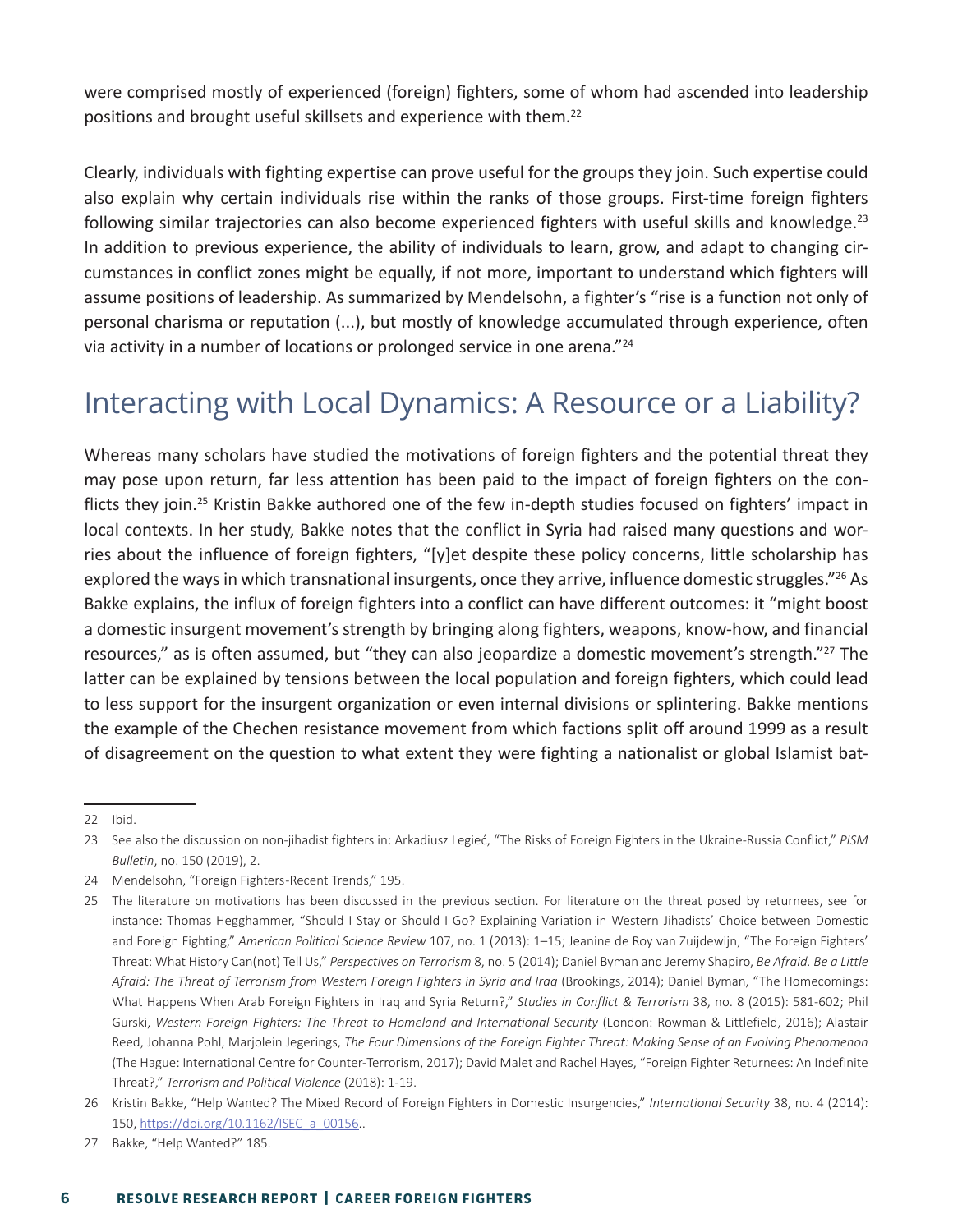tle.28 More recent examples include the split-off of the Syrian-focused al-Nusra Front from Al Qaeda in Iraq and tensions within al-Shabaab leading to splinter groups.29 Clint Watts argues that splintering is no exception: "When defeats outnumber victories and objectives appear unattainable, fractures routinely form between local and foreign fighters. Locals with a post-conflict stake in the region rapidly break with foreign volunteers who lack local alternatives".<sup>30</sup> These examples indicate that the effect of foreign fighters on domestic movements is not always positive and outright negative when it leads to in-fighting between factions.

Another potential consequence of the influx of foreign fighters is the internationalization of the conflict, drawing in other parties that support or fight them or use their presence "as an excuse to escalate a pre-existing conflict with local or regional adversaries."<sup>31</sup> This has also been shown in the context of foreign fighters in Chechnya and Syria: they "have had a catastrophic impact on international and domestic perceptions of the opposition" and affected the power balance as groups preferred to support the known government rather than an unstable and unreliable jihadist fighting force.<sup>32</sup> In cases like these, the presence of foreign fighters can often have negative effects. There are also indications pointing to a more hybrid logic when it comes to the debate about foreign fighters as resource or nuisance. Their usefulness as a resource is dependent on the extent of their commitment or alignment to the cause. $33$ 

The effects foreign fighters have on local conflicts are not always unidirectional or easy to measure. A study by Cerwyn Moore and Paul Tumelty on the influence of foreign fighters in Chechnya warns against simplified explanations. For instance, it cannot be claimed that the use of suicide attacks during the Second Chechen War (1999-2009) was a direct result of the influx of foreign fighters.<sup>34</sup> Rather, they state that this was "symptomatic of the changing nature of the indigenous resistance and the society of which it is a product."35 They also show how external factors greatly affected the relative strength of the foreign fighter movement in Chechnya.<sup>36</sup> Other studies have found that the presence of foreign fighters makes insurgencies more likely to use violence against civilians, and markedly more when they do not share close ethnic or kinship ties with the local populations, which jihadists typically lack because their networks are organized based on religion.37

<sup>28</sup> Bakke, "Help Wanted?" 177.

<sup>29</sup> Ben Rich and Dara Conduit, "The Impact of Jihadist Foreign Fighters on Indigenous Secular-Nationalist Causes: Contrasting Chechnya and Syria," *Studies in Conflict & Terrorism* 38, no. 2 (2014): 121; Clint Watts, "Deciphering Competition Between al-Qa'ida and the Islamic State," *CTC Sentinel* (July 2016): 2, [https://doi.org/10.1080/1057610X.2014.979605.](https://doi.org/10.1080/1057610X.2014.979605)

<sup>30</sup> Watts, "Deciphering Competition Between al-Qa'ida and the Islamic State," 2.

<sup>31</sup> Jeanine de Roy van Zuijdewijn, "Terrorism and Beyond: Exploring the Fallout of the European Foreign Fighter Phenomenon in Syria and Iraq," *Perspectives on Terrorism* 10. no. 6 (2016): 83.

<sup>32</sup> Ben Rich and Dara Conduit, "The Impact of Jihadist Foreign Fighters on Indigenous Secular-Nationalist Causes: Contrasting Chechnya and Syria," *Studies in Conflict & Terrorism* 38, no. 2 (2014): 125.

<sup>33</sup> Tiffany S. Chu and Alex Braithwaite, "The Impact of Foreign Fighters on Civil Conflict Outcomes," *Research and Politics* 1 (2017): 6.

<sup>34</sup> Cerwyn Moore and Paul Tumelty, "Foreign Fighters and the Case of Chechnya: A Critical Assessment," *Studies in Conflict and Terrorism*  31, no. 5 (2008): 425, [https://doi.org/10.1080/1057610080199334.](https://doi.org/10.1080/1057610080199334)

<sup>35</sup> Ibid, 425.

<sup>36</sup> Ibid, 427.

<sup>37</sup> Pauline Moore, "When Do Ties Bind? Foreign Fighters, Social Embeddedness, and Violence against Civilians," *Journal of Peace Research*  56, no. 2 (2019): 12-14, <https://doi.org/10.1177/0022343318804594>.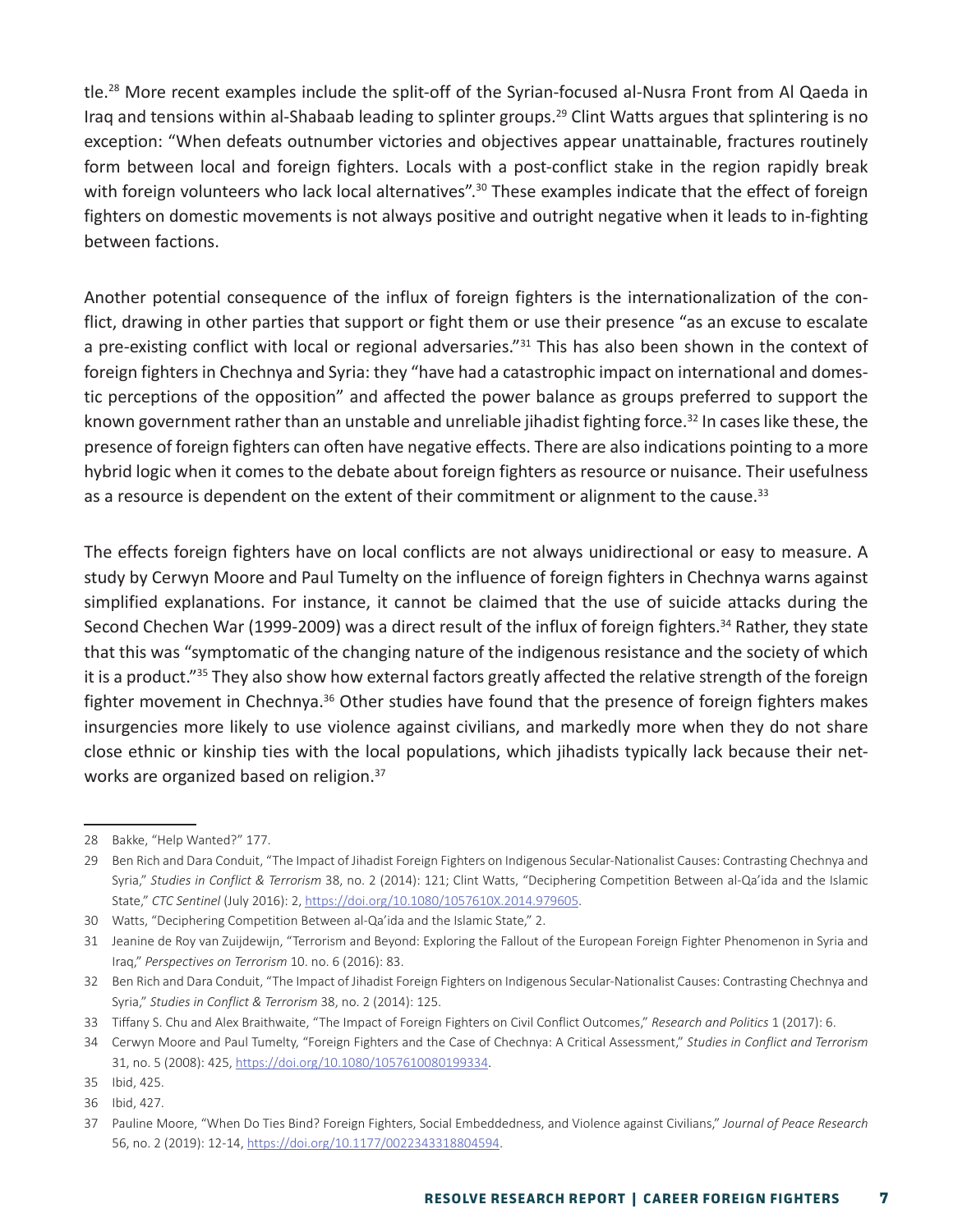Mendelsohn critically commented on the relevance of Western foreign fighters in (pre-2010) conflicts, stating that they "are not only insignificant for the fighting effort; they may even become a liability. Instead of a force multiplier on the front, many need the equivalent of babysitting."<sup>38</sup> There are many indications that this has been different in the case of the thousands of foreign fighters in Syria and Iraq over the past years. They have shown to be an important asset or resource for the Islamic State, which has actively recruited many Western foreign fighters.<sup>39</sup>

# REMAINING KNOWLEDGE GAPS:AREAS FOR FURTHER EXAMINATION

The "mixed record"40 of the impact of foreign fighters both between and within conflicts underlines the importance of recognizing the significance of local context and dynamics over time, as well as the pathways of individual foreign fighters once they have joined the conflict. As outlined above, existing studies have shed some much-needed light on the effects that foreign fighters as a group might have on the conflict. Still, little is known about these individual trajectories. One issue in need of further examination is the role of foreign fighters in terrorist organizations and the future use of their experience and skills.

This question is therefore not merely relevant for the debate on returning foreign fighters. Fighters might use their experience in different conflicts or different organizations. Recent literature indicates that many leaders of jihadist organizations had previous transnational fighting experience.<sup>41</sup> Little is known about the trajectories of such veteran fighters and their career paths. Getting a better understanding of how such veteran fighters might use their previous experience to climb the ranks and apply their skills and experience in different conflicts is, therefore, much needed.

Further expanding the knowledge base on career foreign fighters is not only relevant for the academic debate, it also has policy implications. For instance, further information on career foreign fighters could help clarify the potential implications posed by veteran foreign fighters joining new battle zones as well as how their migration to new conflicts could affect local conflict cycles. In addition, further study of career foreign fighters can also expand evidence-based insights to inform what is now a highly-politicized debate in Western countries—whether to repatriate and assist in the return of foreign fighters to their home countries. Expanding the knowledge base could help assess the implications of foreign fighters staying abroad and potentially joining other or future conflicts.

<sup>38</sup> Mendelsohn, "Foreign Fighters - Recent Trends," 195.

<sup>39</sup> Colin Clarke, *After the Caliphate* (Cambridge: Polity Press, 2019), 54.

<sup>40</sup> Inspired by the title of Bakke's article.

<sup>41</sup> Daan Weggemans and Lennart van Leeuwen, "Characteristics of Jihadist Terrorist Leaders: A Quantitative Approach," *Perspectives on Terrorism* 12, no. 4 (2018): 63.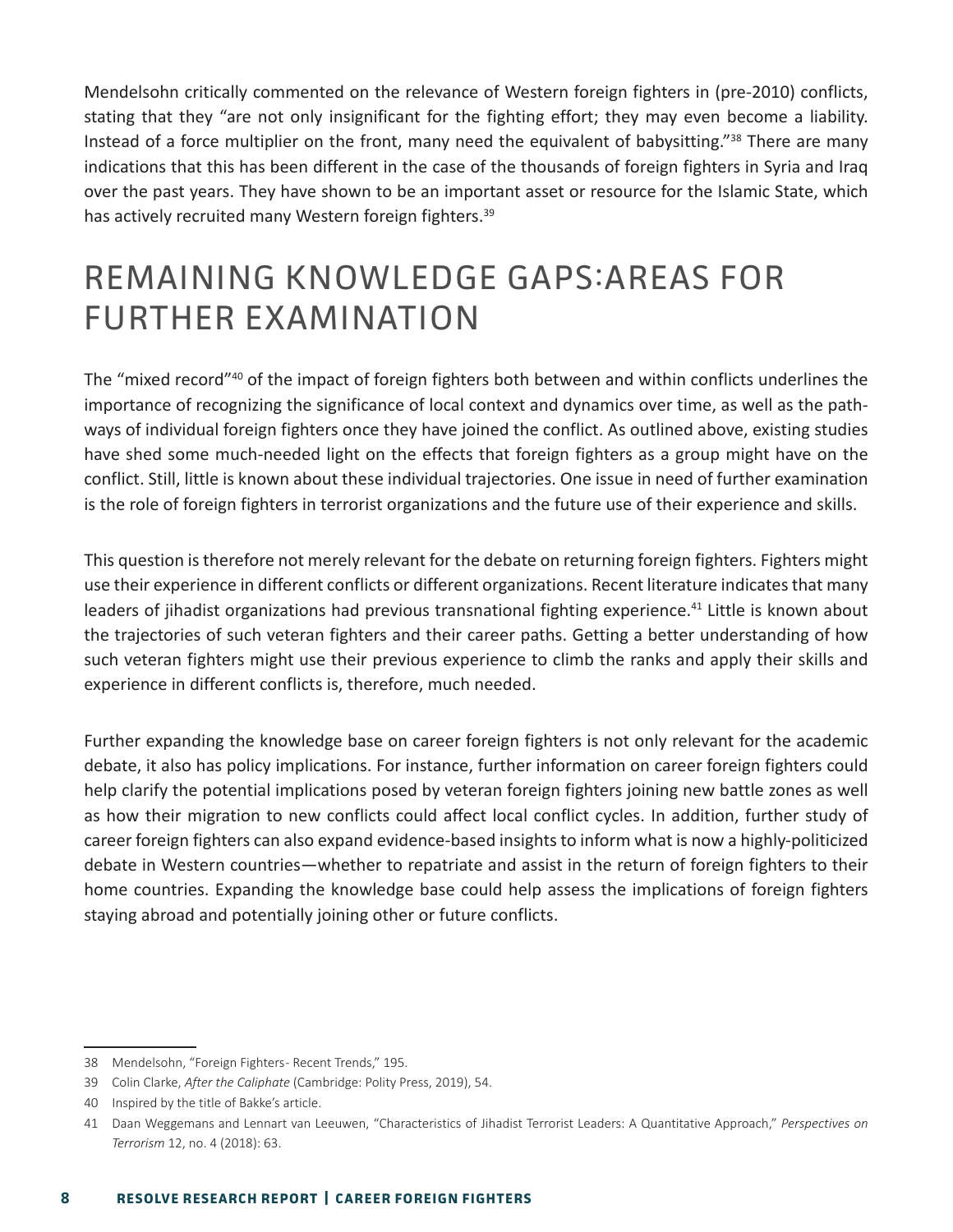### Switching Groups: Foreign Fighter Migration Between Violent Extremist Groups

An unexamined niche of career foreign fighters are militants who move between allied fighting groups. While there have been studies of individuals who defect during war time or who join rival insurgent or extremist groups due to fragmentation, there has been relatively little research to date on individuals who switch from one allied group to another that is fighting on the same side. Typically, motivations for switching between groups that are otherwise fighting on the same side are ascribed to differences in the groups' material or social incentives.42

Explaining how foreign fighters choose which group to join, Vera Mironova posits that "those leading groups will most likely portray themselves as ideological."43 The most ideological and committed groups, therefore, could be considered the most successful in attracting foreign fighters. As in any organization, Mironova notes that qualified leadership is the most important factor in "developing successful human resources policies" contributing to positive fighter experiences in a group and to the group's attractiveness to potential recruits.44

Paul Staniland further argues that rebel leaders can either build upon deeply integrated "vertical" ties to local communities or must rely on more dispersed "horizontal" ties to ideological networks elsewhere.<sup>45</sup> Those who have neither must compensate with a small, dedicated "vanguard," or a tightly structured, small cadre of leaders, and hope to build strength quickly.<sup>46</sup> While some insurgents in history have attempted the vanguard strategy—Che Guevara was perhaps the most prominent—jihadist foreign fighters have always benefitted from transnational ties. Jihadist foreign fighters do not usually arrive in new theaters of conflict without references and resources.<sup>47</sup>

There is also competition for recruits and resources between, on the one hand, established foreign fighter groups that have arrived from prior conflicts to a new location and, on the other hand, local groups that already exist in that location. In some instances when career foreign fighter groups have supplanted local insurgent groups, they have been perceived by local populations to be more effective and reliable.<sup>48</sup>

<sup>42</sup> Julie Chernov Hwang, "Understanding the Changing Landscape of Islamist Extremism in Indonesia," Paper presented at the Annual Meeting of the International Studies Association, Toronto, ON (2019): 2-4; Stathis Kalyvas, "Ethnic Defection in Civil Wars," *Comparative Political Studies* 41, no. 8 (2008); Victor Asal, Mitchell Brown, and Angela Dalton, "Why Split? Organizational Splits among Ethnopolitical Organizations in the Middle East," *Journal of Conflict Resolution* 56, no.1 (2012): 94-117; Ethan Bueno De Mesquita, "Terrorist Factions," *Quarterly Journal of Political Science* 3, no. 4 (2008): 399-418.

<sup>43</sup> Mironova, *From Freedom Fighters to Jihadist*, 46.

<sup>44</sup> Ibid., 15.

<sup>45</sup> Paul Staniland, *Networks of Rebellion: Explaining Insurgent Cohesion and Collapse* (Ithaca: Cornell University Press, 2014).

<sup>46</sup> Ibid., 26-31.

<sup>47</sup> Malet, *Foreign Fighters*, 195.

<sup>48</sup> Jasper Schwampe, "Muslim Foreign Fighters in Armed Conflicts" (PhD Dissertation, Aarhus Universitet, 2018), 54, 62-64.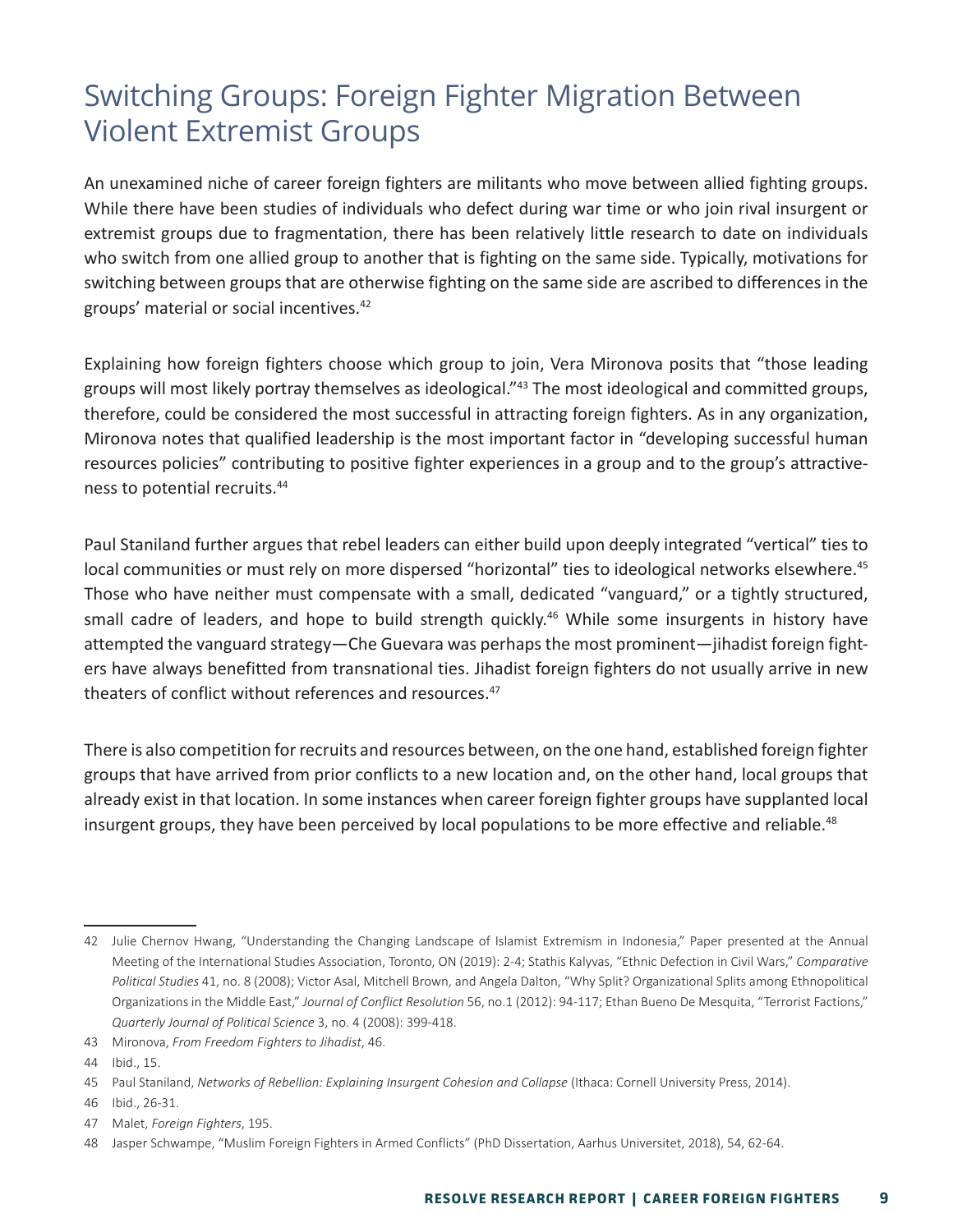Insurgencies that have foreign fighters appear to last longer than those that do not—the former's odds of long-term survival are nearly double that of the latter.<sup>49</sup> While the first generations of transnational jihadists built networks in training camps, newer foreign fighters and supporters are linked by a commitment to maintain the global jihadist movement. They may fight in the company of nationally based insurgencies, but they are not personally connected to the local conflict dynamics and will travel to seek opportunities to supplant the governance of weak states.<sup>50</sup>

### Armed Group Careers & Leadership: Personnel Management & Career Progression

There has been less research to date on the fate of individual foreign fighters. The historical record indicates high casualty rates among foreign fighters, who are often used as cannon fodder by local rebel commanders or are extremely ideological and volunteer for suicide missions.<sup>51</sup> Those who survive and remain ideologically committed are likely to be formidable insurgents. Mendelsohn notes that high casualty rates among foreign fighters produce a kind of Darwinian selection, so that "only a relatively small group of experienced operatives ends up assuming leading positions in one of the active jihadist fronts."<sup>52</sup>

Studies of armed groups reference the importance of mid-level commanders in maintaining cohesion over rank and file members, but they offer few guideposts for navigating the group hierarchies or distinguishing different levels of leadership. Similarly, while research has focused on leadership in terrorist and rebel organizations, it is difficult to find definitions of leadership and standards for differentiating top from middle leaders or lower-ranking officers. While some studies of leadership and personnel management in armed groups discuss career progression within organizations in terms of individuals rising through ranks—from muscle to brains—it is rare to find any coding system to define this career progression.<sup>53</sup> This gap means that it is difficult to measure how individuals rise within armed groups and how armed groups prioritize and reward skills and success in promoting members into leadership roles.

Outside of terrorism studies, business management literature also rarely ever defines middle management. For example, "middle management is the intermediate leadership level of a hierarchical organiza-

<sup>49</sup> Tricia Bacon and Daniel Milton, "Crashing the Party? The Impact of Foreign Fighters on Terrorist Group Behavior," Paper presented at the Annual Meeting of the American Political Science Association, Washington, DC, (2019): 3, 21.

<sup>50</sup> Clarke, *After the Caliphate*, xi, 2, 6. Also see Olivier Roy, *Globalized Islam: The Search for a New Umma*, 2004: 313, for the argument that "neofundamentalist" jihadists seek out failed states and conflict zones to try to establish governance because they do not believe they enjoy enough support to supplant institutions in functional societies.

<sup>51</sup> Malet, *Foreign Fighters*, 197-198, 208-209.

<sup>52</sup> Mendelsohn, *Foreign Fighters – Recent Trends*, 195.

<sup>53</sup> Michael D. Mumford et al., "Development of Leadership Skills: Experience and Timing," *Psychology Faculty Publications* (Omaha: University of Nebraska, 2000), 64; Brian J. Phillips, "How Does Leadership Decapitation Affect Violence? The Case of Drug Trafficking Organizations in Mexico," *Journal of Politics* 77, no. 2 (2015); Judith Verweijen and Claude Iguma Wakenge, "Understanding Armed Group Proliferation in the Eastern Congo," *Rift Valley Institute Briefing Paper* (2015).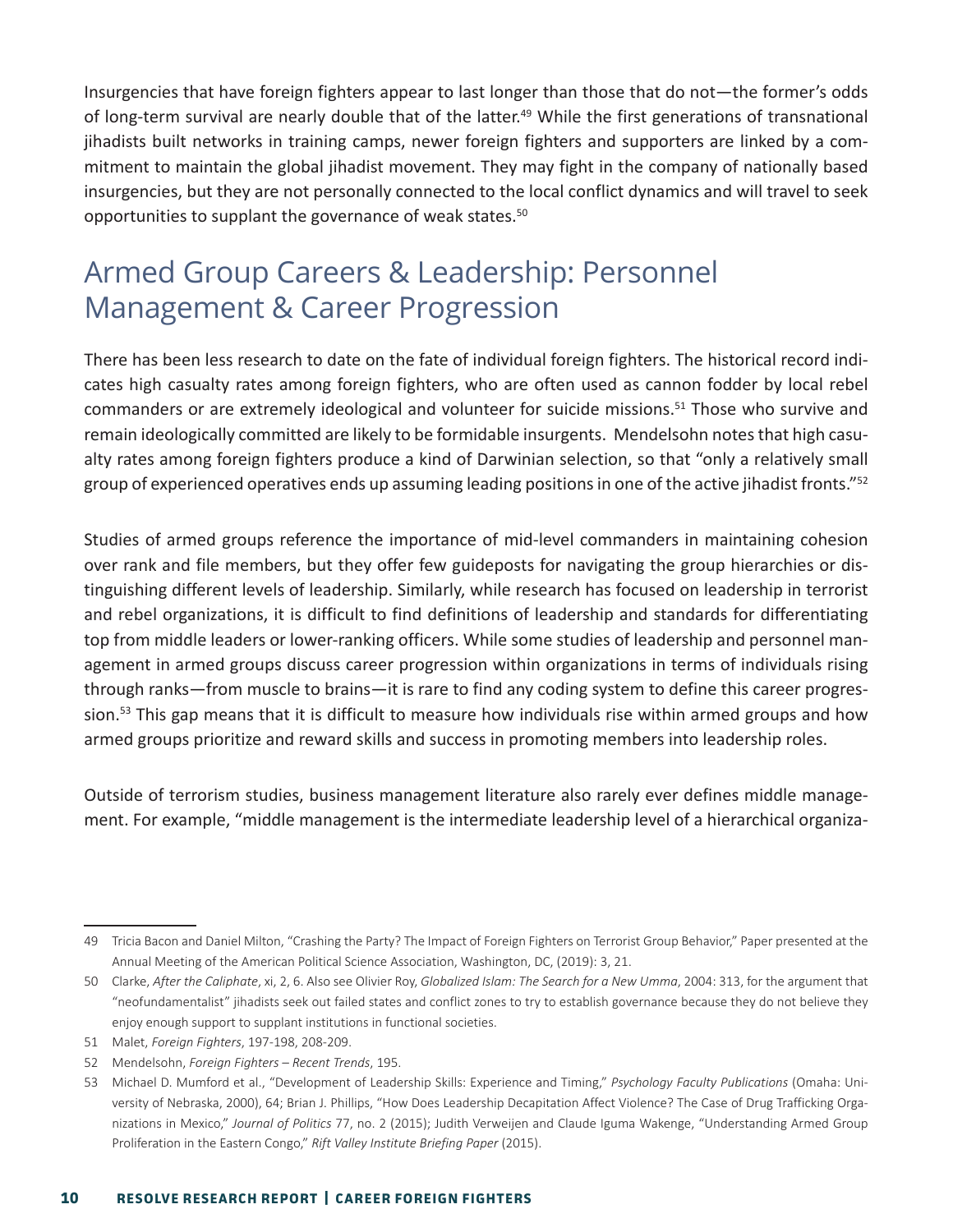tion, being subordinate to the senior management but above the lowest levels of operational staff."<sup>54</sup> In the absence of more stringent definitions to apply to the study of armed group management and ranking structures, it is difficult to understand how individual members progress through the ranks and their lines of authority. Most do not appear to have adopted a full series of gradation in rank akin to rankings of regular military personnel. For example, Themner describes mid-level commanders of non-state armed groups as "the category of military personnel that was previously situated between the rank-and-file combatants and the highest military leadership, and who personally led their subordinates in battle."55

Several studies of decapitation strategies in terrorism literature note the gaps that would emerge without effective leadership. Who fills leadership roles, how they get there, what authority they actually wield, and their impact on organizational growth and sustainability, however, is less clear. Jordan asserts that charismatic individuals are typically "more directly responsible for planning and recruitment."56 Without providing examples of formal tiers of rank, Abrahms and Potter contend that senior leadership is generally composed of the "oldest" members of the group, while foot soldiers or low-level operatives are typically among the "newest."<sup>57</sup> Shapiro, however, further argues that low-level operatives can be more difficult to manage. Not only do they lack ideological indoctrination, their lack of experience coupled with their desire to rise through the ranks can result in less cautious behavior and more aggressive, performative acts.<sup>58</sup> This lack of alignment between top leadership and low-level operatives produces what he terms "the terrorist's dilemma".59

With regard to career foreign fighters, the literature is even less clear. If the same holds true for career foreign fighters, we can expect that the longer their careers and the higher they rise, the less directly involved in violence and more responsible for planning or directing attacks they become. However, the extent to which they are able to reach these roles and exert control over or establish coherence within the groups they join remains somewhat of a mystery.

<sup>54</sup> Lumen (Accessed October 8, 2019) *Boundless Management*. [https://courses.lumenlearning.com/boundless-management/chapter/](https://courses.lumenlearning.com/boundless-management/chapter/management-levels-and-types/) [management-levels-and-types/](https://courses.lumenlearning.com/boundless-management/chapter/management-levels-and-types/).

<sup>55</sup> Anders Themner, "Intermediaries of Peace or Agents of War: The Role of Ex-midlevel Commanders in Big Man Networks," in *African Conflicts and Informal Power: Big Men and Networks*, ed. Mats Utas (London: Zed Books, 2012), 220.

<sup>56</sup> Jenna Jordan, "When Heads Roll: Assessing the Effectiveness of Leadership Decapitation," *Security Studies* 18, no. 4 (2009): 726, 728, [https://doi.org/10.1080/09636410903369068.](https://doi.org/10.1080/09636410903369068)

<sup>57</sup> Max Abrahms and Philip B.K. Potter, "Explaining Terrorism: Leadership Deficits and Militant Group Tactics," *International Organization* 69, no. 2 (2015): 316,<https://doi.org/10.1017/S0020818314000411>.

<sup>58</sup> Ibid.

<sup>59</sup> Jacob N. Shapiro, *The Terrorist's Dilemma: Managing Violent Covert Organizations* (Princeton, NJ: Princeton University Press, 2013), [https://doi.org/10.1515/9781400848645.](https://doi.org/10.1515/9781400848645)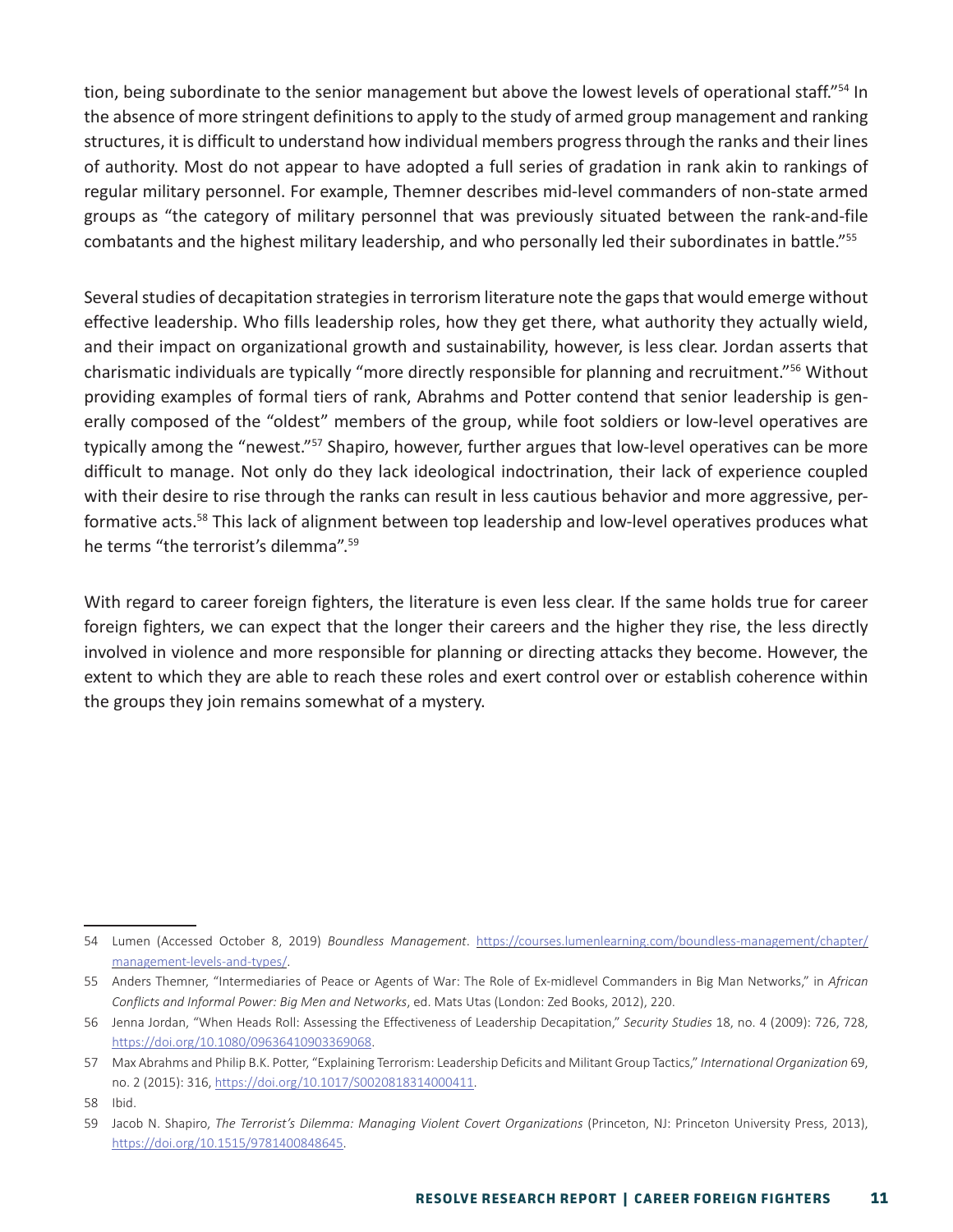# METHODOLOGY: IDENTIFYING CAREER FOREIGN FIGHTERS & DETERMINING RANKS

This study is limited to Sunni jihadists instead of all foreign fighters for two reasons. First, doing so created an easily identifiable population instead of trying to identify anyone in history who served as a foreign fighter in different groups. Second, jihadists are prevalent across major modern conflicts both as a collective group and individuals. Sunni jihadists are often described as belonging to waves or generations defined by foreign fighter mobilizations: the 1980s Afghanistan war, the 1990s Al Qaeda-coordinated globalized insurgencies and training camps, the 2000s Iraq War, and the 2010s Syrian conflict.<sup>60</sup> Each of those waves of foreign fighters networked with other members of their generation and facilitated their travel between conflicts, so it is particularly worthwhile to look for patterns over the decades within the jihadist movement.

We collected data between September 2018 and July 2019 through publicly available open source records. Because the data concerned Sunni jihadist foreign fighters, the population data extends to the formation of this cohort with the 1979 Soviet occupation of Afghanistan. With a scope of forty years, the number of potential jihadist career foreign fighters is unknown. An estimate of the total number of jihadist foreign fighters is also unknown and subject to much disagreement, although it is likely to be in the tens of thousands.

Although it would be reasonable to expect to identify numerous foreign fighters, despite a thorough search of jihadist propaganda primary sources, media reports, and academic research, we were only able to positively identify a few dozen. Complicating research was scarce access to contemporaneous sources before the internet and social media. Such sources may have described early activities of the most senior career foreign fighters before they rose through the ranks, potentially differing from hagiographic official accounts extolling their leadership. At the same time, more famous figures—such as group leaders—are more likely to have generated records of their activities than others. This suggests there may be many individuals for whom there is no record of their career foreign fighting and that individuals who ascended the ranks may be over-represented.

Therefore, we acknowledge that the population of career foreign fighters described in this study is a small sample—it cannot be determined how representative it is. However, we expect that career foreign fighters would be a minority of jihadist foreign fighters, and that the dozens identified are a reflective sample size. For example, Cragin argues that "the relative size of Al Qaeda in its formative years tends to be over-emphasized," and that there were likely only dozens of members among the Arab Afghans.<sup>61</sup> If this is correct, then the approximately thirty career foreign fighters whom we identified as participating in that phase of the conflict is a reasonable sample.

<sup>60</sup> See Sageman, *Leaderless Jihad*; Peter R. Neumann, *Radicalized: New Jihadists and Threats to the West* (London: I.B. Taurus, 2016); Thomas F. Lynch III, *Sunni and Shi 'a Terrorism: Differences that Matter* (Washington, DC: Brookings Report, 2008).

<sup>61</sup> Cragin, 1065.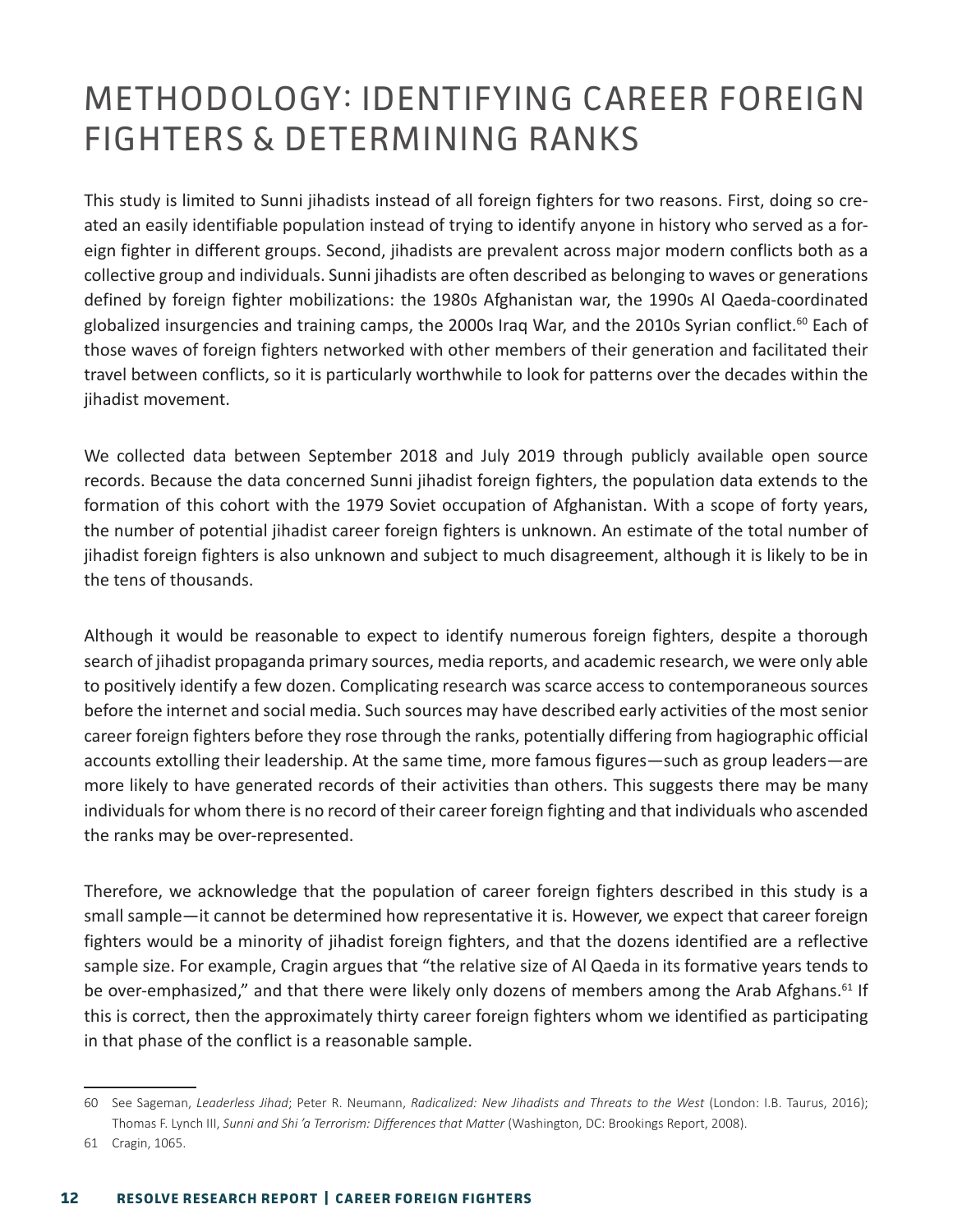Additionally, we note that many individuals in the dataset went by a number of names, aliases, or *noms de guerre* (kunyas), meaning that records of the same individual operating under different names had to be reconciled. At the same time, the same kunyas may be adopted by multiple individuals, so coding also required disaggregation through cross referencing.

### What Makes a "Career" in Foreign Fighting?

 This study introduces the category of "career foreign fighters": individuals who served as foreign fighters in more than one insurgent group. We employ the term career in accordance with the Oxford English Dictionary: "an occupation undertaken for a significant period of a person's life and with opportunities for progress."62 There is no test of longevity in our definition of career, and we do not always have clear records of how long individuals were foreign fighters in particular locations.

#### **A Note on Fighter Roles**

We do not distinguish which roles individuals performed for the insurgent groups. While the presence of individuals with ostensibly non-combatant roles in ISIS has produced some debates about whether non-combatants should be classified as foreign fighters, we contend that it is appropriate to do so because individuals who join regular armies are classified as military personnel regardless of whether they perform combat duties. Additionally, it is difficult to obtain accurate records of the activities of any foreign fighters, who are engaged in illegal activities under national and international laws.

#### **A Note on Domestic Versus International Engagement**

While we record whether career foreign fighters engaged in domestic extremist groups before or after foreign fighting, we do not count extremist membership as part of their careers, only serial foreign fighting. Presumably most foreign fighters were active to one degree or another in domestic networks. Information about their militant activity pre-foreign fighting is important for developing profiles of who becomes foreign fighters. However, it does not reflect the choices by jihadists to remain foreign fighters instead of returning home, decisions to switch from one conflict to another, or from one group to another, and whether this accumulation of battlefield experience changes their role in jihadist insurgencies beyond their states of origin. Further research in that regard is needed.

#### **A Note on Career Foreign Fighter Career "Success"**

We presume that foreign fighters want and have the opportunity for progression to leadership positions in jihadist groups, but we do not classify them as having had a successful career if they rise to senior leadership. Nor do we say that they did not have a career in foreign fighting if they did not become senior leaders. As in any vocation, some people can remain in the operational side of organizations for their entire career without becoming management.

<sup>62</sup> "Career," *Lexico*, powered by the Oxford English Dictionary, accessed January 28, 2020, [https://www.lexico.com/definition/career.](https://www.lexico.com/definition/career)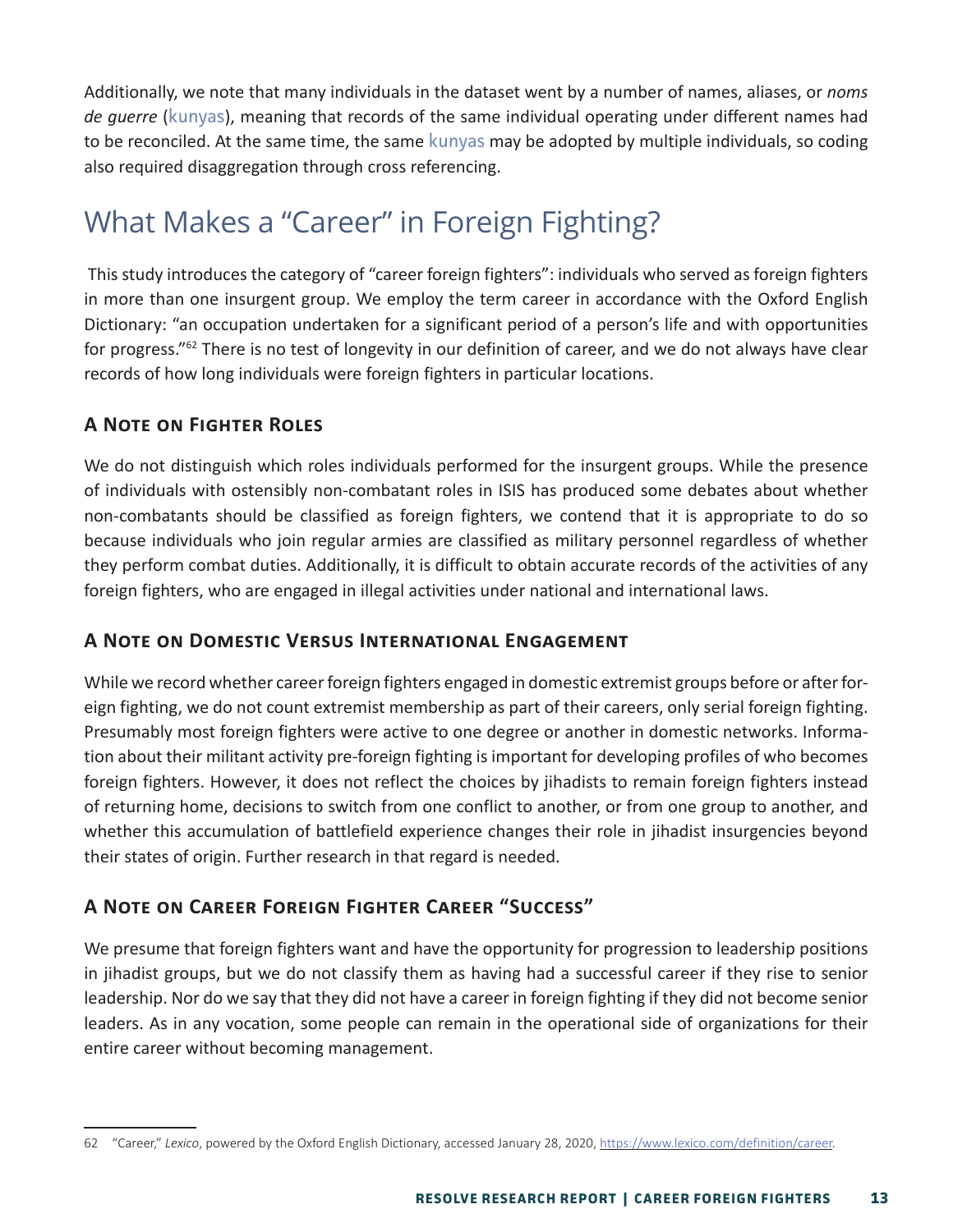In keeping with the literature on senior and middle management in armed groups, we identified ranks, or leadership levels, to indicate whether tenure in a career as a foreign fighter leads to progression in insurgent organizations. We delineated ranks of executive, midlevel, and operational roles (Table 1). Executives are the top individuals leading an organization or regional affiliate. Midlevel are all others who command other fighters, including military, terrorist operations and religious authority. Operational are the bottom level of foot soldiers. Executive is used instead of senior, and operational instead of junior, to avoid equating the length of time spent as a foreign fighter with the level of responsibility within the insurgent organizations. Our findings demonstrate that some individuals do remain at the operational level despite participating in multiple insurgencies, while others begin their foreign fighter careers in positions of authority.

#### **Table 1:** Career Foreign Fighter Ranks

| Executive <b>I</b> | Executives are the top individuals leading an organization or regional<br>affiliate.                                       |
|--------------------|----------------------------------------------------------------------------------------------------------------------------|
| Mid-level          | Midlevel are all others who command other fighters, including mili-<br>tary, terrorist operations and religious authority. |
| <b>Operational</b> | Operational are the bottom level of foot soldiers.                                                                         |

# FINDINGS

We identified 54 jihadist foreign fighters in multiple groups between 1980 and the present day. Most of them served in multiple civil wars but some were foreign fighters in different groups in the same theater of conflict. All career foreign fighters served with at least two insurgent groups. The largest number of groups we recorded for one career foreign fighter was six.<sup>63</sup>

Overall, the 54 career foreign fighters we examined participated in an average of 2.4 conflicts and served with an average of 2.4 different groups (with a median of 3 conflicts and 2 different groups). There was little difference in number of conflicts between ranks of career foreign fighters, with executives averaging 2.8 conflicts and groups, compared to 2.2 for both midlevel and operational career foreign fighters (Figure 1).

<sup>63</sup> Samir Saleh Abdullah (Ibn al-Khattab) served in at least six groups in five different conflicts.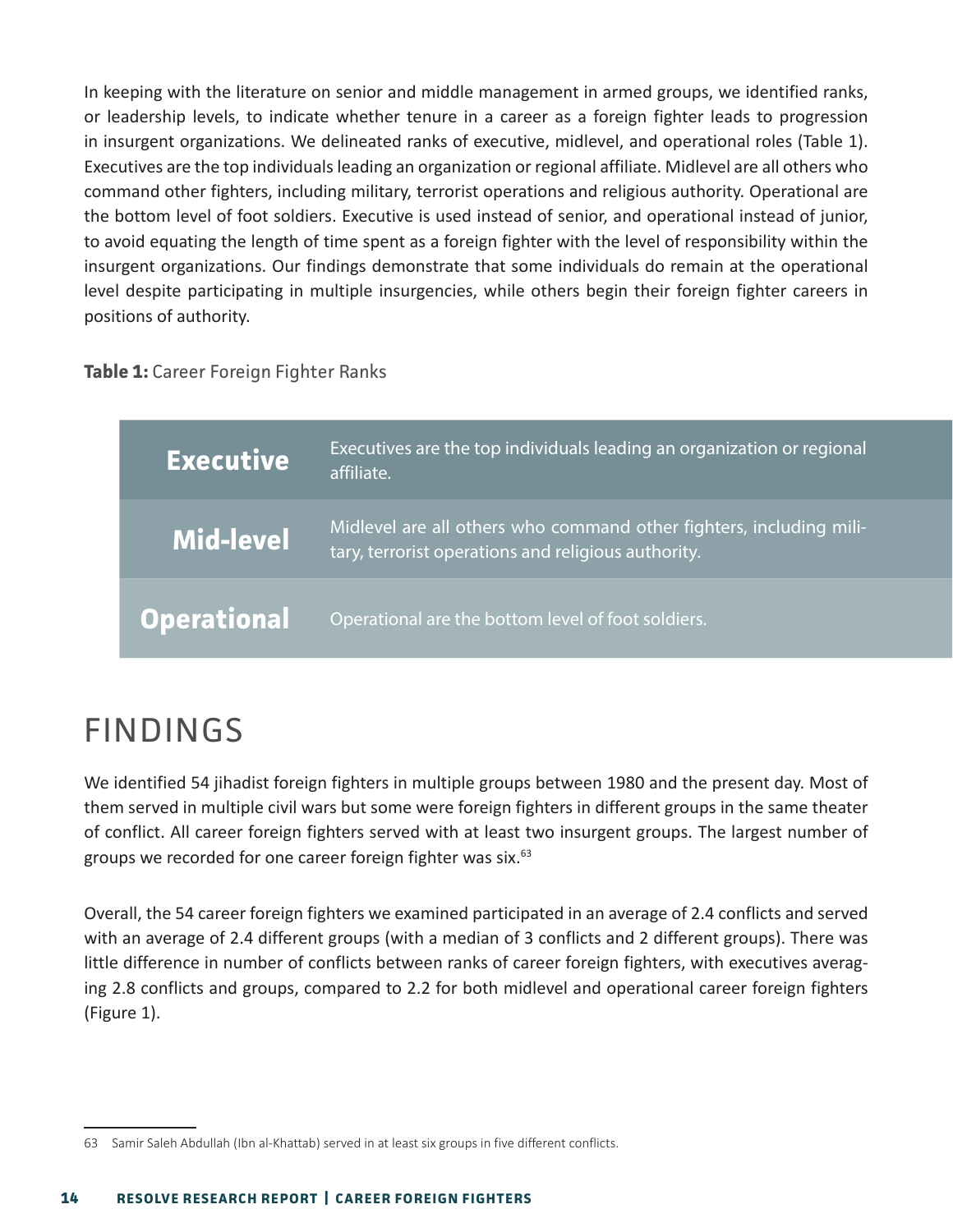

#### **Figure 1:** Career Foreign Fighters by Groups and Conflicts

### Conflicts & Career Fighters: Launching Pads & Magnets

The conflicts in which career foreign fighters appeared indicate interesting trends (see Figure 2 for a list of conflicts appearing in the dataset). Many of the jihadists who have fought in multiple insurgencies and made names (kunyas) for themselves were active for the longest lengths of time. Therefore, career foreign fighters were most active in early jihadist wars in Afghanistan and Bosnia. The conflict in Syria, which has the most foreign fighters, has not yet generated many fighters who have traveled on to fight in another conflict. Career foreign fighters in the Syria data represent individuals who have switched among groups fighting within that conflict.

Disaggregating data on the first time serving and subsequent jihadist conflicts in foreign fighter careers shows that some conflicts have launched far more foreign fighters into careers than others. Afghanistan was the first foreign jihad for half of the career foreign fighters in our data set. In contrast, other destinations for career foreign fighters, such as Russia and the Philippines, appear to almost exclusively have career jihadists in their second or later journeys. Some conflicts, therefore, appear to bleed out more foreign fighters to other conflicts, while others attract experienced jihadists, but fail to launch the careers of newer, or more novice foreign fighters (Figure 3).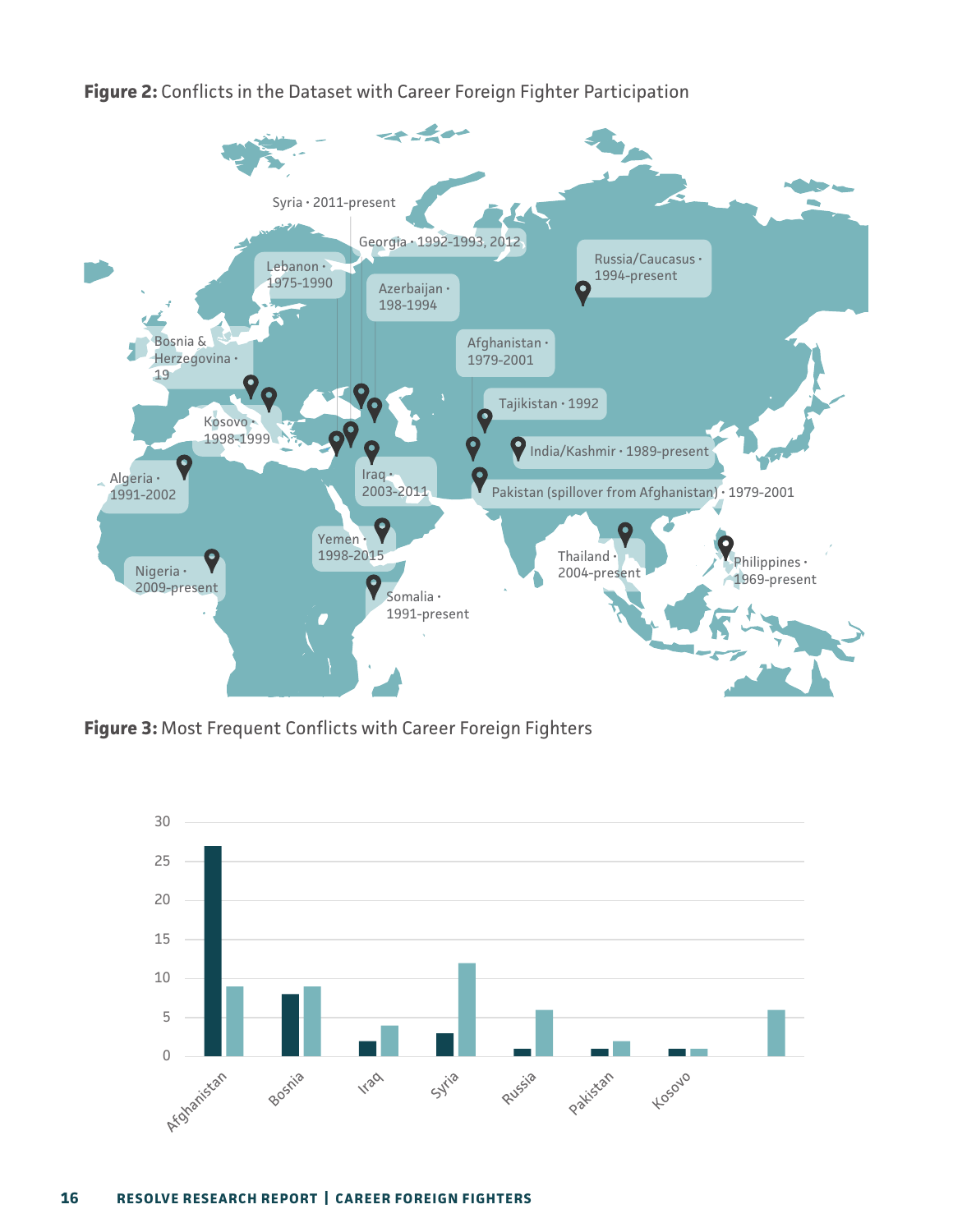### Playing the Field: Advancing Careers by Switching Groups

In terms of individual progression, many career foreign fighters climb in the ranks as they serve across multiple groups. Most executive leadership began as operational rank and file militants. The majority of operational level foreign fighters ascend in rank over the course of their careers across different groups. A small minority of executive and midlevel leadership began their careers in command positions, but those cases were exceptions based mostly on the individual's hereditary connection to other jihadist leaders.

In Figure 4 we see that most foreign fighters (46 of the 54 we identified) start at the bottom of their organizations, in the third tier of conducting operations. Of these, more than half ascended to midlevel (14) or to executive (12) leadership. In all, just over half of all career foreign fighters fought with more than one group and advanced to higher leadership positions as they moved.



#### **Figure 4:** Foreign Fighter Career Progression

Number of Career Foreign Fighters

Presumably, operatives who gain experience are bigger security threats to society, and those who ascend to midlevel and executive leadership do so because their comrades recognize their effectiveness. Considering that foreign fighters are usually treated as cannon fodder by local insurgent commanders and invariably conflict with local fighters, the ability to thrive as a foreign fighter and ascend in new organizations indicates particularly effective militancy.<sup>64</sup>

<sup>64</sup> Malet, *Foreign Fighters*, 201.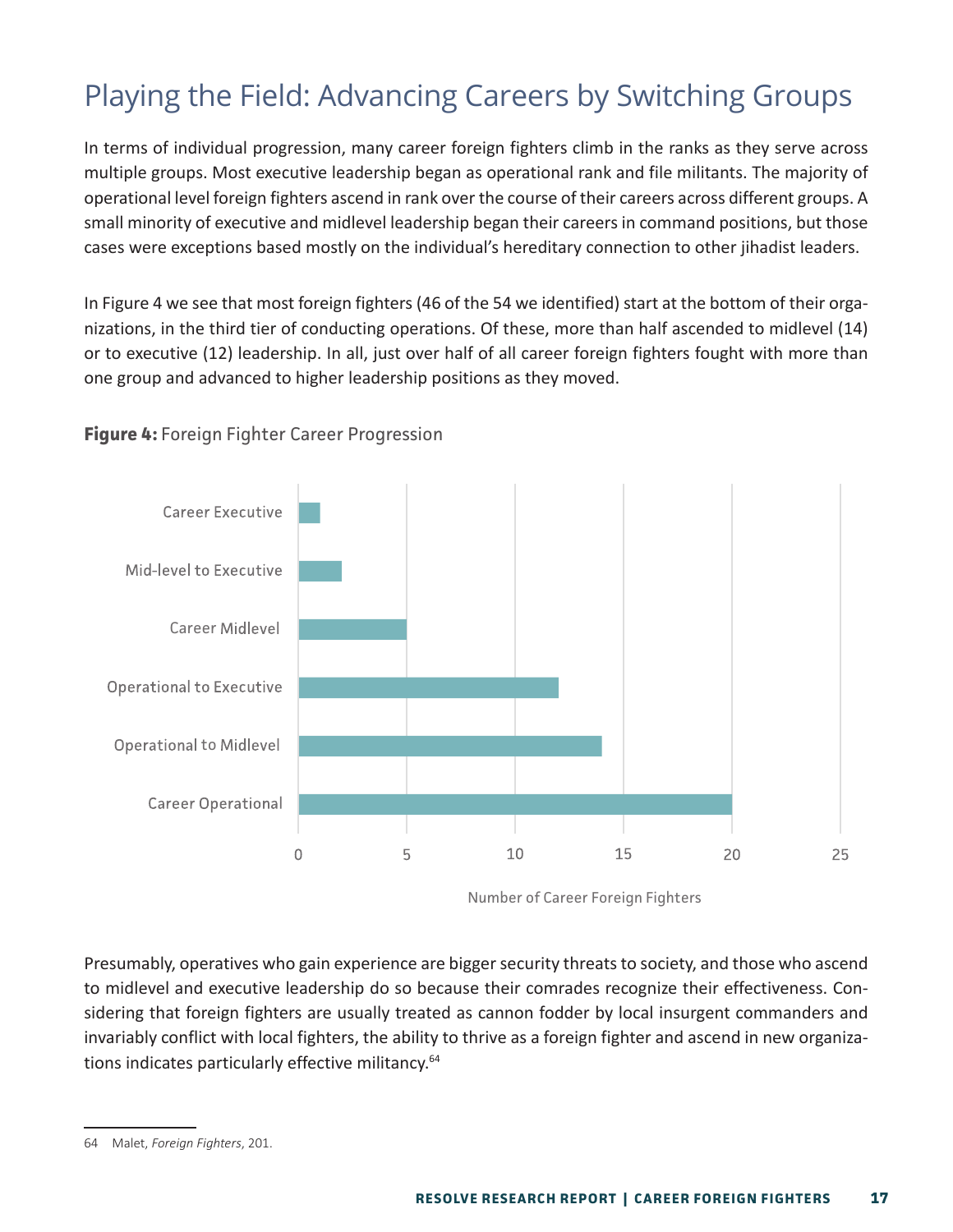### Experience Matters: Previous Domestic Engagement

An examination of the careers of jihadists beyond foreign fighting yields interesting results (Figure 5). The biggest difference between top, middle, and bottom level career foreign fighters is in their domestic militant activities prior to becoming foreign fighters. While few at the operational level had prior experience as domestic militants, about one-third of executives and more than half of midlevel commanders did.



**Figure 5:** Activity Before and After Fighting

This study does not capture how pre-foreign fighting experience affected the careers of the jihadists, but these results raise an intriguing question: did experience with domestic militancy lead to command positions abroad for foreign fighters? The typical assumption is that individuals become foreign fighters to gain battlefield experience that they can then use at home as returnees. However, our findings in Figure 4 indicate that the expertise may flow in the other direction: individuals may earn positions of command in foreign insurgencies because they already had training or experience at home. It may be that the most dangerous domestic militants are traveling to become the most dangerous foreign fighters, not the other way around. Further research on this possibility is needed.

### Returning Career Foreign Fighters: Assessing the threat

Whether career foreign fighters become greater threats by virtue of growing expertise and influence is part of evaluating the potential threat of returnees and whether they should be repatriated or prevented from coming back to countries of origin. Presumably career foreign fighters are the most committed to their cause regardless of whether they become more dangerous with more experience. Only a few, mostly from the fractious Syrian conflict, switched between rival groups in the same theater of conflict.

The data indicates that just over one-third of career foreign fighters become returnees who engage in terrorist plots in their home countries. While from a limited sample, this finding indicates that career foreign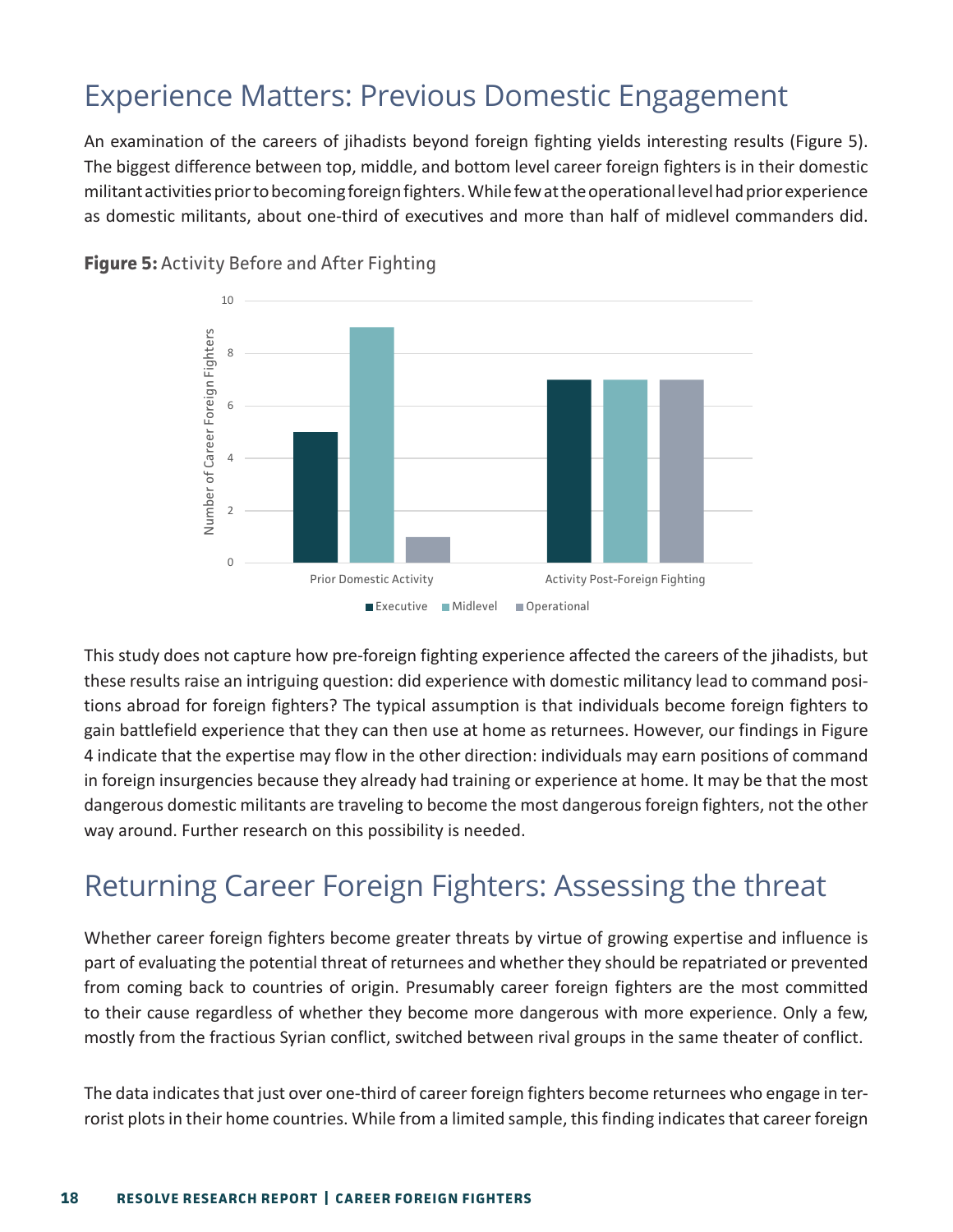fighters are more likely to pose security threats than average jihadist foreign fighters, of whom eleven to less than one percent are liable to engage in plots as returnees.<sup>65</sup> Career foreign fighter returnees have been arrested for domestic activity in Western, Eurasian, Middle Eastern, and Southeast Asian countries, indicating that national responses are not the determining factor in whether they remain engaged.

In our sample, there were 15 career foreign fighters with prior militant experience, and 21 who became returnee terrorists. 14 of the 21 career foreign fighter returnees had ascended to leadership roles, but there was little overlap between those who had been domestic militants before foreign fighting and those who continued after returning. Just six fighters were active before and after being foreign fighters; three were executive leadership and three were midlevel. Thus, it appears that career fighters with prior domestic experience make contributions to foreign fighter insurgencies, but career foreign fighters who become returnee terrorists are a different group who had little prior experience to begin with. While some domestic terrorists may seek to become foreign fighters to gain experience to use in their home countries—the data indicates that almost no career foreign fighters follow this trajectory.

# THE IMPACT OF CAREER EXECUTIVES: THREE CASE STUDIES

In efforts to fill a gap in existing literature on leadership positions, authority, and impact in terrorism studies, this section compares three different career foreign fighters who rose through the ranks to become executive leaders of insurgent groups in foreign countries. While each had prior ties to the Saudi jihadist movement that facilitated their becoming foreign fighters in Afghanistan, each subsequently established themselves in leadership roles in multiple different locations by trading on their foreign fighting expertise. However, their influences took on different forms, demonstrating the multiple ways career foreign fighters have shaped the global jihadist movement.

### Samir bin Salih bin 'Addullah al-Suwaylim

*Khattab's competitive advantage established throughout his career as a foreign fighter allowed him to ascend the ranks and hold more influence with each subsequent armed group.*



<sup>65</sup> Thomas Hegghammer, "Should I Stay or Should I Go? Explaining Variation in Western Jihadists' Choice between Domestic and Foreign Fighting," *American Political Science Review* 107, no. 1 (2013): 1–15; Jeanine de Roy van Zuijdewijn, "The Foreign Fighters' Threat: What History Can(not) Tell Us", *Perspectives on Terrorism* 8, no. 5 (2014): 64; Thomas Hegghammer and Petter Nesser, "Assessing the Islamic State's Commitment to Attacking the West," *Perspectives on Terrorism* 9, no. 4 (2015): 30, [https://doi.org/10.1017/S0003055412000615.](https://doi.org/10.1017/S0003055412000615).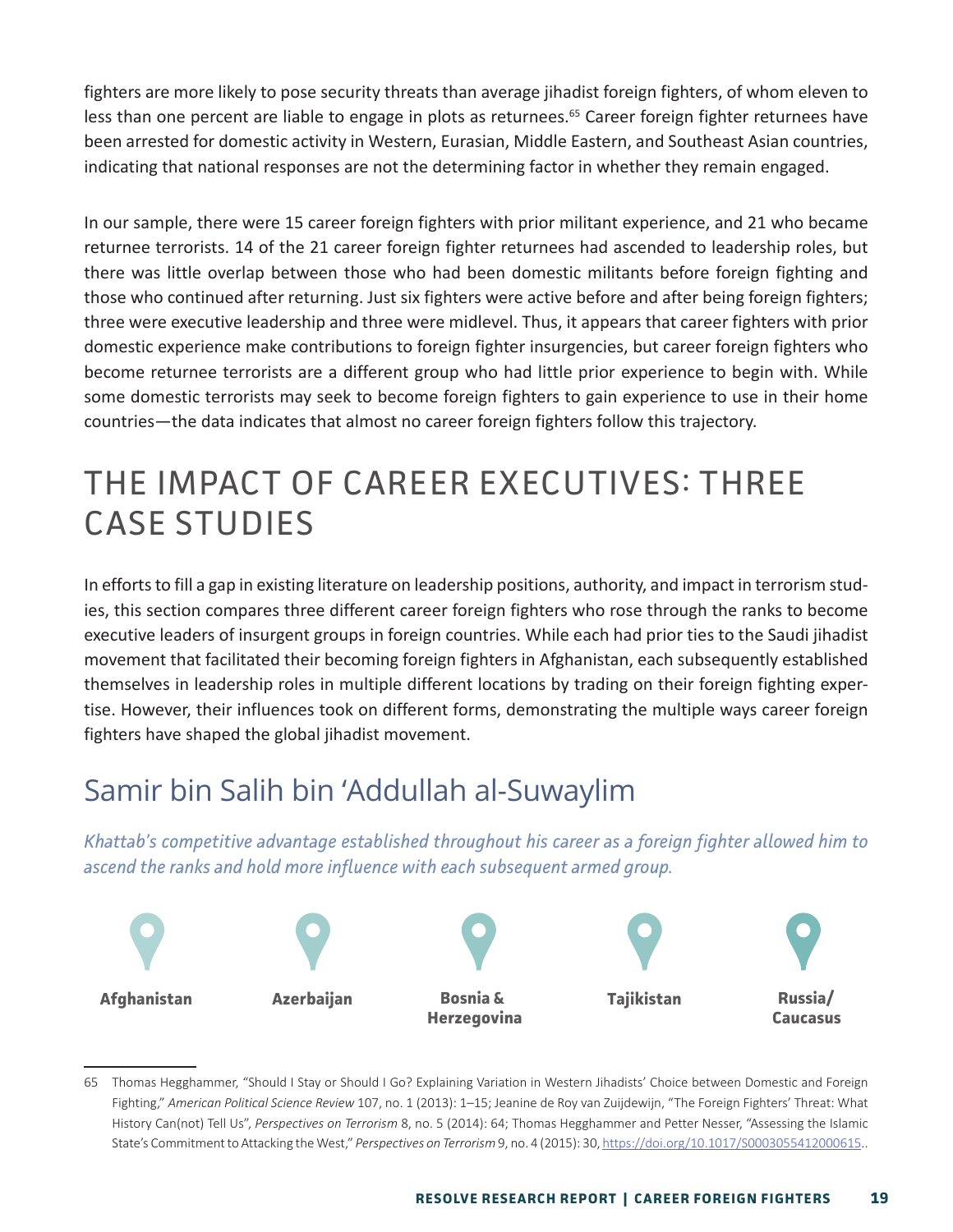#### **Overview**

Samir bin Salih bin `Addullah al-Suwaylim (known by the kunya Ibn al-Khattab or Emir Khattab), has been described by the Combating Terrorism Center as "an international jihadist par excellence."66 Originally born in Saudi Arabia, Khattab fought against the Soviets in Afghanistan from 1988-1994. He subsequently joined jihadists in Bosnia and Azerbaijan and in the civil war in Tajikistan in 1994-1995. He ultimately traveled to Russia, operating in Dagestan briefly before ending up in Chechnya between 1995-2002, where he eventually died in a covert Russian assassination plot.<sup>67</sup>

#### **Early Beginnings**

Khattab left his native Saudi Arabia at the age 18 to fight in Afghanistan with Maktab al-Khidmat lil Mujahidin, the Services Bureau for Mujahidin established by Abdullah Azzam for foreign fighters. Khattab evidently already had ties to transnational networks because he carried letters of recommendation signed by a member of the Saudi led chapter of Maktab al-Khidmat lil Mujahidin and by the head of the Saudi Red Crescent organization in Pakistan.<sup>68</sup>

#### **Career Trajectory**

Khattab ultimately operated as a career foreign fighter for fourteen years. He ascended as executive leader of the International Islamic Peacekeeping Brigade, a foreign fighter group operating in the Caucasus. In his memoir, *Memories of Amir Khattab*, Khattab described the knowledge and experiences he acquired in each conflict. In Afghanistan, he notes that there were numerous problems between the Afghans and the ansar (foreign fighters), with each group blaming the other for their mishaps. "I remember after every operation there would be problems and they would look for a scapegoat and put the problems on someone's back. Really there was no studying and order in the case of entering [combat]."<sup>69</sup>

According to Khattab, many of these issues stemmed from the foreign fighters being a burden on the local population. They would enter a conflict with the intentions of helping locals but would end up requesting assistance from them. This became a common theme: "there is no difference in the battles of Afghanistan, Tajikistan, Chechnya, Bosnia, or elsewhere" he lamented, "fighting is fighting brothers, the Ansar brothers who should come to support and help the people became a burden, they come to the field and ask for help from the people who need help?! [sic]"70

<sup>66</sup> Muhammad al-`Ubaydi, "Khattab: Jihadist Bios project," *Combating Terrorism Center, West Point,* March 1 2015, accessed June 15, 2019, [https://ctc.usma.edu/khattab-jihadi-bios-project/,](https://ctc.usma.edu/khattab-jihadi-bios-project/) 2.

<sup>67</sup> Ibid.

<sup>68</sup> Al-`Ubaydi, "Khattab."

<sup>69</sup> Samir Saleh al-Suwailem (n.d.), "Memories of Amir Khattab: The Experience of the Arab Ansar in Chechnya, Afghanistan & Tajikistan," Translated by *Ansar al-Mujahideen English Forum*, accessed June 20, 2019. [https://archive.org/details/TheMemoriesOfAmirKhattabTh](https://archive.org/details/TheMemoriesOfAmirKhattabTheExperienceOfTheArabAnsarInChechnya)[eExperienceOfTheArabAnsarInChechnya:](https://archive.org/details/TheMemoriesOfAmirKhattabTheExperienceOfTheArabAnsarInChechnya) 4-8.

<sup>70</sup> Ibid.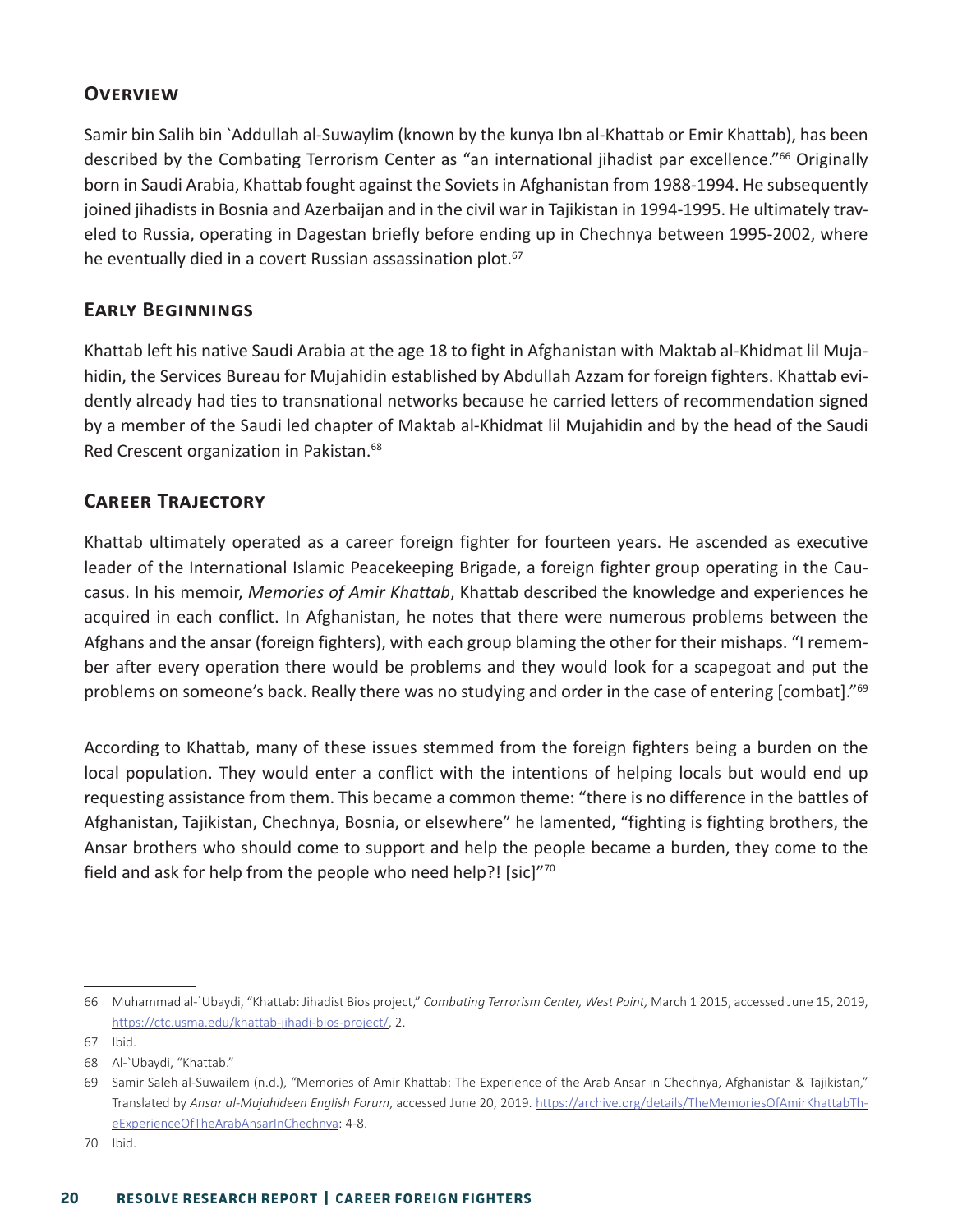By the time Khattab reached Tajikistan he was regarded highly enough based on prior exploits that he could offer organizational advice to local commanders to help avoid conflicts with the foreign fighter contingent. As Khattab recalled, "to avoid all kinds of problems we prepared ourselves for Tajikistan." He advised Abdulloh Nuri, leader of the Tajik rebels, in accordance with Abdullah Azzam's philosophy, that the foreign fighters were there to offer aid and support, but they were not "masters in the field of military operations and jihad."71 However, despite any reduced frictions with foreign volunteers, the local forces were not successful in Tajikistan, and Khattab moved on to Russia itself.

#### **Career Culmination**

Dagestani jihadists criticized Khattab for his intentions to fight with the Chechens, whom they regarded as simultaneously communists, Sufis, and polytheists. Nevertheless, Khattab maintained that he would be effective in training individual militants, instructing them in both insurgent tactics and the Salafi creed: "Our creed is not just words, its [sic] words and action."72 Allowing actions to speak louder than words would change the contours of the Chechen war, introducing jihadist ideology and tactics honed on prior battlefields and transforming a nationalist struggle for sovereignty into a front in a global religious war.<sup>73</sup>

Reportedly, Khattab positioned himself as the "leader of the Arab Ansar in Chechnya," using "his own resources and funds"<sup>74</sup> to found the International Islamic Brigade (IIB),<sup>75</sup> which, according to some reports, had up to 300 Afghan-Arab career foreign fighters.<sup>76</sup> He spent years influencing the political and military culture of the rebels through his experience and transnational ties as a career foreign fighter.<sup>77</sup> As executive leader, he put his own stamp on recruitment, basing his efforts on the successful training program he had been part of in Afghanistan. In 1995,<sup>78</sup> Khattab, along with Abu Fatqh a fellow jihadist, founded the Kavkaz training camp near Serzhen-Yurt, a Chechen village in the Shali region.<sup>79</sup> It provided military training to 1,000-2,000 recruits who attended the camp for 45 days to six months.<sup>80</sup> A growth in foreign trainees in the camp coincided with increasingly fundamentalist religious underpinnings of the training.<sup>81</sup>

<sup>71</sup> Ibid.

<sup>72</sup> Ibid.

<sup>73</sup> Zeyno Baran, S. Frederick Starr, Svante E. Cornell, "Islamic Radicalism in Central Asia and the Caucasus: Implications for the EU," *Central Asia-Caucasus Institute, Silk Road Studies Program* (2006) accessed June 12, 2019, [https://www.files.ethz.ch/isn/30281/14\\_Islam\\_Radi](https://www.files.ethz.ch/isn/30281/14_Islam_Radicalisim_Central_Asia.pdf)[calisim\\_Central\\_Asia.pdf.](https://www.files.ethz.ch/isn/30281/14_Islam_Radicalisim_Central_Asia.pdf)

<sup>74</sup> Al-`Ubaydi, "Khattab," 2.

<sup>75</sup> George Garner, "Chechnya and Kashmir: The Jihadist Evolution of Nationalism to Jihad and Beyond," *Terrorism and Political Violence,*  25, no. 3 (2013): 419-34, [https://doi.org/10.1080/09546553.2012.664202;](https://doi.org/10.1080/09546553.2012.664202) Zeyno Baran, S. Frederick Starr, Svante E. Cornell, "Islamic Radicalism in Central Asia and the Caucasus: Implications for the EU." *Central Asia-Caucasus Institute, Silk Road Studies Program* (2006), accessed on July 1, 2019, [https://www.files.ethz.ch/isn/30281/14\\_Islam\\_Radicalisim\\_Central\\_Asia.pdf.](https://www.files.ethz.ch/isn/30281/14_Islam_Radicalisim_Central_Asia.pdf)

<sup>76</sup> Sebastian Smith, *Allah's Mountains: Politics and Warfare in the Caucasus* (London: I.B. Taurus, 1998), 152-53.

<sup>77</sup> Al-`Ubaydi, "Khattab."

<sup>78</sup> Elena Pokalova, *Chechnya's Terrorist Network: The Evolution of Terrorism in Russia's North Caucasus* (Santa Barbara, California: Praeger, 2015).

<sup>79</sup> Ekaterina Sokirianskaya. "State and Violence in Chechnya (1997-1999)," In *Chechnya at War and Beyond*, eds. Anne Le Huérou, Aude Merlin, Amandine Regamey, Elisabeth Sieca-Kozlowski (London, New York: Routledge, 2014), 93-118, [https://doi.org/10.4324/9781315798318-6.](https://doi.org/10.4324/9781315798318-6)

<sup>80</sup> Ibid.

<sup>81</sup> Elena Pokalova, "Islamic Radicalization in Russia's North Caucasus: Lessons from Russia's Handling of Religious Revival," *Journal of Balkan and Near Eastern Studies*, 21, no. 2 (2019): 146-69, [https://doi.org/10.1080/19448953.2017.1367587.]( https://doi.org/10.1080/19448953.2017.1367587)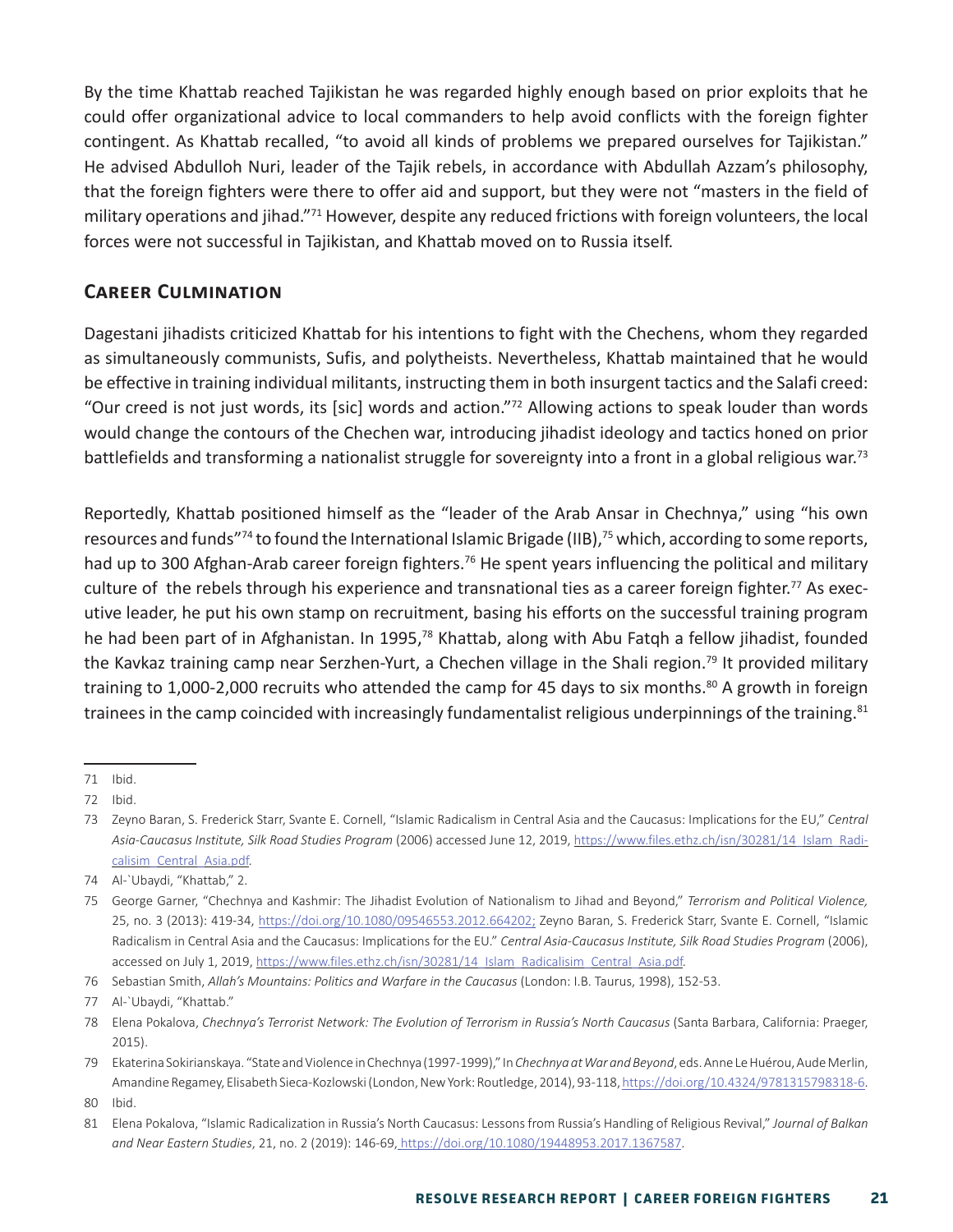#### **Broader Impact**

Under Khattab's leadership, the Chechens' instructors became primarily foreigners, Arabic-speakers working with Dagestani translators. "Thus, thanks to Khattab, thousands of young people gained access to a rather sophisticated and advanced ideological and military training in international Jihad,"82 which did not necessarily affect the first Chechen War, but influenced the development of the insurgent movement in the country thereafter.<sup>83</sup> The transformation in the Chechen insurgency occurred because of the growth of the jihadist movement there, and Khattab was able to foster it because of his prior experience, reputation, and connections to the global jihad movement. But it was not simply ideology or connections that were the basis of Khattab's leadership; he had those same attributes when he first became a foreign fighter. Khattab's competitive advantage established throughout his career as a foreign fighter allowed him to ascend the ranks and hold more influence with each subsequent armed group.

### Abdul Aziz al-Muqrin

*Effective career foreign fighters can transmit their expertise beyond the groups they lead and influence the entire transnational network.*



#### **Overview**

Abdul Aziz al-Muqrin (kunyas Abu Hajir al-Najdi and Abu Hazim) was a Saudi national who spent close to half of his life rising through the ranks of global jihad. Sixteen of these years were spent linked to al-Qaeda in some capacity.<sup>84</sup> After participating in multiple conflicts including Afghanistan, Bosnia, Algeria, Somalia, and Yemen, he eventually became the emir of al-Qaeda in the Arabian Peninsula (AQAP),<sup>85</sup> returning to his home-country to help orchestrate high-profile attacks within the Saudi Kingdom.

Al-Muqrin was responsible for the bombing of a Riyadh housing complex that killed seventeen people in 2003.<sup>86</sup> In 2004, in an audio message on behalf of his group, he claimed responsibility for the 25-hour assault on the al-Khobar compound that killed twenty-two people and injured twenty-five.<sup>87</sup> Also in 2004,

<sup>82</sup> Ibid., 107.

<sup>83</sup> Pokalova, Chechnya's Terrorist Network.

<sup>84</sup> Norman Cigar, "Overview and Analysis," in *Al-Qa'ida's Doctrine for Insurgency: 'Abd Al-'Aziz Al-Muqrin's A Practical Course for Guerrilla War* (Washington, D.C.: Potomac Books, Inc. 2009), 8.

<sup>85</sup> Lawrence Joffe, "Abd al-Aziz al-Muqrin: Al-Qaida mastermind behind Saudi Killings," *The Guardian*, June 20, 2004, [https://www.theguard](https://www.theguardian.com/news/2004/jun/21/guardianobituaries.alqaida)[ian.com/news/2004/jun/21/guardianobituaries.alqaida.](https://www.theguardian.com/news/2004/jun/21/guardianobituaries.alqaida)

<sup>86</sup> "Profile: Abdul Aziz al-Muqrin," *BBC News*, June 19, 2004, [http://news.bbc.co.uk/2/hi/middle\\_east/3821237.stm](http://news.bbc.co.uk/2/hi/middle_east/3821237.stm).

<sup>87</sup> "Gunmen 'Killed 22' in Saudi City," *BBC News,* May 30, 2004, [http://news.bbc.co.uk/2/hi/middle\\_east/3762423.stm](http://news.bbc.co.uk/2/hi/middle_east/3762423.stm).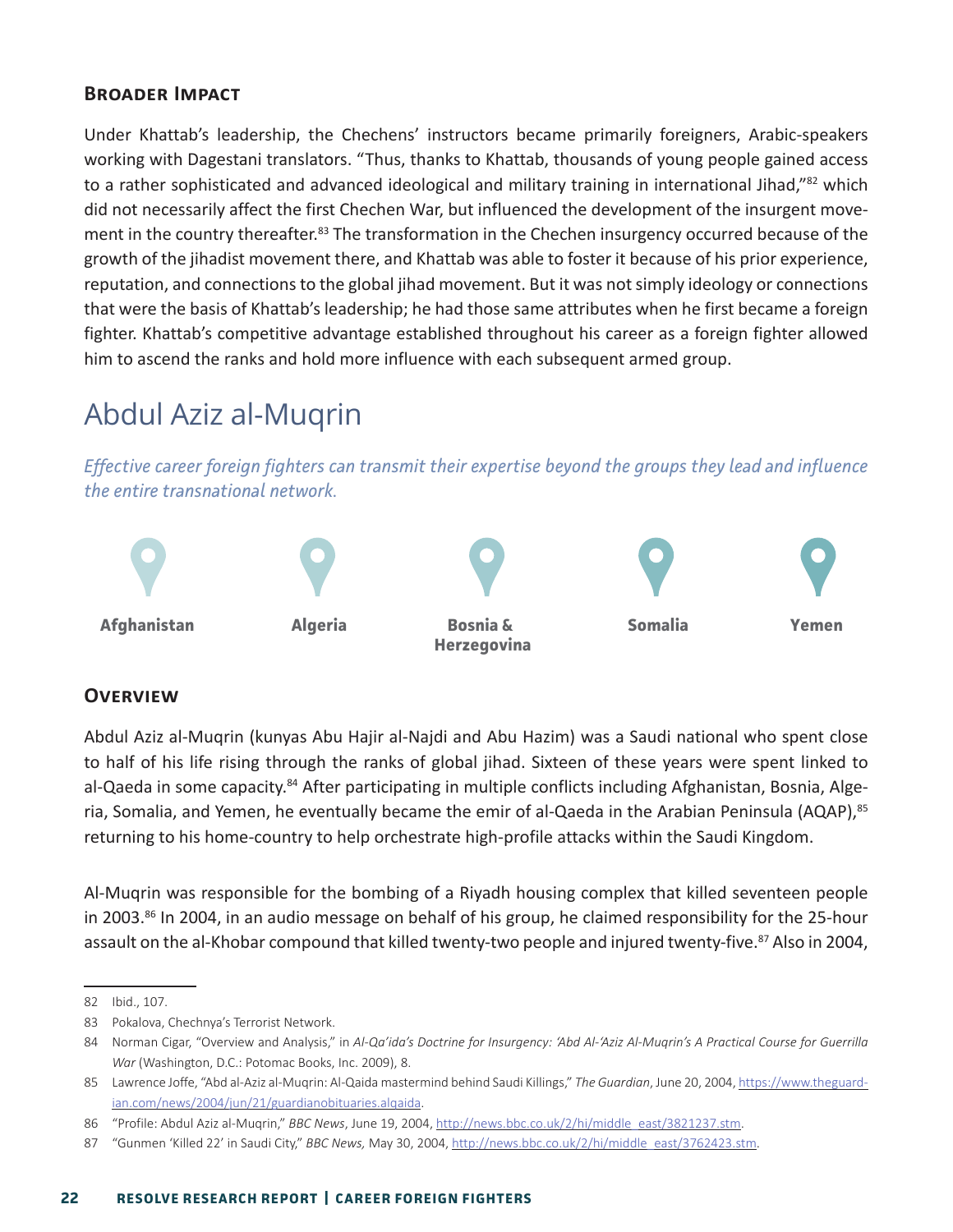under al-Muqrin's leadership, his group kidnapped and killed Paul Johnson, a Lockheed Martin employee stationed in Saudi Arabia, with images and a video of Johnson's brutal beheading posted on the internet.<sup>88</sup> Reportedly, his efforts to dispose of Johnson led to al-Murqin's killing,<sup>89</sup> evidence that operational roles always carry the highest risks, even for leadership.

#### **Early Beginnings**

Before his short tenure as the leader of AQAP in Saudi Arabia, al-Muqrin began his career in Afghanistan in 1990, leaving school at the age of seventeen to join the jihad<sup>90</sup> against his parents' wishes.<sup>91</sup> He learned the use of weaponry in the al-Faruq training camp and eventually became an instructor for Arab recruits, gaining the nickname "Mr. Nasty" due to his tough treatment of pupils.<sup>92</sup> Afghanistan is where al-Muqrin is claimed to have made connections with Osama bin Laden, which embedded him in the transnational jihadist network.<sup>93</sup>

#### **Career Trajectory**

After a short period back home in Saudi Arabia, al-Muqrin traveled to Algeria, smuggling arms from Spain to Morocco, later joining Groupe Islamique Armé (GIA) until most of the members of his cell were arrested.<sup>94</sup> Throughout his years in jihad, Saudi Arabia functioned as a transitioning point for al-Muqrin's travels between conflicts zones. After leaving Algeria, he traveled between Saudi Arabia and Afghanistan before moving on to Bosnia where he instructed militants in a training camp and supported the local Muslim community in combat.95 From Bosnia, via Saudi Arabia and Yemen, al-Muqrin went to Somalia where he fought against Ethiopian troops in Ogaden.<sup>96</sup> He was later captured and spent over two years in an Ethiopian prison before being extradited to Saudi Arabia. In Saudi Arabia, he faced four more years in prison but was released after two for displaying good conduct and memorizing the Quran.<sup>97</sup>

#### **Career Culmination**

A former militant and acquaintance of al-Muqrin described him as a reckless young man, who lacked religious expertise and was not interested in learning.<sup>98</sup> However, accounts describe him as developing more extreme views and devotion to militant jihad after his years of imprisonment.<sup>99</sup> Much of this devotion

<sup>88</sup> Joffe, "Abd al-Aziz al-Muqrin."

<sup>89</sup> "Al Qaeda Militants Kill American Hostage," *CNN,* June 19, 2004, [http://www.cnn.com/2004/WORLD/meast/06/18/saudi.kidnap/;](http://www.cnn.com/2004/WORLD/meast/06/18/saudi.kidnap/) "Militants Behead US Hostage," *BBC News*, June 18, 2004, [http://news.bbc.co.uk/2/hi/middle\\_east/3820495.stm](http://news.bbc.co.uk/2/hi/middle_east/3820495.stm).

<sup>90</sup> Joffe, "Abd al-Aziz al-Muqrin"; "Al Muqrin: Al-Qaeda's Angel of Death," *Asharq al-Awsat*, June 20, 2005, [https://eng-archive.aawsat.com/](https://eng-archive.aawsat.com/theaawsat/features/al-muqrin-al-qaedas-angel-of-death) [theaawsat/features/al-muqrin-al-qaedas-angel-of-death.](https://eng-archive.aawsat.com/theaawsat/features/al-muqrin-al-qaedas-angel-of-death)

<sup>91</sup> Ibid.

<sup>92</sup> "Al Muqrin: Al-Qaeda's Angel of Death."

<sup>93</sup> Joffe "Abd al-Aziz al-Muqrin."

<sup>94</sup> Cigar, "Overview and Analysis," 7.

<sup>95</sup> Joffe, "Abd al-Aziz al-Muqrin"; Cigar, "Overview and Analysis."

<sup>96</sup> Cigar, "Overview and Analysis."

<sup>97 &</sup>quot;Al Muqrin: Al-Qaeda's Angel of Death"; Cigar, "Overview and Analysis."

<sup>98</sup> "Al Muqrin: Al-Qaeda's Angel of Death."

<sup>99</sup> Cigar, "Overview and Analysis."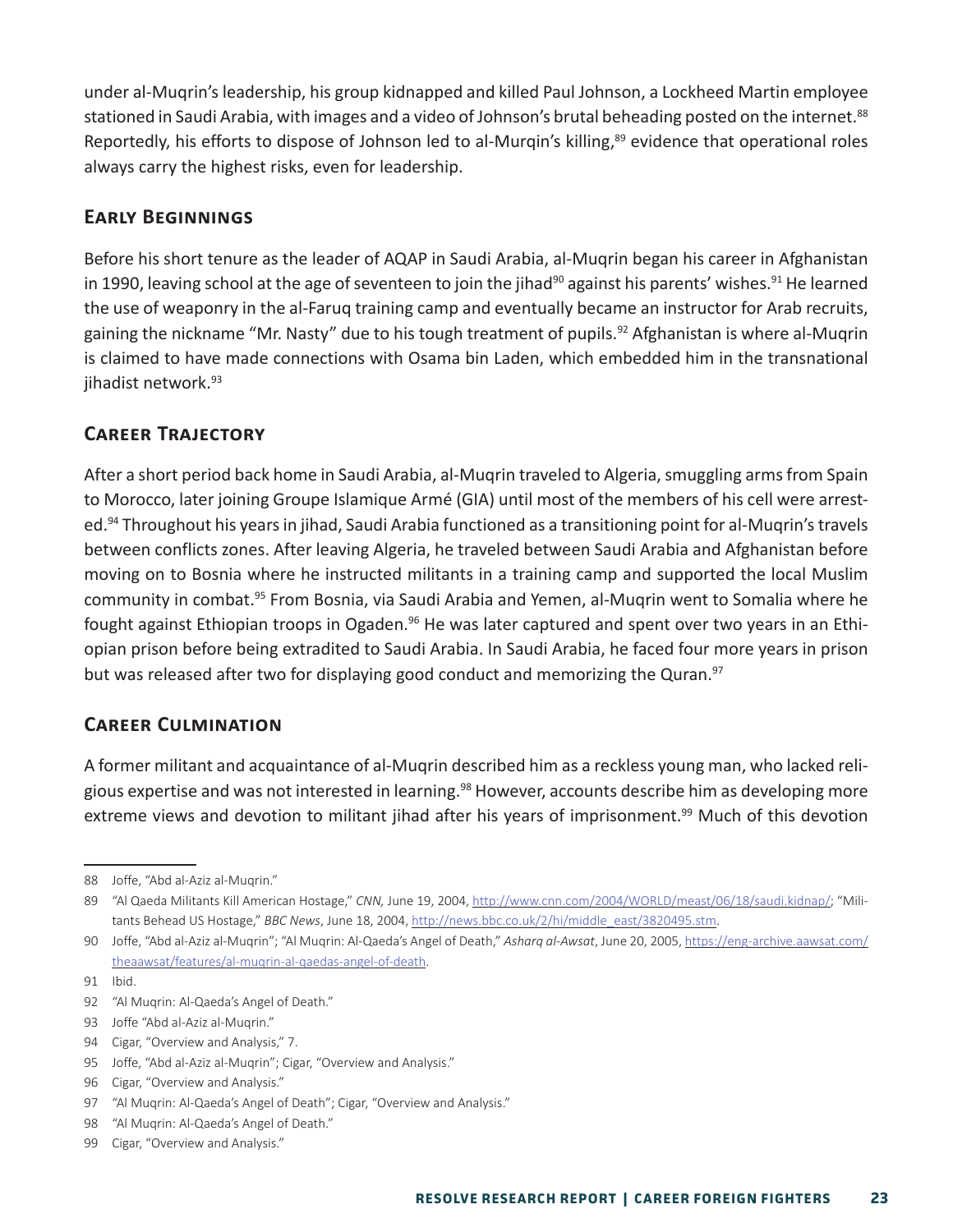stemmed from changes he saw in local society, anger over the U.S. presence in the Arabian Peninsula, and what he perceived as aggression towards the Muslim community in the US.<sup>100</sup>

Upon release from Saudi prison in 2001, later that year al-Muqrin traveled back to Afghanistan and fought against American forces in the aftermath of 9/11, until he finally returned to Saudi Arabia in 2002, later becoming the leader of the local branch of AQAP.<sup>101</sup>

#### **Broader Impact**

In addition to his leadership roles as a career foreign fighter, al-Muqrin is best known for his contribution to tactical strategy as the author of *Guerrilla War*, a text promulgating the operational and doctrinal philosophies of AQAP.102 Apart from its tactical instructions and Maoist theory, *Guerrilla War* provides insight on the use of the environment and local populations to conduct a successful insurgency. This includes being adaptable to local situations, developing trust among the people, while actively shaping local conditions to launch an effective insurgency.<sup>103</sup>

Al-Muqrin also addresses lessons learned from previous conflicts he participated in, along with experiences from other prominent jihadists, including Khattab. He observes that "factors that help promote a protracted war include avoiding some targets that the mujahidin could strike, because were they to attack them, they would lose the majority of their cadres and organizational structure," which is what "happened in Tajikistan" under the "mujahidin led by Khattab."104 As a theoretician, Al-Muqrin applied his experience from the previous theaters of conflict, along with lessons learned from fellow foreign fighter jihadists, to create a manual for successful insurgencies in the future. Al-Muqrin's case illustrates that effective career foreign fighters can transmit their expertise beyond the groups they lead and influence the entire transnational network.

### Abu 'Abdel al-Aziz Barbaros

*Al-Aziz demonstrated the impact of recognized career foreign fighters across transnational networks.*



<sup>100</sup> Ibid.

<sup>101</sup> Cigar, "Overview and Analysis"; "Al Muqrin: Al-Qaeda's Angel of Death"; and Joffe, "Abd al-Aziz al-Muqrin."

<sup>102</sup> Ibid.

<sup>103</sup> Norman Cigar, "Abu Hajir 'Abd Al-'Aziz Al-Muqrin, A Practical Course for Guerrilla War," in *Al-Qa'ida's Doctrine for Insurgency: 'Abd Al-'Aziz Al-Muqrin's A Practical Course for Guerrilla War* (Washington, D.C.: Potomac Books, Inc. 2009), 97-107..

<sup>104</sup> Ibid., 93.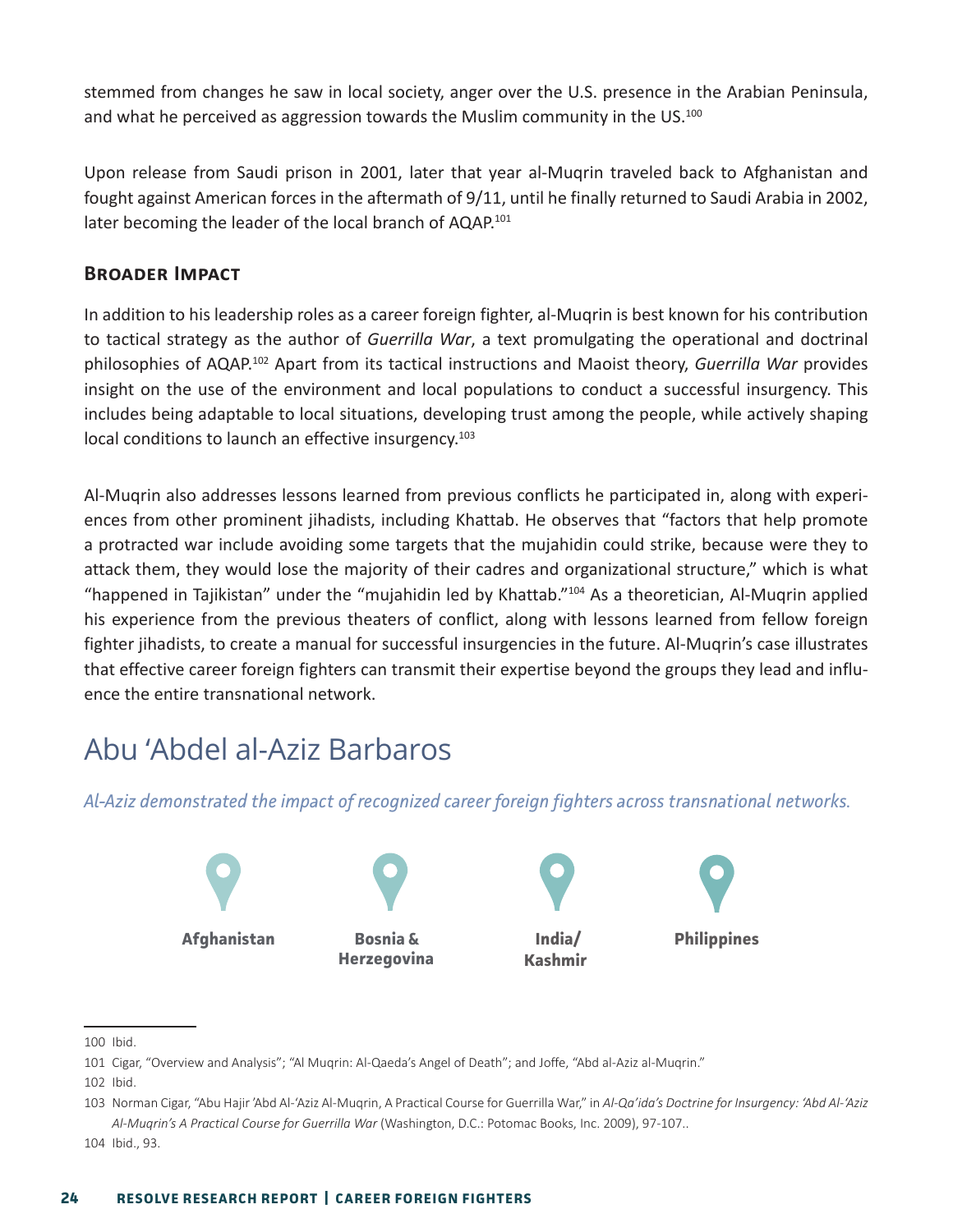#### **Overview**

Abu 'Abdel al-Aziz (kunyas Emir Barbaros, Barbarossa, and Abdel Rahman al-Dosari), was born in the Indian subcontinent, but was also a Saudi national who began his career with the mujahidin in Afghanistan.105 Before becoming a foreign fighter, he worked for Saudi Airlines and conducted Islamic lectures around the Gulf, employing rhetoric that did not shy away from confronting the Saudi government that he viewed as corrupt.<sup>106</sup>

#### **Early Beginnings**

Al-Aziz reported that he decided to travel to Afghanistan around 1984 to answer the call of Abdullah Azzam.<sup>107</sup> As a foreign fighter, he acquired the nickname "Hown" due to his skills with Russian manufactured "Hound" artillery rockets. He also developed ties with other Afghan-Arabs fighting with connected groups in the region.108 While he never outwardly discussed his connection with al Qaeda, it is believed that al-Aziz was linked directly to group members including Osama bin Laden.<sup>109</sup> Al-Aziz recalled his time in Afghanistan as "a great experience." He maintained that those participating in the conflict had a strong "desire that Allah would keep them engaged in Jihad until their death and that Allah would give them their death in the battlefield of Jihad."110

#### **Career Trajectory**

Apart from Afghanistan, al-Aziz participated in conflicts in Kashmir, the Philippines, and traveled to strategize with militants around Africa,<sup>111</sup> but little is recorded about his activities. He traveled to Bosnia after the mujahidin conquest of Kabul in April 1992, becoming one of the initial Afghan-Arabs to participate in the Bosnian conflict.<sup>112</sup> In part because of al-Aziz's reports, Bosnia was deemed a "legitimate holy war" and became a first destination for the Afghan-Arabs to begin their careers in foreign fighting.<sup>113</sup> Efforts to recruit, fund, and support the conflict in Bosnia began, and al-Aziz was named the first emir (commander-in-chief) of the Afghan-Arabs in the Bosnia.<sup>114</sup>

108 Ibid.

<sup>105</sup> New debate on the nom de guerre Abdel Rahman al-Dosari, associated with al-Aziz has surfaced. While a number of sources connect the name with al-Aziz, in *The Universal Enemy* (2020), Darryl Li argues that al-Dosari is a different person. While this argument may be valid, we have decided to note this discrepancy, keeping the name within our research, since it has no effect on our overall findings or the biographical information we present on al-Aziz.

<sup>106</sup> Evan Kohlmann, *Al-Qaida's Jihad in Europe: The Afghan-Bosnian Network* (Oxford, New York: Berg, 2004).

<sup>107</sup> See: "The Bosnian Jihad: An interview with Abu Abdel Aziz Barbaros," *Deutsches Asienforschungszentrum,* accessed on July 1, 2019, Retrieved from [http://www.dafz.org/news/the-bosnian-jihad-an-interview-with-abu-abdel-aziz-barbaros/.](http://www.dafz.org/news/the-bosnian-jihad-an-interview-with-abu-abdel-aziz-barbaros/)

<sup>109</sup> Kohlmann, *Al-Qaida's Jihad in Europe*.

<sup>110</sup> Ahmed Waseem, "The Jihad in Bosnia," *Al-Daawah* (Islamabad, January 1993).

<sup>111</sup> "The Bosnian Jihad" and "Help from The Holy Warriors," *Newsweek*, October 4, 1992, [https://www.newsweek.com/](https://www.newsweek.com/help-holy-warriors-199918) [help-holy-warriors-199918](https://www.newsweek.com/help-holy-warriors-199918).

<sup>112</sup> Maria Galperin Donnelly, Thomas M. Sanderson, and Zack Fellman (n.d.) "Case Studies in History: Afghanistan, Bosnia, Chechnya," *Foreign Fighters in History, Center for Strategic & International Studies,* accessed on July 12, 2019, [http://foreignfighters.csis.org/history/](http://foreignfighters.csis.org/history/case-studies.html) [case-studies.html](http://foreignfighters.csis.org/history/case-studies.html).

<sup>113</sup> Kohlmann, *Al-Qaida's Jihad in Europe,* 18.

<sup>114</sup> Ibid.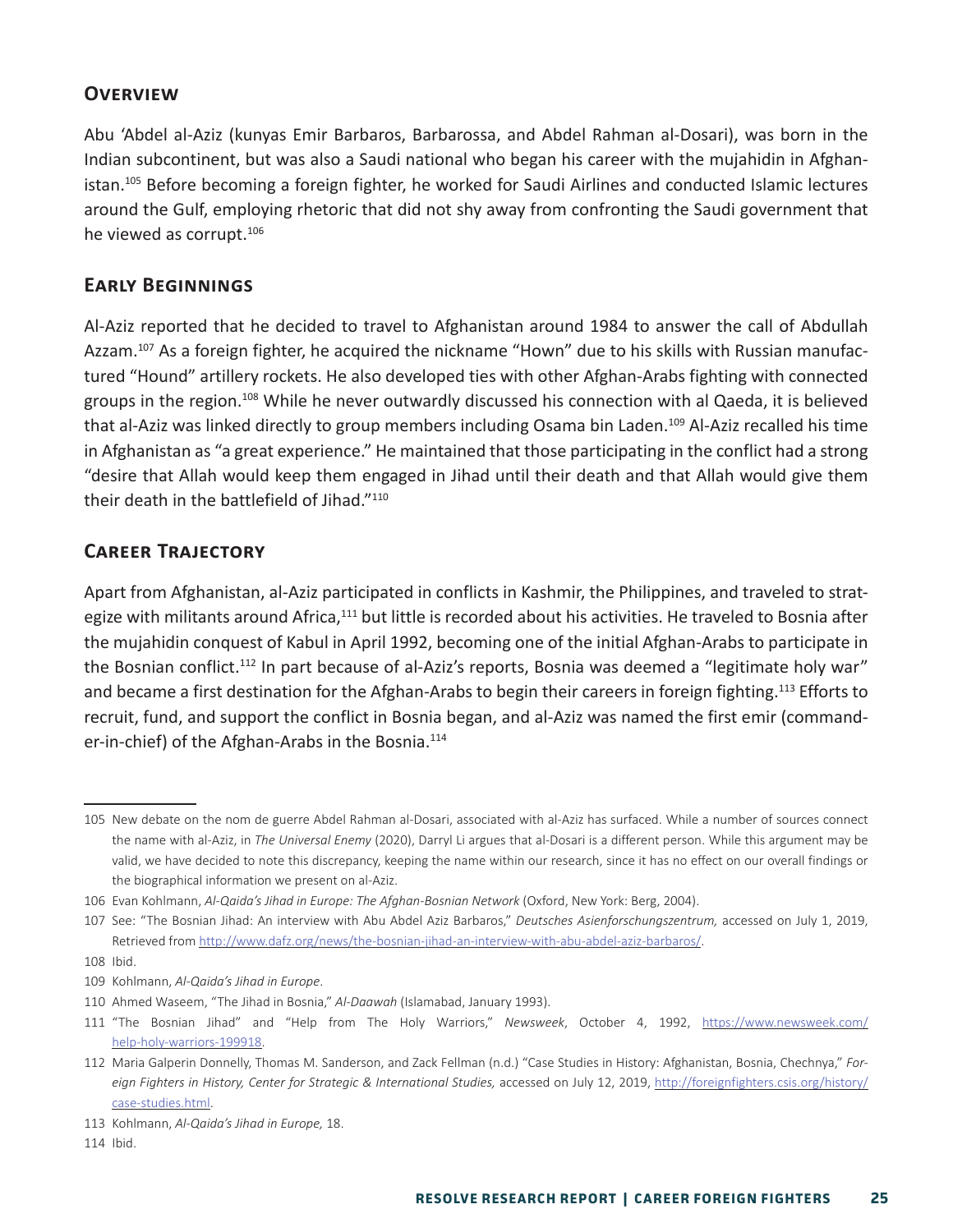#### **Career Culmination**

Initially, Bosnian locals seemed to welcome al-Aziz and his foreign fighter contingent. Newsweek reported that "when mujahedin commander Aziz drives through Mehurici in his new black four-wheel-drive Nissan, the town turns out for him, children wave, old people turn and smile, and other villagers approach with invitations to weddings and parties."<sup>115</sup> However, this enthusiasm soon evaporated when foreign fighter groups failed to acknowledge truces between the Bosnian Army and Croatian militias, attacked UN and NATO peacekeepers, called for "total jihad," and began spreading Wahhabism, which at the time was a foreign doctrine in the region.<sup>116</sup>

Adding a jihadist angle to the separatist wars in the Balkans, al-Aziz was clear about his belief that the jihad should expand from Afghanistan to Bosnia. His argument that "it is then our (religious) duty to defend our Muslim brethren wherever they are, as long as they are persecuted" reflected similar beliefs to Abdullah Azzam's defense of the *Ummah* (Muslim community worldwide).117

#### **Broader Impact**

While he proselytized to civilians part-time, al-Aziz stated that his main purpose was to "bring men" to the conflict,<sup>118</sup> which included training fighters in a camp in Mehurici, near central Bosnia.<sup>119</sup> Al-Aziz contributed to the expansion of training camps internationally and to the establishment of training programs for Lashkar-e-Taiba in Kunar in 1993.<sup>120</sup> He also engaged in outreach and fundraising in the United States at Islamic Assembly of North America (IANA) conferences.<sup>121</sup> As such, al-Aziz demonstrated the impact of recognized career foreign fighters across transnational networks.

### Discussion: The Rise & Influence of Career Executives

The experiences of Khattab, al-Muqrin, and al-Aziz illustrate the influence that career foreign fighters have beyond their roles in the conflicts they initially travel to join. Khattab and al-Aziz leveraged transnational networks to transform local insurgencies into branches of the global jihadist movement. Both incorporated best practices from prior conflicts into the doctrines of the subsequent groups they led. Additionally, al-Aziz worked to transmit organizational learning to other insurgencies, while al-Muqrin

<sup>115</sup> "Help from The Holy Warriors."

<sup>116</sup> Brian Glyn Williams (2007) Allah's foot soldiers: An assessment of the role of foreign fighters and al-Qa'ida in the Chechen insurgency, in Moshe Gammer (ed.) "Ethno-Nationalism, Islam and the State in the Caucasus: Post-Soviet Disorder (London: Routledge, 2007), 159.

<sup>117</sup> Ibid.

<sup>118</sup> Ibid.

<sup>119</sup> Kohlmann, Al-Qaida's Jihad in Europe.

<sup>120</sup> Thomas Hegghammer, "Violent Islamism in Saudi Arabia, 1979-2006: The Power and Perils of Pan-Islamic Nationalism"; Institut dʹEtudes Politiques de Paris, ECOLE DOCTORALE DE SCIENCES PO Programme Doctoral Monde Musulman Centre d'Etudes et de Recherches Internationales, Doctorat de Sciences Politiques (2007), 642, accessed on July 18, 2019, [https://hegghammer.files.wordpress.com/2019/07/](https://hegghammer.files.wordpress.com/2019/07/hegghammer-thesis-violent-islamism-in-saudi-arabia.pdf) [hegghammer-thesis-violent-islamism-in-saudi-arabia.pdf.](https://hegghammer.files.wordpress.com/2019/07/hegghammer-thesis-violent-islamism-in-saudi-arabia.pdf)

<sup>121</sup> Alexander Meleagrou-Hitchens, *Salafism in America: History, Evolution, Radicalization* (Washington, DC: George Washington University's Program on Extremism, 2018), [https://extremism.gwu.edu/sites/g/files/zaxdzs2191/f/Salafism%20in%20America.pdf;](https://extremism.gwu.edu/sites/g/files/zaxdzs2191/f/Salafism%20in%20America.pdf) Kohlmann, *Al-Qaida's Jihad in Europe*.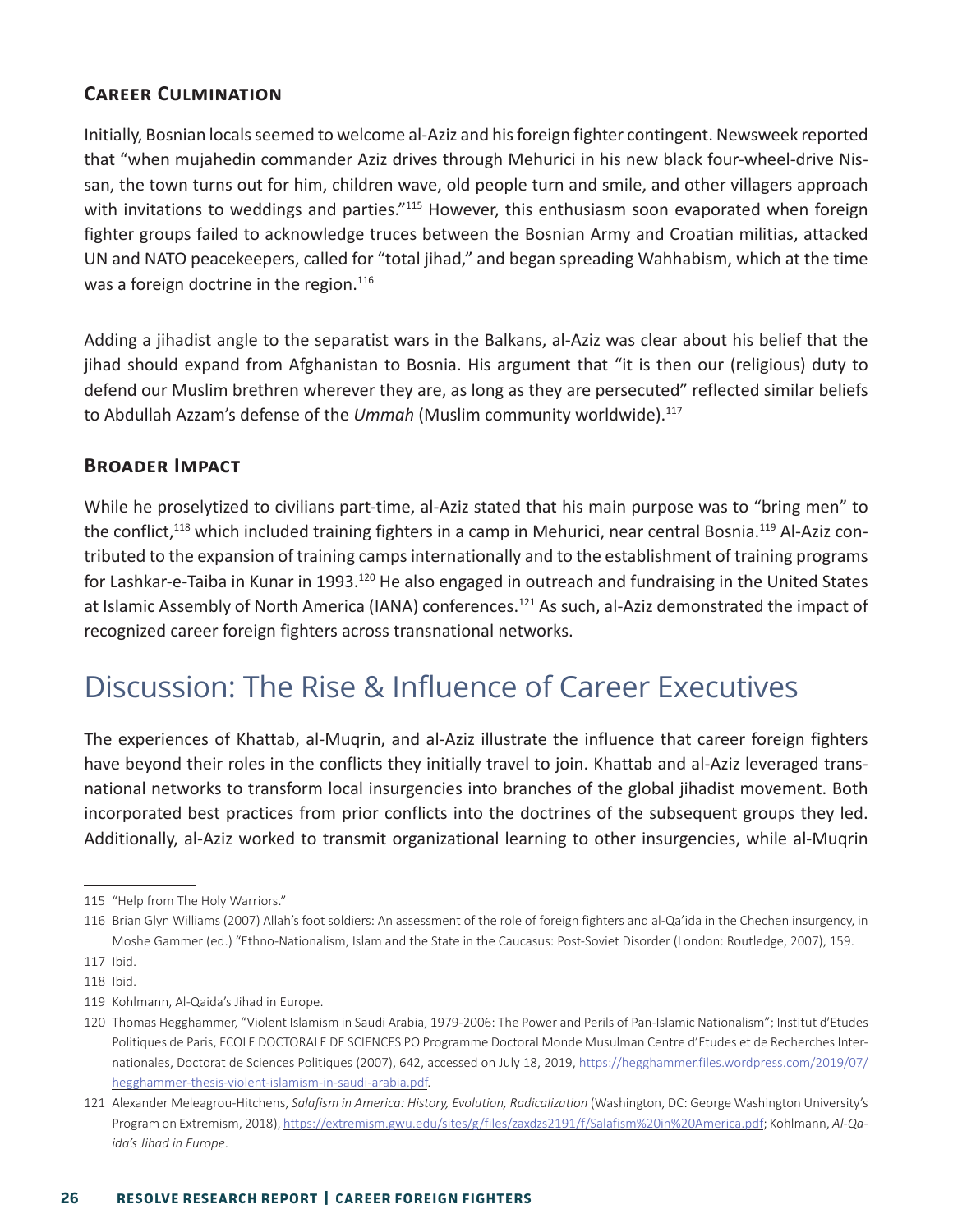developed a written doctrine to disseminate to other groups. While all became prominent executive leaders of foreign fighter groups, they each rose to top leadership in different conflict zones, advancing their career by promoting best practices from previous foreign fighting experience and using different means and channels, including personal connections, financial resources, proselytizing, and building names for themselves in global jihadists networks.

## CONCLUSION: NOTHING SUCCEEDS LIKE **SUCCESS**

Outlined in this report, the available data indicates that career foreign fighters have had an outsized impact on the global militant jihadist movement. Despite lacking local ties, they build on transnational networks of ideological and material support, which they add to the resources of the groups they join. They also benefit from prior experiences, both practical knowledge and reputational effects. Many use this legitimacy to prove themselves valuable to their new groups and earn higher levels of command.

### What's in a Career?

Career foreign fighters defy the conventional picture of foreign fighters as inexperienced dilettantes who are of no use to the rebel groups they join except as cannon fodder. Many of these individuals, particularly those at midlevel leadership, arrive with prior active membership in domestic militant groups. Future studies should attempt to evaluate whether foreign fighter recruits bring in more skills from domestic terrorist groups than returnees bring back to domestic groups.

### Impact Beyond the Battlefield

Furthermore, career foreign fighters pass on valuable insights and best practices to subsequent groups they join. It has been noted that groups such as al Qaeda and the self-proclaimed Islamic State learn from past mistakes—the risk of losing popular support by failing to provide services to civilians, for one.<sup>122</sup> However, this assumes that the group, primarily, is responsible for organizational learning. Organizations are not sentient, they do not set their own agendas but, rather, are comprised of individuals and leaders who make choices on their behalf. The evidence presented here suggests that key individuals, including career foreign fighters, rise to leadership because of their past experience. Those individuals then use that experience to identify shortcomings and develop institutions and doctrines to ameliorate them. Consequently, career foreign fighters have played a vital role in transmitting learning across jihadist organizations, and, therefore, in the evolution of those organizations as well.

<sup>122</sup> Jessica Stern and J.M. Berger, *ISIS: The State of Terror* (New York: Ecco, 2015), 62.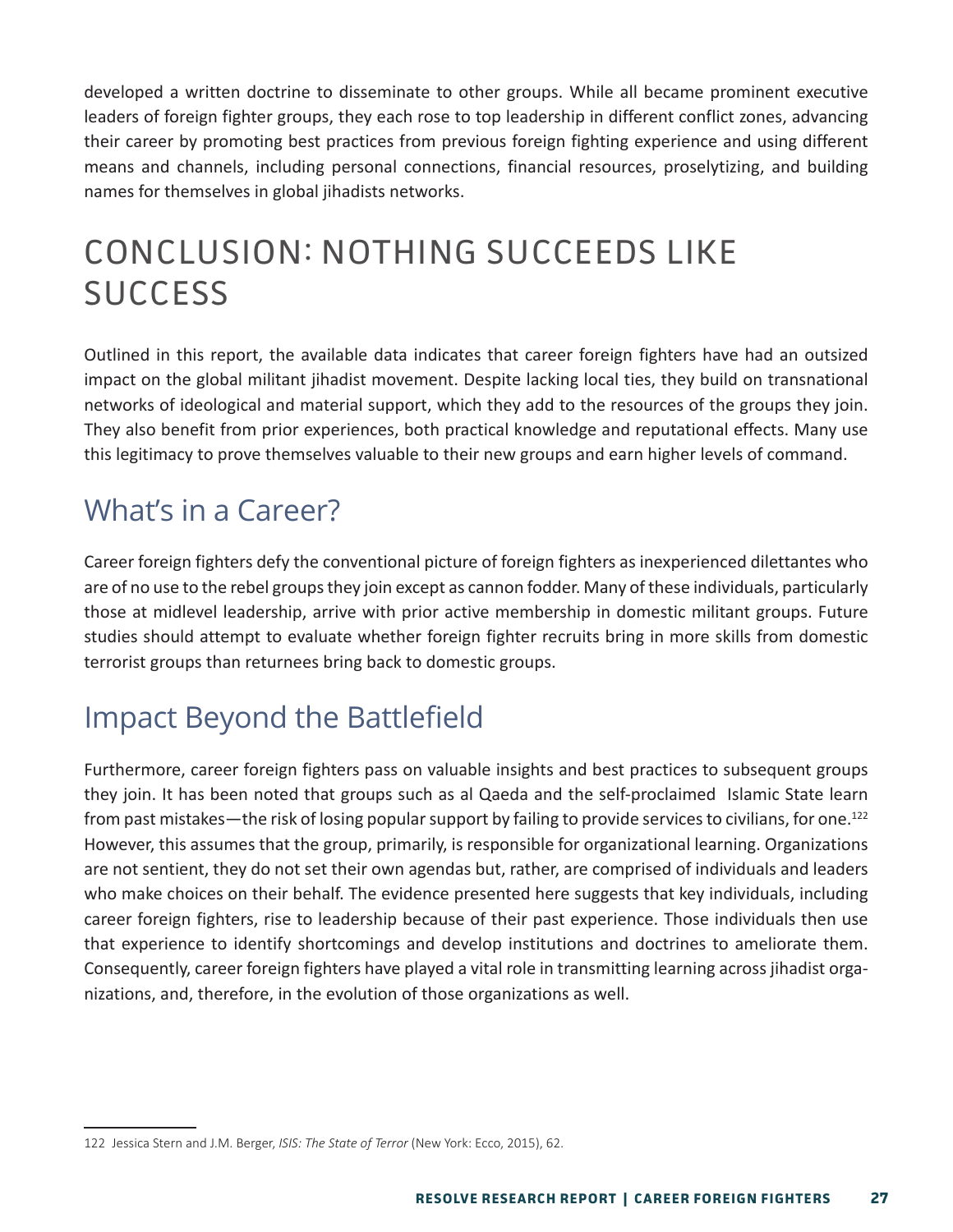### Domestic Versus International Career Tracks

Our findings indicate that career foreign fighter trajectories may vary based on the conflict. The jihadist diaspora that emerged from the Afghanistan war produced career foreign fighters who flocked to different battlefields. Similarly, some of the large number of foreign fighters who joined the Syrian civil war have already become career foreign fighters. Unlike Afghanistan, however, Syrian foreign fighter careers have not been built on jumping between different foreign conflicts, but a result of having switched allegiances between competing groups within Syria itself. Time will tell whether Syrian career foreign fighters export their knowledge and skills elsewhere.

### Leadership & Evolution

Based on past trends, new career foreign fighters will rise in the ranks of subsequent insurgent groups and many will become the top leaders of their own organizations. Our sample of a few dozen career foreign fighters does not permit us to conclude that most foreign fighters who do not return home advance to organizing plots and leading groups. But it does appear that many of those who move on instead of returning home are able to parlay their resumes into foreign fighter careers. We also identified evidence that once in leadership positions, career jihadist foreign fighters communicate and cooperate with insurgent groups in other conflicts to try to help them evolve.

### Returning Career Foreign Fighters

While a significant proportion have returned to become domestic terrorists, career foreign fighters create bigger security challenges by fortifying insurgencies elsewhere and successfully shaping the jihadist movement internationally. The likelihood that future career foreign fighters will make similar contributions to insurgencies and terrorist networks worldwide factors into the debate about the need to repatriate and prosecute foreign fighters. Career foreign fighters have significant local impacts on civil wars they join during subsequent travels, but their highly developed transnational networks ensure their influence worldwide.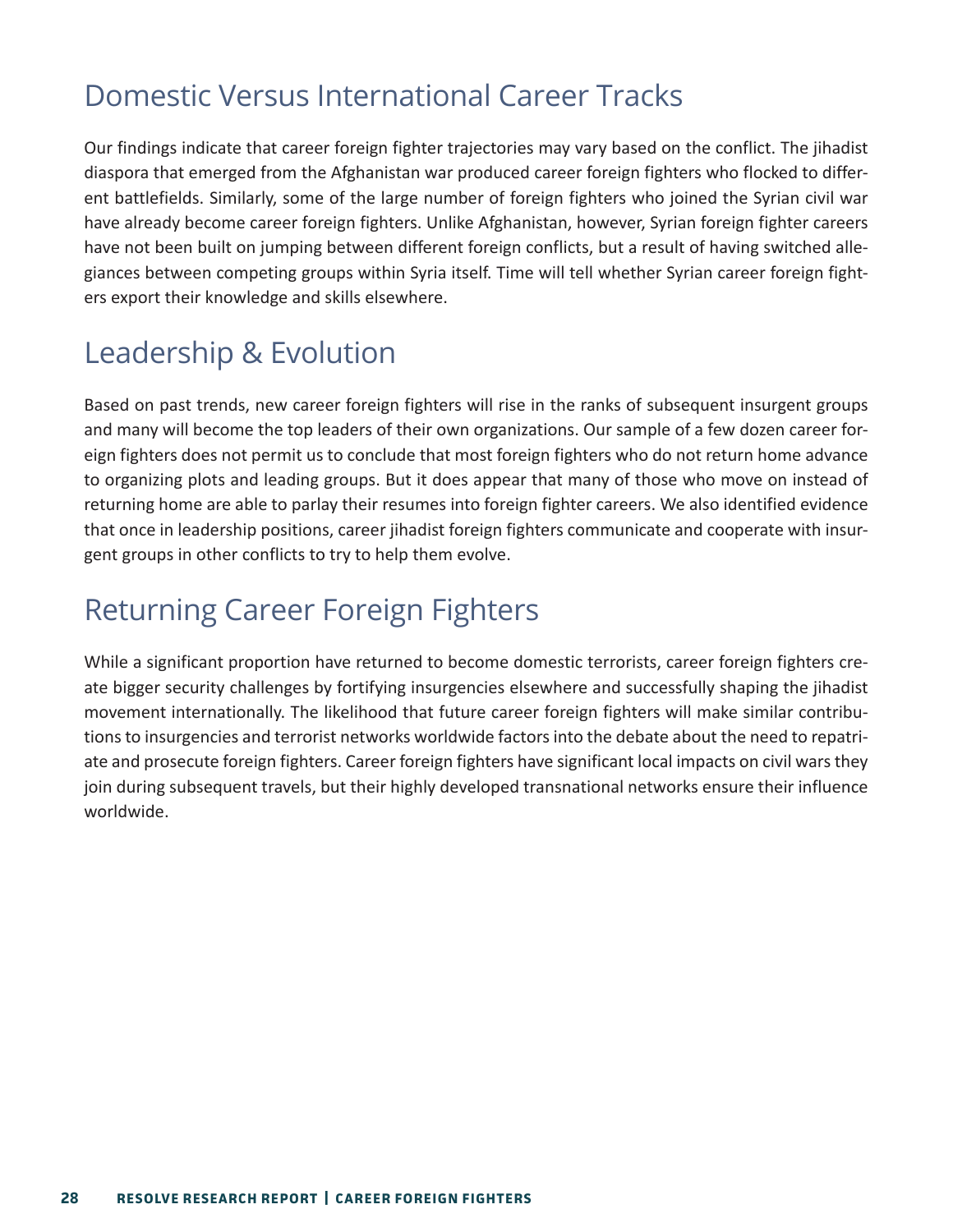### SOURCES

"Al Muqrin: Al-Qaeda's Angel of Death." *Asharq al-Awsat*, 2005.<https://eng-archive.aawsat.com/theaawsat/features/al-muqrin-al-qaedas-angel-of-death>.

"Al Qaeda Militants Kill American Hostage." *CNN,* June 19, 2004. <http://www.cnn.com/2004/WORLD/meast/06/18/saudi.kidnap/>.

"Career," *Lexico*, powered by the Oxford English Dictionary. [https://www.lexico.com/definition/career.](https://www.lexico.com/definition/career)

"Gunmen 'Killed 22' in Saudi City." *BBC News,* May 30, 2004. [http://news.bbc.co.uk/2/hi/middle\\_east/3762423.stm.](http://news.bbc.co.uk/2/hi/middle_east/3762423.stm)

"Help from The Holy Warriors." *Newsweek,* October 4, 1992. <https://www.newsweek.com/help-holy-warriors-199918>.

"Militants Behead US Hostage." *BBC News,* June 18, 2004. [http://news.bbc.co.uk/2/hi/middle\\_east/3820495.stm](http://news.bbc.co.uk/2/hi/middle_east/3820495.stm).

"Profile: Abdul Aziz al-Muqrin," *BBC News,* June 19, 2004. [http://news.bbc.co.uk/2/hi/middle\\_east/3821237.stm.](http://news.bbc.co.uk/2/hi/middle_east/3821237.stm)

- "The Bosnian Jihad: An interview with Abu Abdel Aziz Barbaros." [http://www.dafz.org/news/the-bosnian-jihad-an-interview-with-abu-abdel-aziz-barbaros/.](http://www.dafz.org/news/the-bosnian-jihad-an-interview-with-abu-abdel-aziz-barbaros/)
- Abrahms, Max, and Philip B.K. Potter. "Explaining Terrorism: Leadership Deficits and Militant Group Tactics." *International Organization* 69, no. 2 (2015): 311- 42. [https://doi.org/10.1017/S0020818314000411.](https://doi.org/10.1017/S0020818314000411)
- al-`Ubaydi, Muhammad. "Khattab: Jihadist Bios Project," *Combating Terrorism Center, West Point*, 2015[.https://ctc.usma.edu/khattab-jihadi-bios-project/.](https://ctc.usma.edu/khattab-jihadi-bios-project/)
- al-Suwailem, Samir Saleh. Memories of Amir Khattab: The Experience of the Arab Ansar in Chechnya, Afghanistan & Tajikistan. Translated by Ansar al-Mujahideen English Forum. [https://archive.org/details/TheMemoriesOfAmirKhattabTheExperienceOfTheArabAnsarInChechnya.](https://archive.org/details/TheMemoriesOfAmirKhattabTheExperienceOfTheArabAnsarInChechnya)
- Asal, Victor, Mitchell Brown, and Angela Dalton. "Why Split? Organizational Splits Among Ethnopolitical Organizations in the Middle East." *Journal of Conflict Resolution* 56, no. 1 (2012): 94-117. [https://doi.org/10.1177/0022002711429680.](https://doi.org/10.1177/0022002711429680)
- Bacon, Tricia, and Daniel Milton. "Crashing the Party? The Impact of Foreign Fighters on Terrorist Group Behavior." Paper presented at the Annual Meeting of the American Political Science Association, Washington, DC, 2019.
- Bakke, Kristin. "Help Wanted? The Mixed Record of Foreign Fighters in Domestic Insurgencies." *International Security* 38, no. 4 (2014). [https://doi.org/10.1162/](https://doi.org/10.1162/ISEC_a_00156) [ISEC\\_a\\_00156.](https://doi.org/10.1162/ISEC_a_00156)
- Bakker, Edwin, and Roel De Bont. "Belgian and Dutch Jihadist Foreign Fighters (2012–2015): Characteristics, Motivations, and Roles in the War in Syria and Iraq." *Small Wars & Insurgencies* 27, vol. 5 (2016): 837-57. [https://doi.org/10.1080/09592318.2016.1209806.](https://doi.org/10.1080/09592318.2016.1209806)
- Baran, Zeyno, S. Frederick Starr, and Svante E. Cornell. "Islamic Radicalism in Central Asia and the Caucasus: Implications for the EU." *Central Asia-Caucasus Institute, Silk Road Studies Program* (2006). [https://www.files.ethz.ch/isn/30281/14\\_Islam\\_Radicalisim\\_Central\\_Asia.pdf](https://www.files.ethz.ch/isn/30281/14_Islam_Radicalisim_Central_Asia.pdf).
- Basra, Rajan, and Peter R. Neumann. "Criminal Pasts, Terrorist Futures: European Jihadists and the New Crime-Terror Nexus." *Perspectives on Terrorism* 10, no. 6 (2016): 25-40.
- Bueno De Mesquita, Ethan. "Terrorist Factions." *Quarterly Journal of Political Science* 3, no. 4 (2008): 399-418. [http://doi.org/10.1561/100.00008006.](http://doi.org/10.1561/100.00008006)

Burke, Jason. *Al-Qaeda: The True Story of Radical Islam*. London: IB Tauris & Co LTD, 2004.

Byman, Daniel. *Road Warriors.* New York, Oxford University Press, 2019.

- ———. "The Homecomings: What Happens when Arab Foreign Fighters in Iraq and Syria Return?" *Studies in Conflict & Terrorism* 38, no. 8 (2015): 581-602.
- Byman, Daniel, and Jeremy Shapiro. *Be Afraid. Be a Little Afraid: The Threat of Terrorism from Western Foreign Fighters in Syria and Iraq*. Washington, DC: Brookings, 2014.
- Chernov Hwang, Julie. "Understanding the Changing Landscape of Islamist Extremism in Indonesia." Paper presented at the Annual Meeting of the International Studies Association, Toronto, ON (2019).
- Chu, Tiffany S., and Alex Braithwaite. "The Impact of Foreign Fighters on Civil Conflict Outcomes." *Research and Politics* 1 (2017). [https://doi.org/10.1177](https://doi.org/10.1177%2F2053168017722059) [%2F2053168017722059.](https://doi.org/10.1177%2F2053168017722059)

Cigar, Norman. *Al-Qa'ida's Doctrine for Insurgency: 'Abd Al-'Aziz Al-Muqrin's A Practical Course for Guerrilla War.* Washington, D.C.: Potomac Books, Inc. 2009.

Clarke, Colin. *After the Caliphate.* Cambridge: Polity Press, 2019.

Cragin, R. Kim. (2006) "Early History of Al-Qa'ida." *The Historical Journal*, 51(4): 1047-67.<https://doi.org/10.1017/S0018246X08007188>.

Galperin Donnelly, Maria, Thomas M. Sanderson, and Zack Fellman. "Case Studies in History: Afghanistan, Bosnia, Chechnya." *Foreign Fighters in History*, *Center for Strategic & International Studies*. <http://foreignfighters.csis.org/history/case-studies.html>.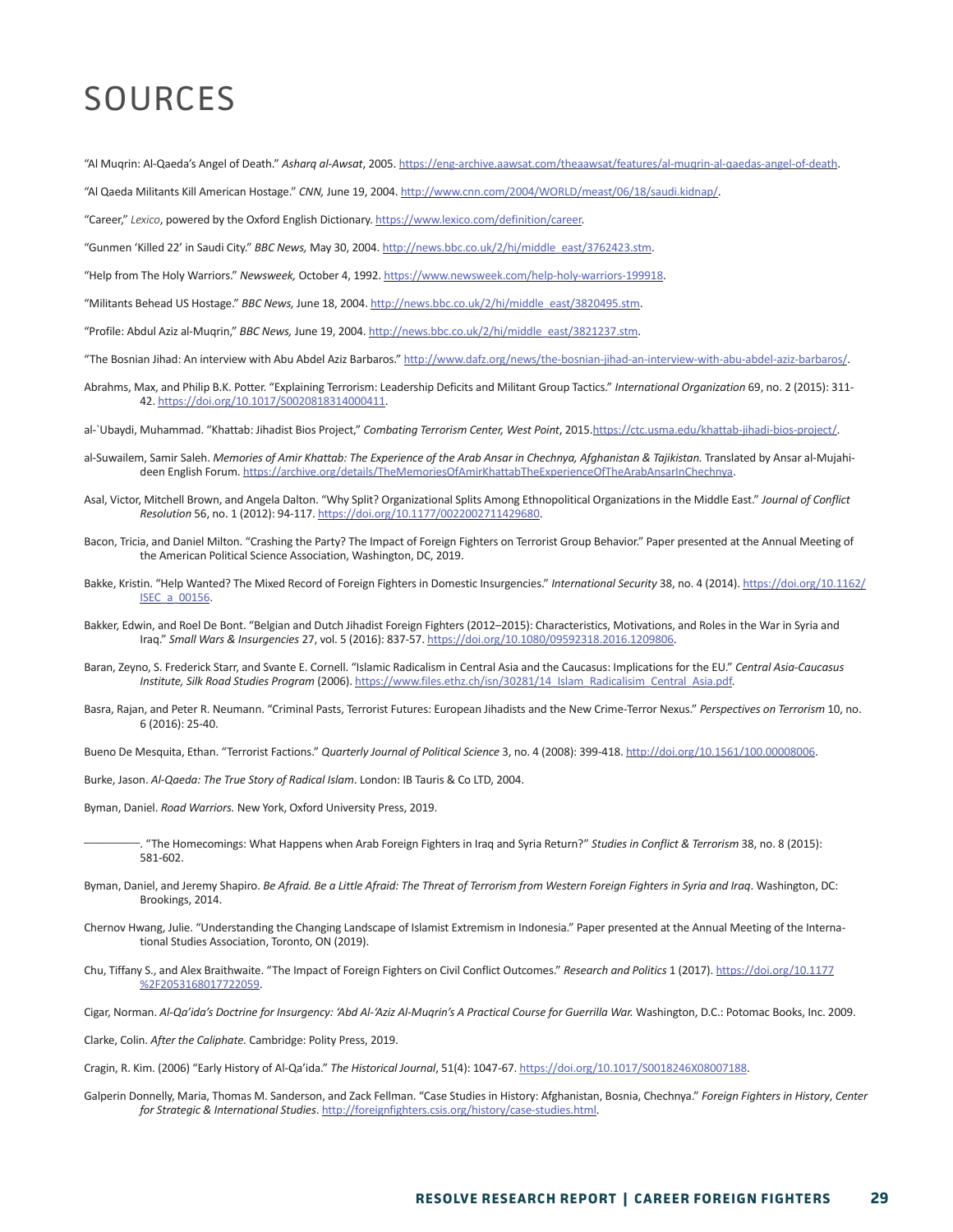- Garner, George. "Chechnya and Kashmir: The Jihadist Evolution of Nationalism to Jihad and Beyond." *Terrorism and Political Violence*, 25, no. 3 (2013). [https://](https://doi.org/10.1080/09546553.2012.664202) [doi.org/10.1080/09546553.2012.664202.](https://doi.org/10.1080/09546553.2012.664202)
- Glyn Williams, Brian. "Allah's Foot Soldiers: An Assessment of the Role of Foreign Fighters and al-Qa'ida in the Chechen Insurgency." In *Ethno-Nationalism, Islam and the State in the Caucasus: Post-Soviet Disorder* edited by Moshe Gammer, 156-79. London: Routledge, 2007.

Gurski, Phil. *Western Foreign Fighters: The Threat to Homeland and International Security*. London: Rowman & Littlefield, 2016.

- Hauer, Neil. "Chechen and North Caucasian Militants in Syria," The Atlantic Council (2018). [https://www.atlanticcouncil.org/blogs/syriasource/](https://www.atlanticcouncil.org/blogs/syriasource/chechen-and-north-caucasian-militants-in-syria/) [chechen-and-north-caucasian-militants-in-syria/](https://www.atlanticcouncil.org/blogs/syriasource/chechen-and-north-caucasian-militants-in-syria/)
- Hegghammer, Thomas. "Should I Stay or Should I Go? Explaining Variation in Western Jihadists' Choice between Domestic and Foreign Fighting." *American Political Science Review* 107, no. 1 (2013): 1–15. [https://doi.org/10.1017/S0003055412000615.](https://doi.org/10.1017/S0003055412000615)

———. "Violent Islamism in Saudi Arabia, 1979-2006: The Power and Perils of Pan-Islamic Nationalism." Institut dʹEtudes Politiques de Paris, ECOLE DOCTORALE DE SCIENCES PO Programme Doctoral Monde Musulman Centre d'Etudes et de Recherches Internationales, Doctorat de Sciences Politiques, 2007. [https://hegghammer.files.wordpress.com/2019/07/hegghammer-thesis-violent-islamism-in-saudi-arabia.pdf.](https://hegghammer.files.wordpress.com/2019/07/hegghammer-thesis-violent-islamism-in-saudi-arabia.pdf)

Hegghammer, Thomas, and Petter Nesser. "Assessing the Islamic State's Commitment to Attacking the West." *Perspectives on Terrorism* 9, no. 4 (2015).

Heinke, Daniel H., and Jan Raudszus. "German Foreign Fighters in Syria and Iraq." *CTC Sentinel* 8, no. 1 (2015): 18-21.

Holman, Timothy. "'Gonna Get Myself Connected': The Role of Facilitation in Foreign Fighter Mobilizations." *Perspectives on Terrorism* 10, vol. 2 (2016): 1-23.

- Joffe, Lawrence. "Abd al-Aziz al-Muqrin: Al-Qaida mastermind behind Saudi Killings." *The Guardian* (2004). [https://www.theguardian.com/news/2004/jun/21/](https://www.theguardian.com/news/2004/jun/21/guardianobituaries.alqaida) [guardianobituaries.alqaida.](https://www.theguardian.com/news/2004/jun/21/guardianobituaries.alqaida)
- Jordan, Jenna. "When Heads Roll: Assessing the Effectiveness of Leadership Decapitation." *Security Studies* 18, no. 4 (2009): 719-55, [https://doi.](https://doi.org/10.1080/09636410903369068) [org/10.1080/09636410903369068](https://doi.org/10.1080/09636410903369068).

Kalyvas, Stathis. "Ethnic Defection in Civil Wars." *Comparative Political Studies* 41, no. 8 (2008): 1043-68. <https://doi.org/10.1177/0010414008317949>.

Klausen, Jytte. "Tweeting the Jihad: Social Media Networks of Western Foreign Fighters in Syria and Iraq." *Studies in Conflict & Terrorism* 38, no.1 (2015): 1-22. <https://doi.org/10.1080/1057610X.2014.974948>.

Kohlmann, Evan. *Al-Qaida's Jihad in Europe: The Afghan-Bosnian Network.* Oxford, New York: Berg, 2004.

Legieć, Arkadiusz. "The Risks of Foreign Fighters in the Ukraine-Russia Conflict." *PISM Bulletin,* no. 150 (2019).

Li, Darryl. *The Universal Enemy: Jihad, Empire, and the Challenge of Solidarity*. Stanford, California: Stanford University Press, 2020.

- Lumen, *Boundless Management*. Accessed October 8, 2019, [https://courses.lumenlearning.com/boundless-management/chapter/](https://courses.lumenlearning.com/boundless-management/chapter/management-levels-and-types/) [management-levels-and-types/](https://courses.lumenlearning.com/boundless-management/chapter/management-levels-and-types/).
- Lynch, Thomas F., III, "Sunni and Shi 'a Terrorism: Differences that Matter," *Brookings Report,* December 29, 2008.
- Malet, David. *Foreign Fighters: Transnational Identity in Civil Conflicts*. New York: Oxford University Press, 2013. [https://doi.org/10.1093/acprof:]( https://doi.org/10.1093/acprof:oso/9780199939459.001.0001) [oso/9780199939459.001.0001.]( https://doi.org/10.1093/acprof:oso/9780199939459.001.0001)
- Malet, David, and Rachel Hayes. "Foreign Fighter Returnees: An Indefinite Threat?," *Terrorism and Political Violence* (2018): 1-19. [https://doi.org/10.1080/0954](https://doi.org/10.1080/09546553.2018.1497987) [6553.2018.1497987](https://doi.org/10.1080/09546553.2018.1497987).
- Marone, Francesco. "Italian Jihadists in Syria and Iraq." *Contemporary Voices: St Andrews Journal of International Relations* 7, vol. 1 (2016). [https://doi.](https://doi.org/10.15664/jtr.1205) [org/10.15664/jtr.1205.](https://doi.org/10.15664/jtr.1205)
- Meleagrou-Hitchens, Alexander. "Salafism in America: History, Evolution, Radicalization." *George Washington University's Program on Extremism*, October 2018. [https://extremism.gwu.edu/sites/g/files/zaxdzs2191/f/Salafism%20in%20America.pdf.](https://extremism.gwu.edu/sites/g/files/zaxdzs2191/f/Salafism%20in%20America.pdf)
- Mendelsohn, Barak. "Foreign Fighters Recent Trends." *Orbis* (2011): 189-202. <https://doi.org/10.1016/j.orbis.2011.01.002>.
- Mironova, Vera. From Freedom Fighters to Jihadists: Human Resources of Non-State Armed Groups. New York: Oxford University Press, 2019. [https://doi.](https://doi.org/10.1093/oso/9780190939755.001.0001) [org/10.1093/oso/9780190939755.001.0001](https://doi.org/10.1093/oso/9780190939755.001.0001).
- Moore, Cerwyn and Paul Tumelty. "Foreign Fighters and the Case of Chechnya: A Critical Assessment." *Studies in Conflict and Terrorism* 31, no. 5 (2008). <https://doi.org/10.1080/10576100801993347>.
- Moore, Pauline. "When Do Ties Bind? Foreign Fighters, Social Embeddedness, and Violence against Civilians." *Journal of Peace Research* 56, no. 2 (2019): 12-14, <https://doi.org/10.1080/09636410903369068>.

Mumford, Michael D. et al. "Development of Leadership Skills: Experience and Timing." *Psychology Faculty Publications, Omaha - University of Nebraska,* 2000.

Neumann, Peter R. *Radicalized: New Jihadists and Threats to the West.* London: I.B. Taurus, 2016. <https://doi.org/10.5040/9781350987692>.

Nilsson, Marco. "Foreign Fighters and the Radicalization of Local Jihad: Interview Evidence from Swedish Jihadists." *Studies in Conflict & Terrorism* 38, vol. 5 (2015): 343-58. [https://doi.org/10.1080/1057610X.2015.1005459.](https://doi.org/10.1080/1057610X.2015.1005459)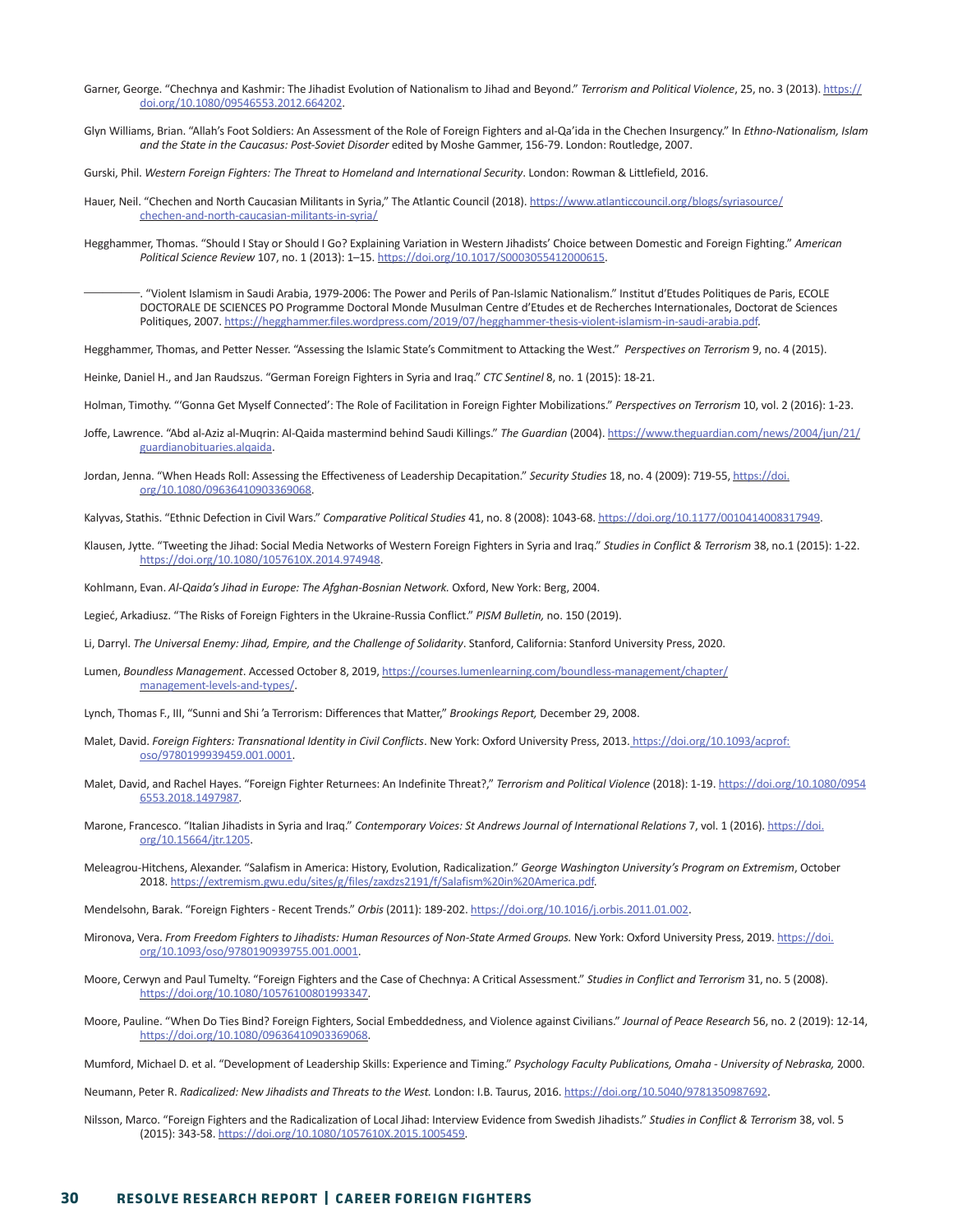Phillips, Brian J. "How Does Leadership Decapitation Affect Violence? The Case of Drug Trafficking Organizations in Mexico." *Journal of Politics* 77, no. 2 (2015): 324-36. [https://dx.doi.org/10.2139/ssrn.2294822.](https://dx.doi.org/10.2139/ssrn.2294822)

Pokalova, Elena. Chechnya's Terrorist Network: The Evolution of Terrorism in Russia's North Caucasus. Santa Barbara, California: Praeger, 2015.

- ———. "Islamic Radicalization in Russia's North Caucasus: Lessons from Russia's Handling of Religious Revival." *Journal of Balkan and Near Eastern Studies*, 21, no. 2 (2019): 146-69. [https://doi.org/10.1080/19448953.2017.1367587.](https://doi.org/10.1080/19448953.2017.1367587)
- Reed, Alastair, Johanna Pohl, and Marjolein Jegerings. "The Four Dimensions of the Foreign Fighter Threat: Making Sense of an Evolving Phenomenon." *International Centre for Counter-Terrorism* Policy Brief 8, no. 1 (2017). [https://doi.org/10.19165/2017.2.01.](https://doi.org/10.19165/2017.2.01)

Rekawek, Kacper et al. *European Jihad: Future of the Past? From Criminals to Terrorists and Back? Final Report.* Bratislava: GLOBSEC, 2019.

- Reynolds, Sean C., and Mohammed M. Hafez. "Social Network Analysis of German Foreign Fighters in Syria and Iraq." *Terrorism and Political Violence* 31, no.4 (2019): 661-86. [https://doi.org/10.1080/09546553.2016.1272456.](https://doi.org/10.1080/09546553.2016.1272456)
- Rich, Ben, and Dara Conduit. "The Impact of Jihadist Foreign Fighters on Indigenous Secular-Nationalist Causes: Contrasting Chechnya and Syria." *Studies in Conflict & Terrorism* 38, no. 2 (2014): 113-31. <https://doi.org/10.1080/1057610X.2014.979605>.

Roy, Olivier. *Globalized Islam: The Search for a New Ummah.* New York: Columbia University Press, 2004.

- Roy van Zuijdewijn, Jeanine de. "Fearing The Western Muslim Foreign Fighter: The Connection Between Fighting the Defensive Jihad and Terrorist Activity in the West." MA diss., University of Utrecht, 2014.
	- ———. "Terrorism and Beyond: Exploring the Fallout of the European Foreign Fighter Phenomenon in Syria and Iraq." *Perspectives on Terrorism* 10. no. 6 (2016): 82-96.

———. "The Foreign Fighters' Threat: What History Can(not) Tell Us.", *Perspectives on Terrorism* 8, no. 5 (2014): 59-73.

- ———. "The Foreign Fighter Phenomenon: Case Study of the Netherlands." In *Not Only Syria? The Phenomenon of Foreign Fighters in a Comparative Perspective*, edited by Kacper Rekawek, 1-11, NATO IOS Press, 2017.
- Sageman, Marc. Leaderless Jihad: Terror Networks in the Twenty-First Century. Philadelphia: University of Pennsylvania Press, 2008. [https://doi.]( https://doi.org/10.9783/9780812206784) [org/10.9783/9780812206784]( https://doi.org/10.9783/9780812206784).

Schwampe, Jasper. "Muslim Foreign Fighters in Armed Conflicts." PhD diss, Aarhus Universitet, 2018.

- Shapiro, Jacob N. The Terrorist's Dilemma : Managing Violent Covert Organizations. Princeton, NJ: Princeton University Press, 2013. [https://doi.]( https://doi.org/10.1515/9781400848645-012) [org/10.1515/9781400848645-012]( https://doi.org/10.1515/9781400848645-012).
- Shtuni, Adrian. "Ethnic Albanian Foreign Fighters in Iraq and Syria." *CTC Sentinel* 8, no. 4 (2015): 11-14.
- Smith, Sebastian. *Allah's Mountains: Politics and Warfare in the Caucasus.* London: I.B. Taurus, 1998.
- Sokirianskaya, Ekatarina. "State and Violence in Chechnya (1997-1999)." In *Chechnya at War and Beyond*, eds. Anne Le Huérou, Aude Merlin, Amandine Regamey, Elisabeth Sieca-Kozlowski 93-117. London, New York: Routledge, 2014. <https://doi.org/10.4324/9781315798318-6>.

Staniland, Paul. *Networks of Rebellion: Explaining Insurgent Cohesion and Collapse.* Ithaca: Cornell University Press, 2014.

Stern, Jessica, and J.M. Berger. *ISIS: The State of Terror*. New York: Ecco, 2015.

- Themner, Anders. "Intermediaries of Peace or Agents of War: The Role of Ex-midlevel Commanders in Big Man Networks." In *African Conflicts and Informal Power: Big Men and Networks,* edited by Mats Utas, 205-223. London: Zed Books, 2012.
- United Nations Office of the Special Adviser on Africa. "Combatants on Foreign Soil: An Assessment of their Current Status and of Measures to Facilitate their Disarmament, Repatriation, and Inclusion in National Demobilisation and Reintegration Programmes." *UNOSAA Issue Paper*, 2007.
- Verweijen, Judith and Claude Iguma Wakenge. "Understanding Armed Group Proliferation in the Eastern Congo." *Rift Valley Institute Briefing Paper*, 2015.

Waseem, Ahmed. "The Jihad in Bosnia." *Al-Daawah*. Islamabad, 1993.

- Watts, Clint. "Deciphering Competition Between al-Qa'ida and the Islamic State.' *CTC Sentinel* (July 2016).
- Weggemans, Daan and Lennart van Leeuwen. "Characteristics of Jihadist Terrorist Leaders: A Quantitative Approach." *Perspectives on Terrorism* 12, no. 4 (2018): 55-67.
- Weggemans, Daan, Edwin Bakker and Peter Grol. "Who Are They and Why Do They Go: The Radicalisation and Preparatory Processes of Dutch Jihadist Foreign Fighters," *Perspectives on Terrorism* 8. no. 4 (2014): 100-110.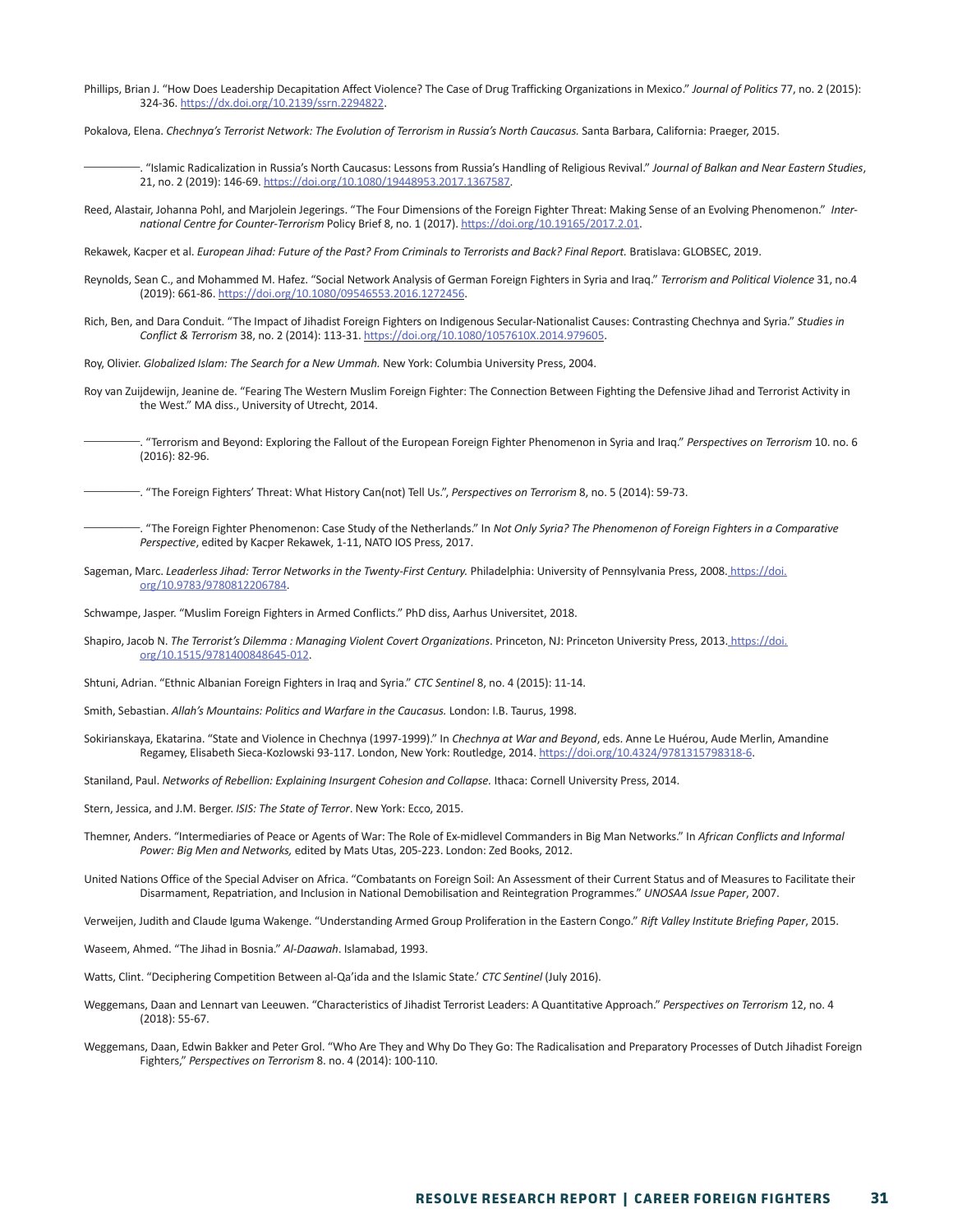#### **RESOLVE NETWORK**

better research**.**informed practice**.**improved policy on violent extremism**.**

[www.resolvenet.org](http://resolvenet.org)



RESOLVE is housed at the U.S. Institute of Peace, building upon the Institute's SOLVE is housed at the U.S. Institute of Peace, building upon the Institute's **MAN UNITED STATES**<br>decades-long legacy of deep engagement in conflict affected communities.<br>Making Peace Possible